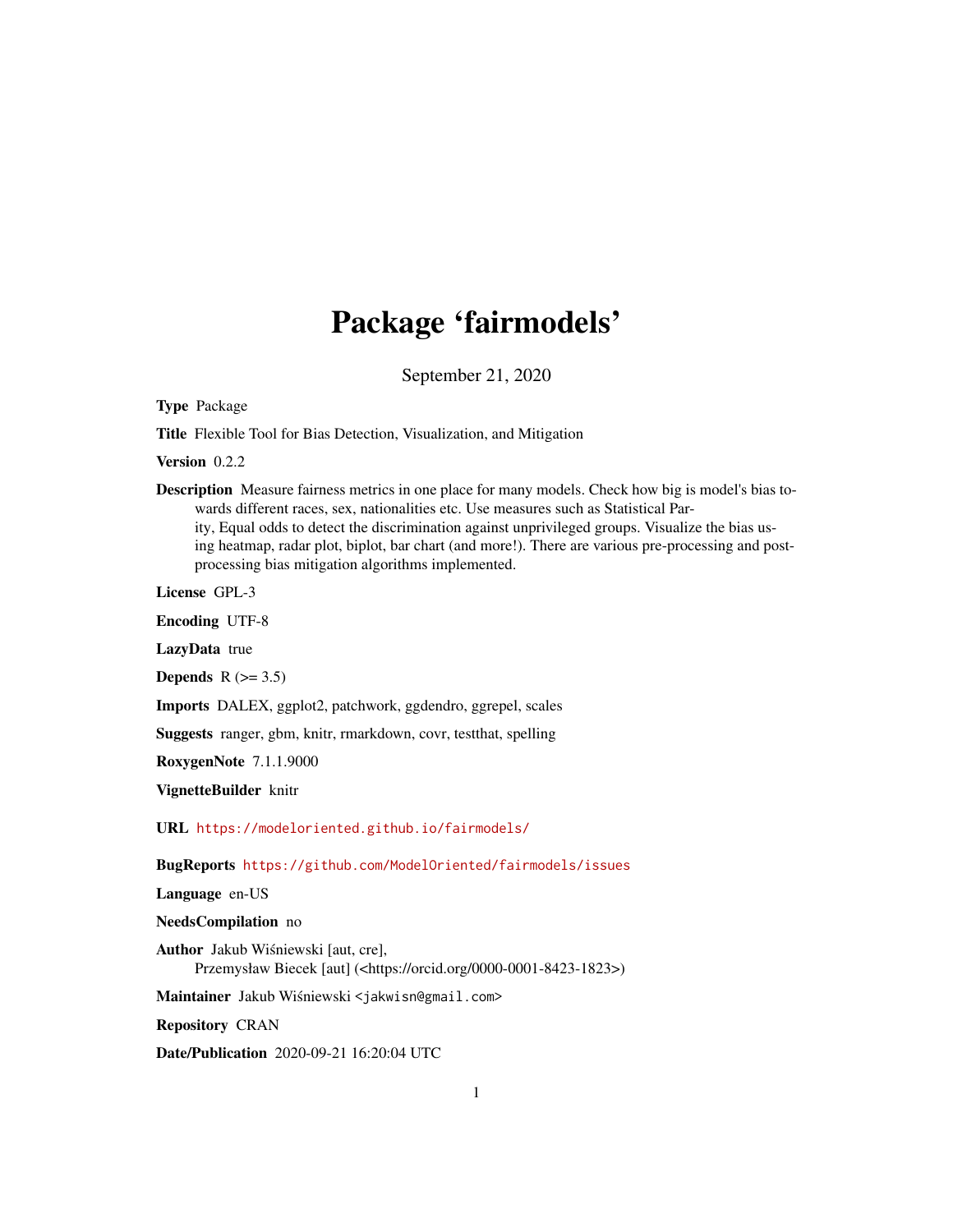# R topics documented:

|                    | 3              |
|--------------------|----------------|
|                    | $\overline{4}$ |
|                    | 5              |
|                    | 6              |
|                    | 6              |
|                    | 8              |
|                    | 9              |
|                    | 10             |
|                    | 11             |
|                    | 12             |
|                    | 13             |
|                    | 16             |
|                    | 18             |
|                    | 19             |
|                    | 20             |
|                    | 21             |
|                    | 22             |
|                    |                |
|                    | 25             |
|                    |                |
|                    |                |
|                    |                |
|                    | 29             |
|                    |                |
|                    |                |
|                    |                |
|                    |                |
|                    |                |
|                    |                |
|                    | 37             |
|                    |                |
|                    |                |
|                    |                |
|                    |                |
|                    |                |
|                    |                |
|                    |                |
|                    | 46             |
|                    | 47             |
|                    | 48             |
|                    |                |
|                    | 49             |
| print.group_metric | 50             |
|                    | 51             |
|                    | 52             |
|                    | 53             |
|                    | 54             |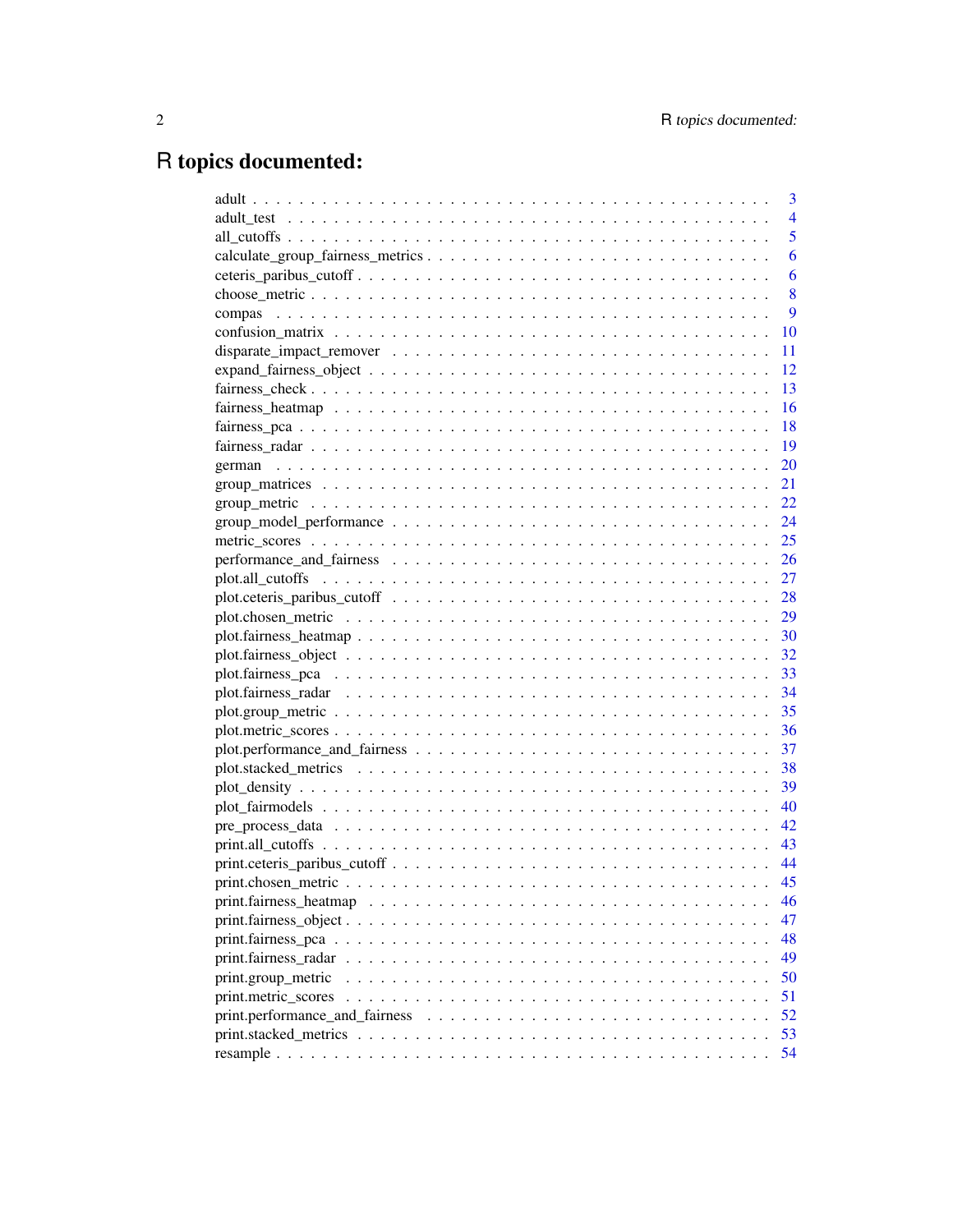#### <span id="page-2-0"></span> $\alpha$  adult  $\beta$

| Index |  |  |  |  |  |  |  |  |  |  |  |  |  |  |  |  |  |  |
|-------|--|--|--|--|--|--|--|--|--|--|--|--|--|--|--|--|--|--|

adult *Adult dataset*

#### Description

adult dataset consists of many columns containing various information about relationship, hours worked per week, workclass etc... and about salary, whether more than 50K a year or not. Lot's of possible protected attributes such as sex, race age. Some columns contain level "unknown" and these values are not removed and removing them depends on user as they might contain some information.

## Usage

data(adult)

#### Format

A data frame with 32561 rows and 15 variables:

salary factor, <=50K/>50K whether a person salary exceeds 50K a year or not

age integer, age of person

workclass factor, field of work

fnlwgt numeric

education factor, completed education degree

education\_num numeric, education number in converted from education factor, the bigger the better

marital\_status factor

occupation factor, where this person works

relationship factor, relationship information

race factor, ethnicity of a person

sex factor, gender of a person

capital\_gain numeric

capital\_loss numeric

hours\_per\_week numeric, how many hours per week does this person work

native\_country factor, in which country was this person born

## Source

Data from UCL <https://archive.ics.uci.edu/ml/datasets/adult>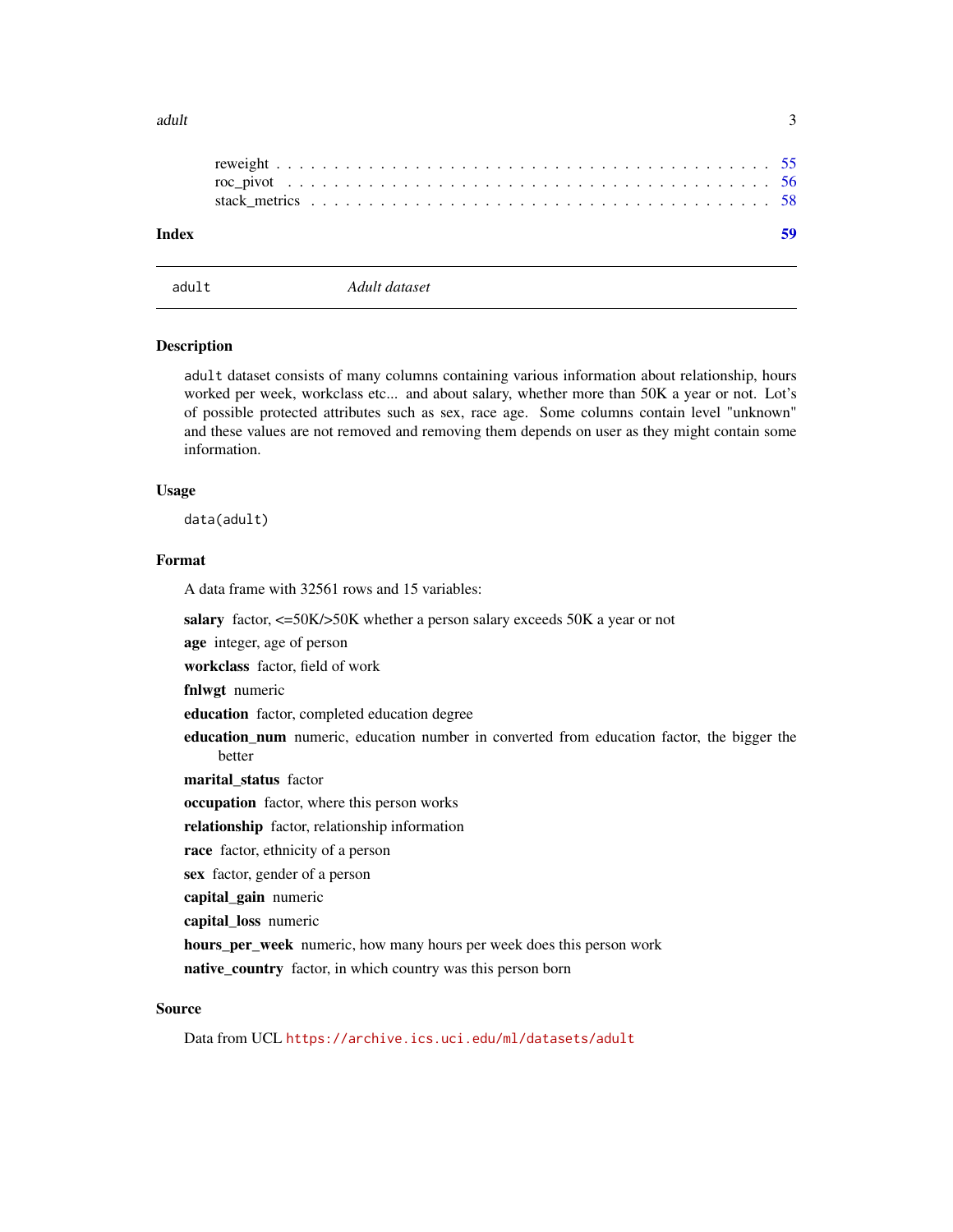<span id="page-3-0"></span>

## Description

adult\_test dataset consists of many columns containing various information about relationship, hours worked per week, workclass etc... and about salary, whether more than 50K a year or not. Lot's of possible protected attributes such as sex, race age. Some columns contain level "unknown" and these values are not removed and removing them depends on user as they might contain some information. Data is designed for testing and ready to go.

#### Usage

data(adult\_test)

## Format

A data frame with 16281 rows and 15 variables:

salary factor,  $\langle 50K/50K \rangle$  whether a person salary exceeds 50K a year or not

age integer, age of person

workclass factor, field of work

fnlwgt numeric

education factor, completed education degree

education\_num numeric, education number in converted from education factor, the bigger the better

marital status factor

occupation factor, where this person works

relationship factor, relationship information

race factor, ethnicity of a person

sex factor, gender of a person

capital\_gain numeric

capital\_loss numeric

hours\_per\_week numeric, how many hours per week does this person work

native\_country factor, in which country was this person born

#### Source

Data from UCL <https://archive.ics.uci.edu/ml/datasets/adult>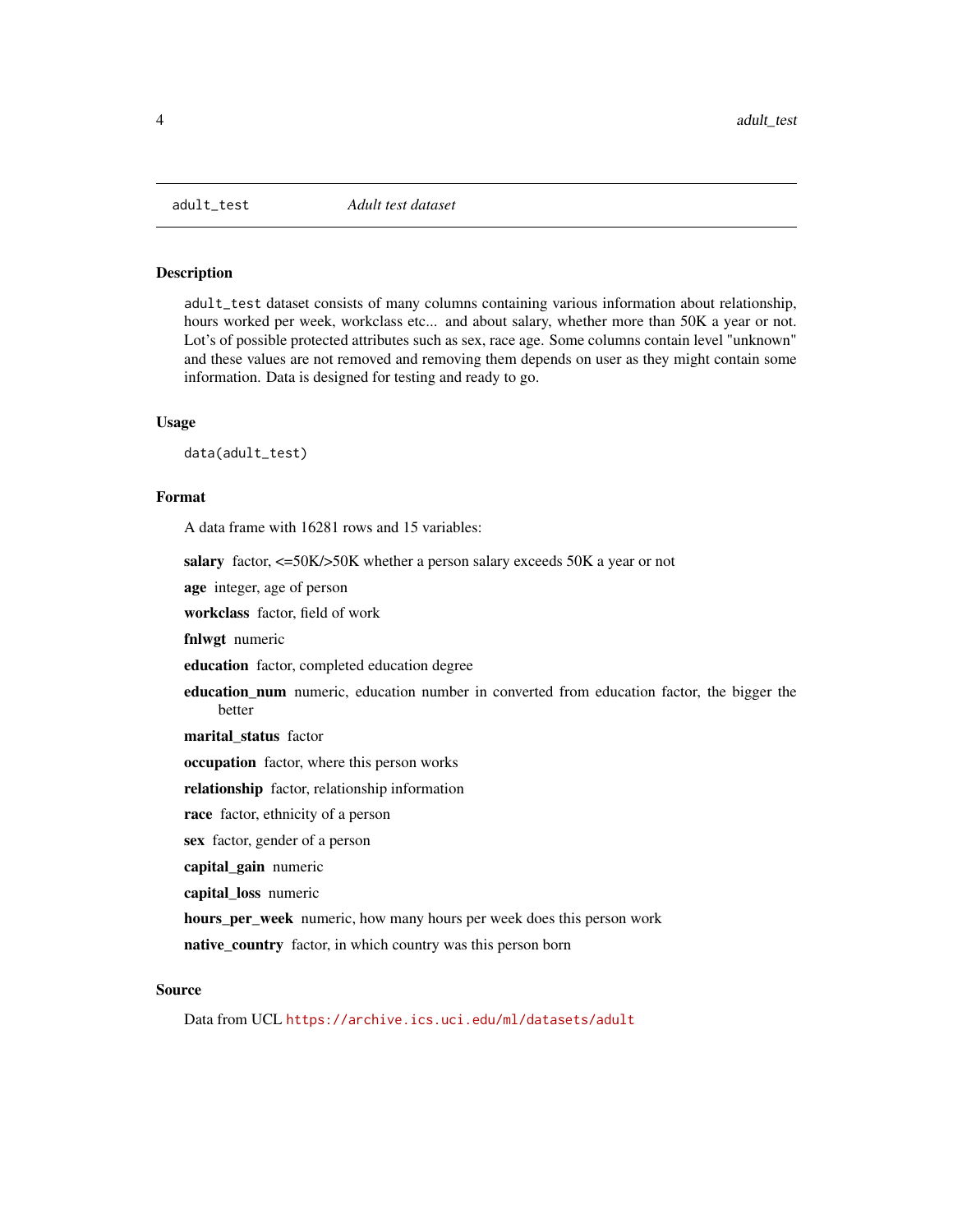<span id="page-4-0"></span>all\_cutoffs *All cutoffs*

#### Description

Create all\_cutoffs object and see how with the change of cutoffs parity loss of fairness metrics changes. Value of cutoff changes equally for all subgroups. User can pick which fairness metrics to create the object with via fairness\_metrics vector.

## Usage

```
all_cutoffs(x, grid_points = 101, fairness_metrics = fairness_check_metrics())
```
## Arguments

|                  | object of class fairness_object                                                      |  |  |  |  |  |
|------------------|--------------------------------------------------------------------------------------|--|--|--|--|--|
| grid_points      | numeric, grid for cutoffs to test. Number of points between 0 and 1 spread<br>evenly |  |  |  |  |  |
| fairness_metrics |                                                                                      |  |  |  |  |  |
|                  | character, name of metric or vector of multiple metrics names                        |  |  |  |  |  |

#### Value

all\_cutoffs object, data.frame containing information about label, metric and parity\_loss at particular cutoff

```
data("german")
y_numeric <- as.numeric(german$Risk) -1
lm_model <- glm(Risk~.,
                data = german,
                family=binomial(link="logit"))
rf_model <- ranger::ranger(Risk ~.,
                           data = german,
                           probability = TRUE,
                           num.trees = 200)
explainer_lm <- DALEX::explain(lm_model, data = german[,-1], y = y_numeric)
explainer_rf <- DALEX::explain(rf_model, data = german[,-1], y = y_numeric)
fobject <- fairness_check(explainer_lm, explainer_rf,
                          protected = german$Sex,
                          privileged = "male")
```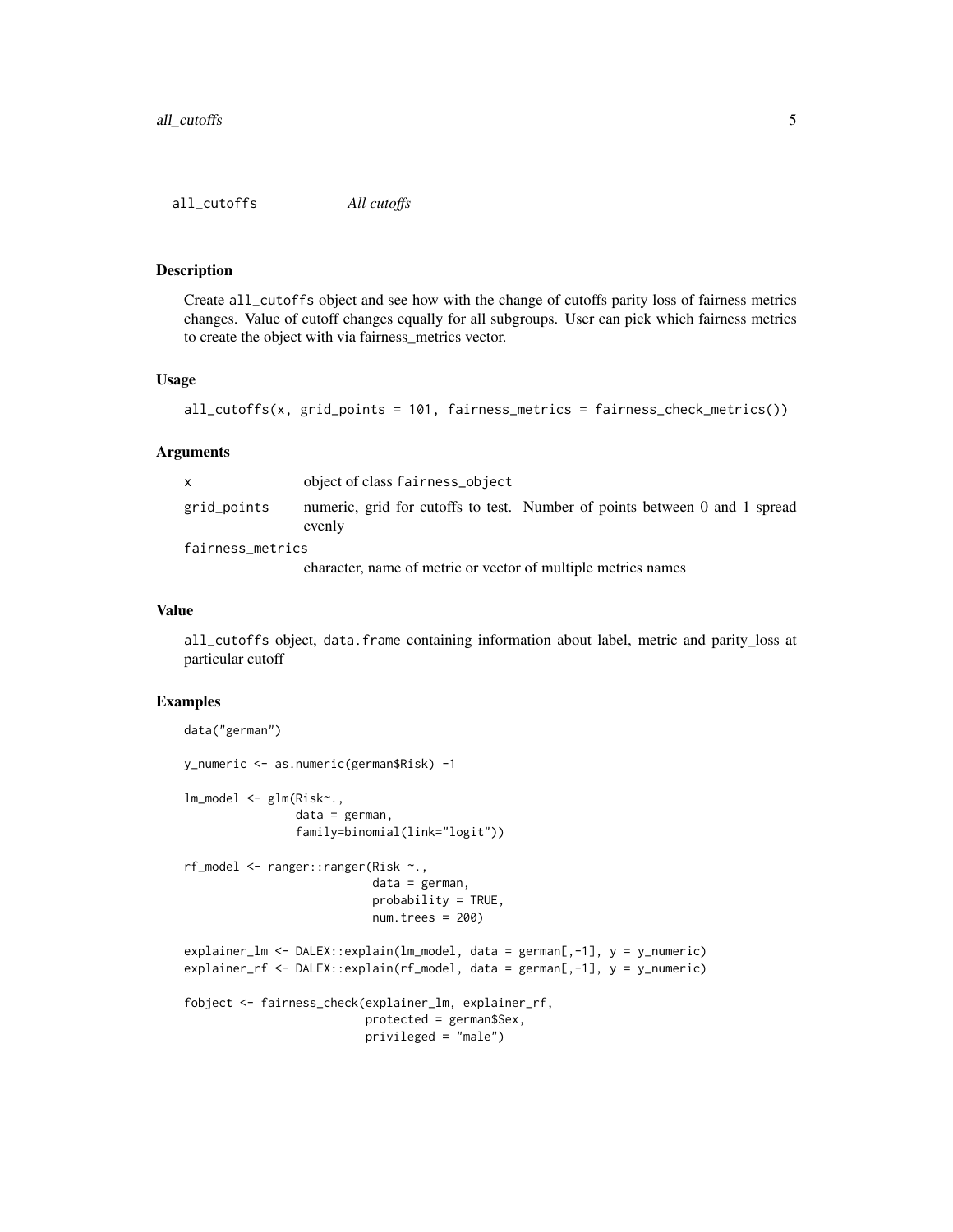```
ac <- all_cutoffs(fobject,
                  fairness_metrics = c("TPR",
                                        "FPR"))
plot(ac)
```
calculate\_group\_fairness\_metrics *Calculate fairness metrics in groups*

#### Description

Create data.frame from group\_matrices object containing metric scores for each subgroup.

#### Usage

```
calculate_group_fairness_metrics(x)
```
## Arguments

x object of class group\_matrices

## Value

group\_metric\_matrix object It's a data.frame with metrics as row names and scores for those metrics for each subgroup in columns

ceteris\_paribus\_cutoff

*Ceteris paribus cutoff*

#### Description

Ceteris paribus cutoff is way to check how will parity loss behave if only cutoff for one subgroup was changed. By using parameter new\_cutoffs parity loss for metrics with new cutoffs will be calculated. Note that cutoff for subgroup (passed as parameter) will change no matter new\_cutoff's value at that position. When parameter cumulated is set to true, all metrics will be summed and facets will collapse to one plot with different models on it. Sometimes due to the fact that some metric might contain NA for all cutoff values, cumulated plot might be present without this model.

<span id="page-5-0"></span>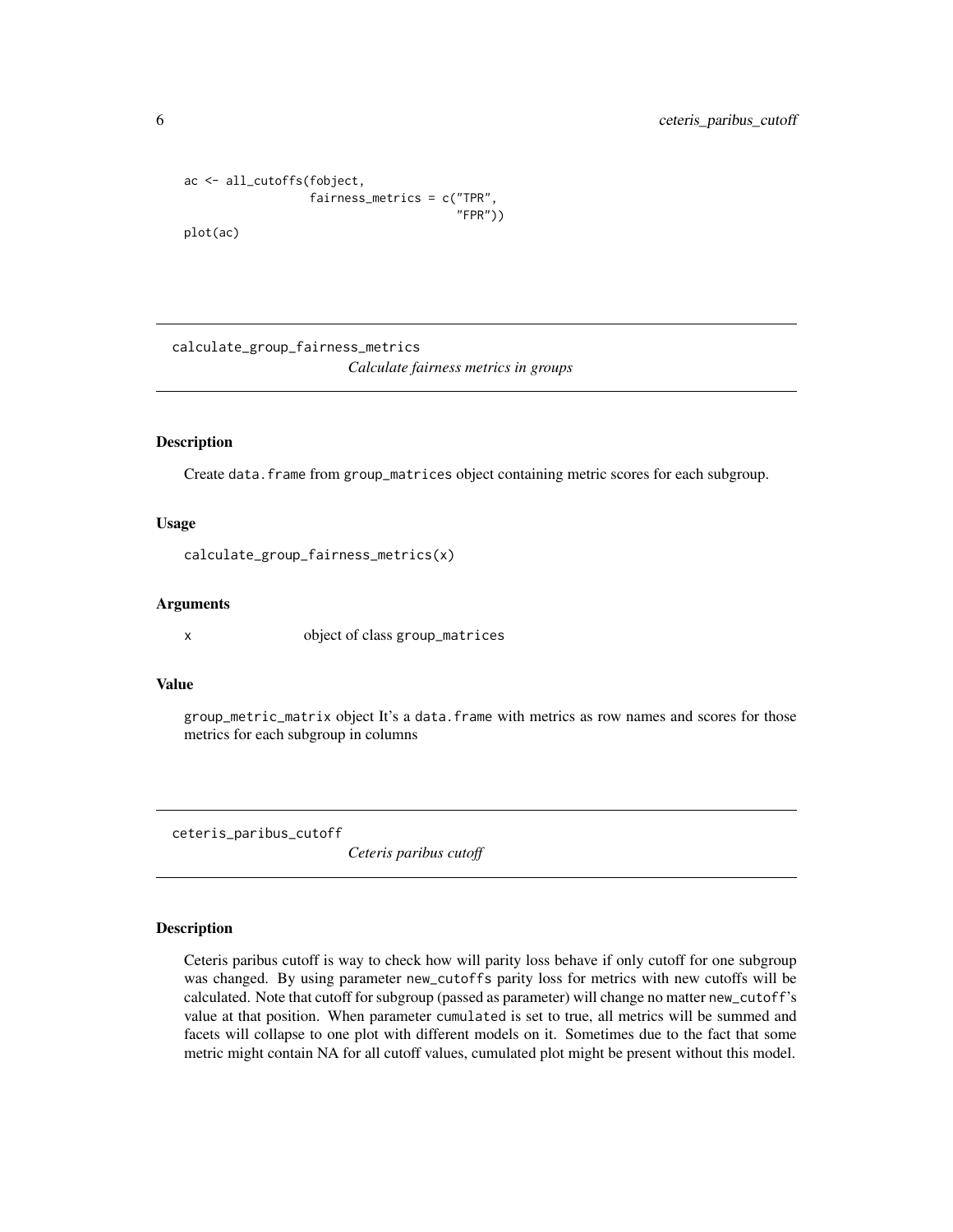ceteris\_paribus\_cutoff 7

## Usage

```
ceteris_paribus_cutoff(
  x,
  subgroup,
  new_cutoffs = NULL,
  fairness_metrics = fairness_check_metrics(),
  grid_points = 101,
  cumulated = FALSE
\lambda
```
#### Arguments

| $\mathsf{x}$     | object of class fairness_object                                                                                                                                                                            |  |  |  |
|------------------|------------------------------------------------------------------------------------------------------------------------------------------------------------------------------------------------------------|--|--|--|
| subgroup         | character, name of subgroup (level in protected variable)                                                                                                                                                  |  |  |  |
| new_cutoffs      | list of cutoffs with names matching those of subgroups. Each value should rep-<br>resent cutoff for particular subgroup. Position corresponding to subgroups in<br>levels will be changed. Default is NULL |  |  |  |
| fairness_metrics |                                                                                                                                                                                                            |  |  |  |
|                  | character, name of metric or vector of multiple metrics                                                                                                                                                    |  |  |  |
| grid_points      | numeric, grid for cutoffs to test. Number of points between 0 and 1 spread<br>evenly.                                                                                                                      |  |  |  |
| cumulated        | logical, if TRUE facets will collapse to one plot and parity loss for each model<br>will be summed. Default FALSE.                                                                                         |  |  |  |

#### Value

ceteris\_paribus\_cutoff data.frame containing information about label, metric and parity\_loss at particular cutoff

```
data("compas")
```

```
# positive outcome - not being recidivist
two_yr_recidivism <- factor(compas$Two_yr_Recidivism, levels = c(1,0))
y_numeric <- as.numeric(two_yr_recidivism) -1
compas$Two_yr_Recidivism <- two_yr_recidivism
```

```
lm_model <- glm(Two_yr_Recidivism~.,
               data=compas,
                family=binomial(link="logit"))
rf_model <- ranger::ranger(Two_yr_Recidivism ~.,
                           data = compas,probability = TRUE,
                           num.trees = 200)
explainer_lm <- DALEX::explain(lm_model, data = compas[,-1], y = y_numeric)
```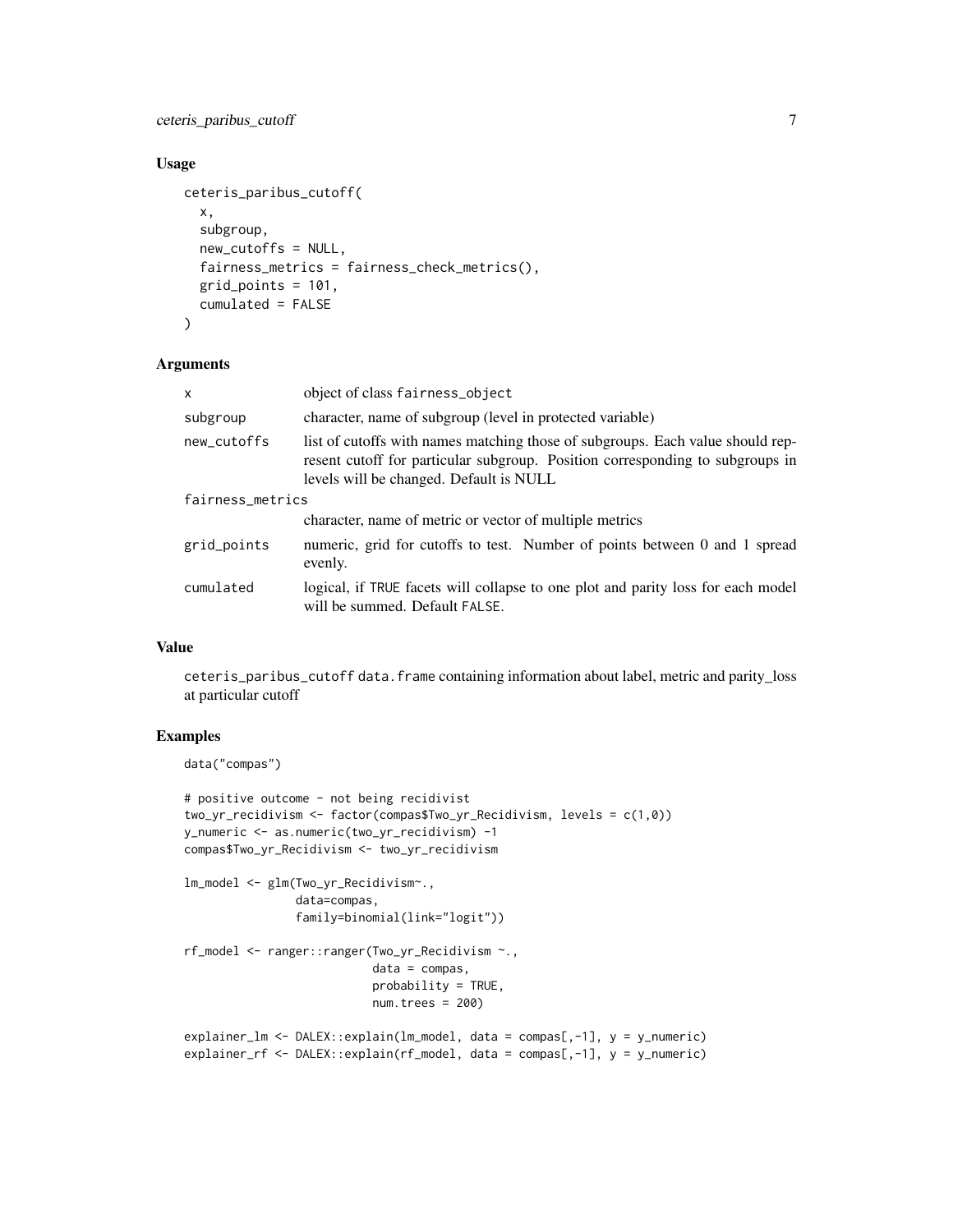## <span id="page-7-0"></span>8 choose\_metric contract to the choose of the choose of the choose of the choose  $\sim$  choose  $\sim$  choose  $\sim$  choose.

```
fobject <- fairness_check(explainer_lm, explainer_rf,
                          protected = compas$Ethnicity,
                          privileged = "Caucasian")
```
cpc <- ceteris\_paribus\_cutoff(fobject, "African\_American")

plot(cpc)

choose\_metric *Choose metric*

#### **Description**

Extracts metrics from metric\_data from fairness object. It allows to visualize and compare chosen metric values across all models.

#### Usage

```
choose_metric(x, fairness_metric = "FPR")
```
#### Arguments

x object of class fairness\_object

fairness\_metric

char, name of fairness metric, one of metrics:

- TPR\_parity\_loss parity loss of True Positive Rate (Sensitivity, Recall, Equal Odds)
- TNR\_parity\_loss parity loss of True Negative Rate (Specificity)
- PPV\_parity\_loss parity loss of Positive Predictive Value (Precision)
- NPV\_parity\_loss parity loss of Negative Predictive Value
- FNR\_parity\_loss parity loss of False Negative Rate
- FPR\_parity\_loss parity loss of False Positive Rate
- FDR\_parity\_loss parity loss of False Discovery Rate
- FOR\_parity\_loss parity loss of False Omission Rate
- TS\_parity\_loss parity loss of Threat Score
- ACC\_parity\_loss parity loss of Accuracy
- F1\_parity\_loss parity loss of F1 Score
- MCC\_parity\_loss parity loss of Matthews correlation coefficient

#### Details

some of metrics give same parity loss as others (for example TPR and FNR and that is because TPR  $= 1 - FNR$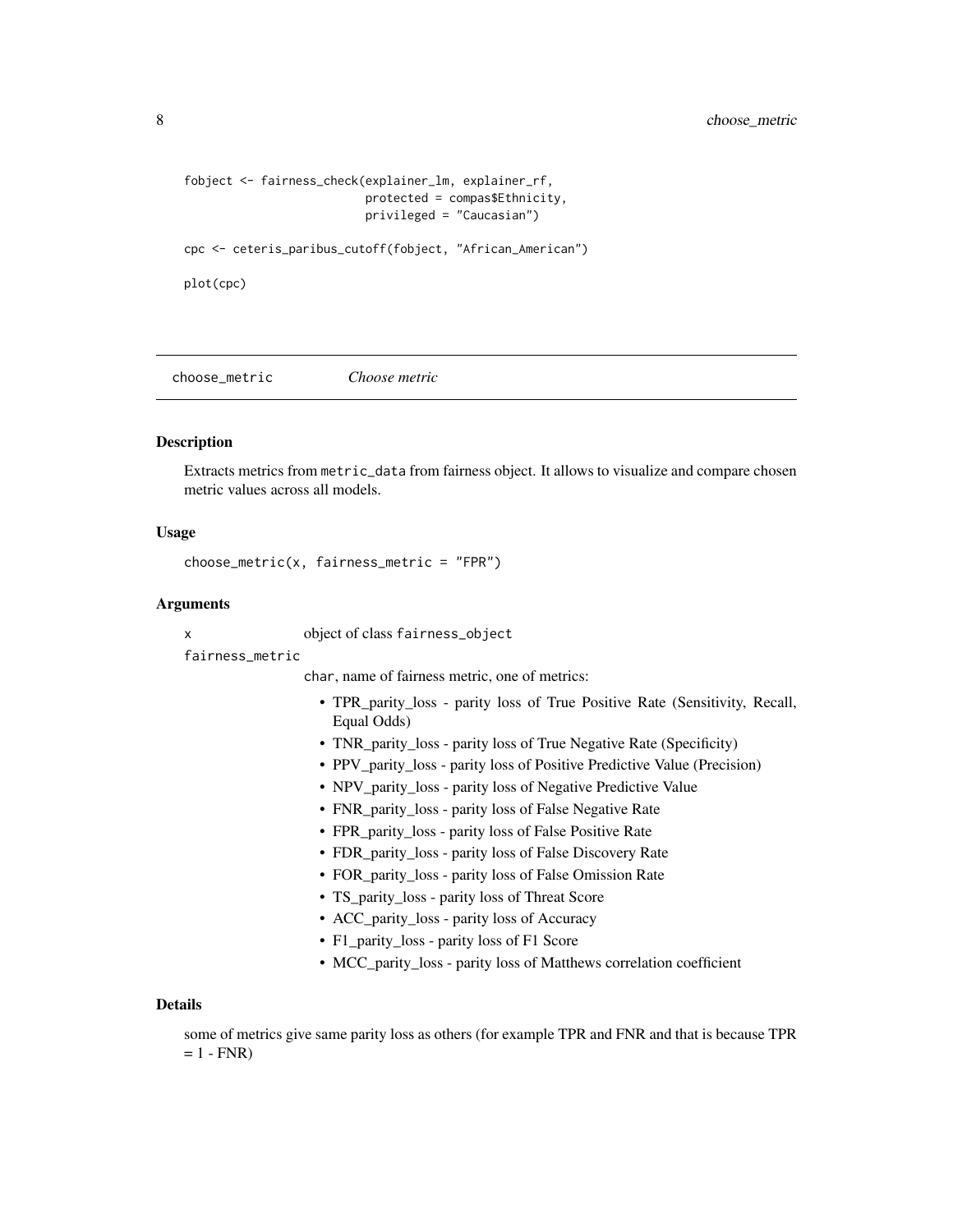#### <span id="page-8-0"></span>compas 50 and 200 and 200 and 200 and 200 and 200 and 200 and 200 and 200 and 200 and 200 and 200 and 200 and 200 and 200 and 200 and 200 and 200 and 200 and 200 and 200 and 200 and 200 and 200 and 200 and 200 and 200 and

## Value

chosen\_metric object It is a list with following fields:

- parity\_loss\_metric\_data data.frame with columns: parity\_loss\_metric and label
- metric chosen metric
- label character, vector of model labels

## Examples

```
data("german")
y_numeric <- as.numeric(german$Risk) -1
lm_model <- glm(Risk~.,
                data = german,
                family=binomial(link="logit"))
rf_model <- ranger::ranger(Risk ~.,
                           data = german,
                           probability = TRUE,
                           num.trees = 200)
explainer_lm <- DALEX::explain(lm_model, data = german[,-1], y = y_numeric)
explainer_rf <- DALEX::explain(rf_model, data = german[,-1], y = y_numeric)
fobject <- fairness_check(explainer_lm, explainer_rf,
                          protected = german$Sex,
                          privileged = "male")
cm <- choose_metric(fobject, "TPR")
plot(cm)
```
compas *Modified COMPAS dataset*

#### Description

compas dataset. From ProPublica: across the nation, judges, probation and parole officers are increasingly using algorithms to assess a criminal defendant's likelihood to re-offend.

#### Usage

data(compas)

## Format

A data frame with 6172 rows and 7 variables: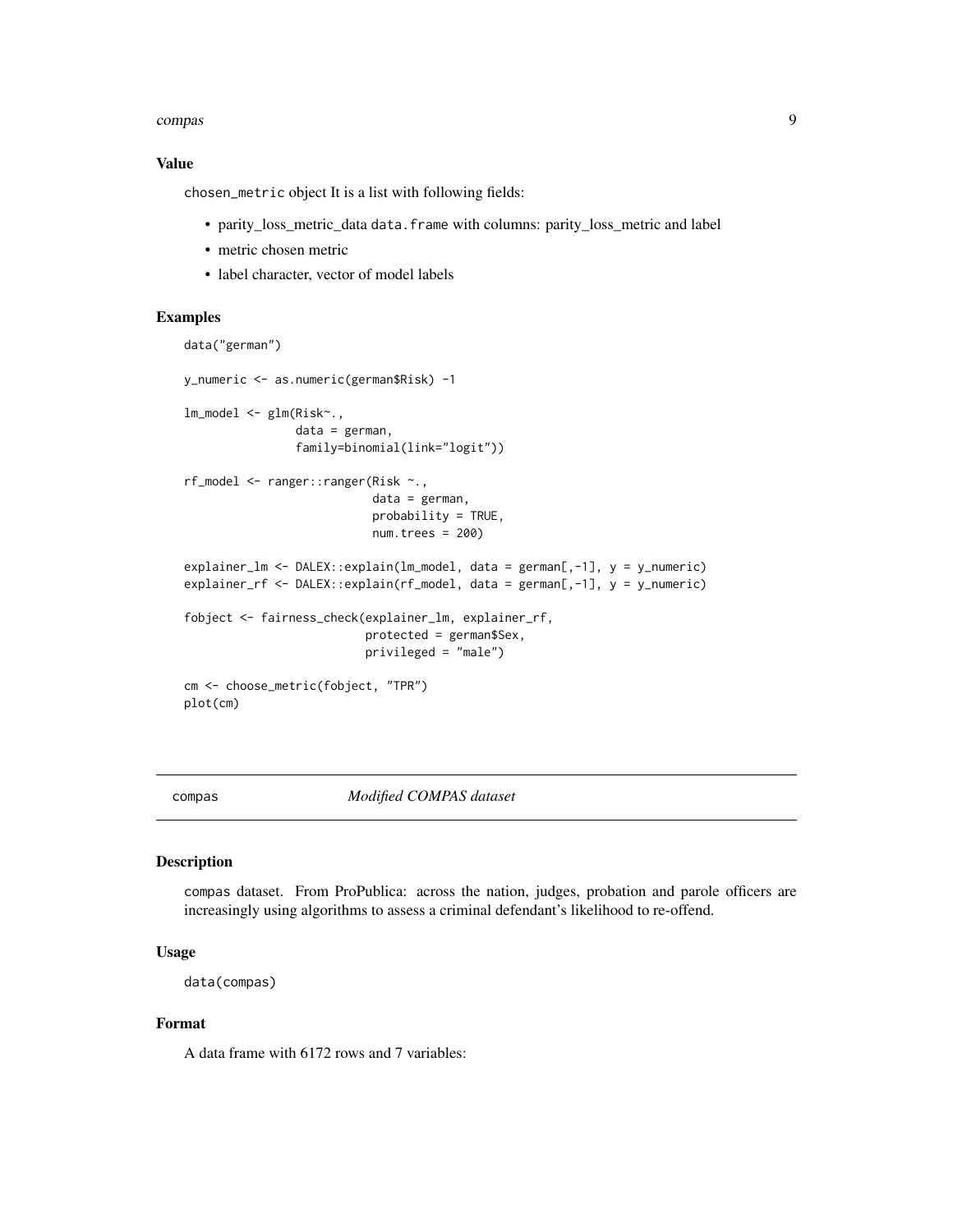## <span id="page-9-0"></span>Details

Two\_yr\_Recidivism factor, 1/0 for future recidivism or no recidivism. Models should predict this values

Number\_of\_Priors numeric, number of priors

Age\_Above\_FourtyFive factor, 1/0 for age above 45 years or not

Age\_Below\_TwentyFive factor, 1/0 for age below 25 years or not

Misdemeanor factor, 1/0 for having recorded misdemeanor(s) or not

Ethnicity factor, Caucasian, African American, Asian, Hispanic, Native American or Other

Sex factor, female/male for gender

## Source

The original source of data is https://www.propublica.org/datastore/dataset/compas-recidivism-risk-score-data-Modified data used here comes from <https://www.kaggle.com/danofer/compass/> (probublica-CompassRecidivism\_data\_fairml.csv)

confusion\_matrix *Confusion matrix*

## Description

Calculates confusion matrix for given cutoff

#### Usage

```
confusion_matrix(probs, observed, cutoff)
```
#### Arguments

| probs    | numeric, vector with probabilities given by model              |
|----------|----------------------------------------------------------------|
| observed | numeric, vector with actual values from outcome, either 0 or 1 |
| cutoff   | numeric, single value denoting cutoff/threshold                |

#### Value

object of class confussion\_matrix It is a list with following fields:

- tpnumber of True Positives
- fpnumber of False Positives
- tnnumber of True Negatives
- fnnumber of False Negatives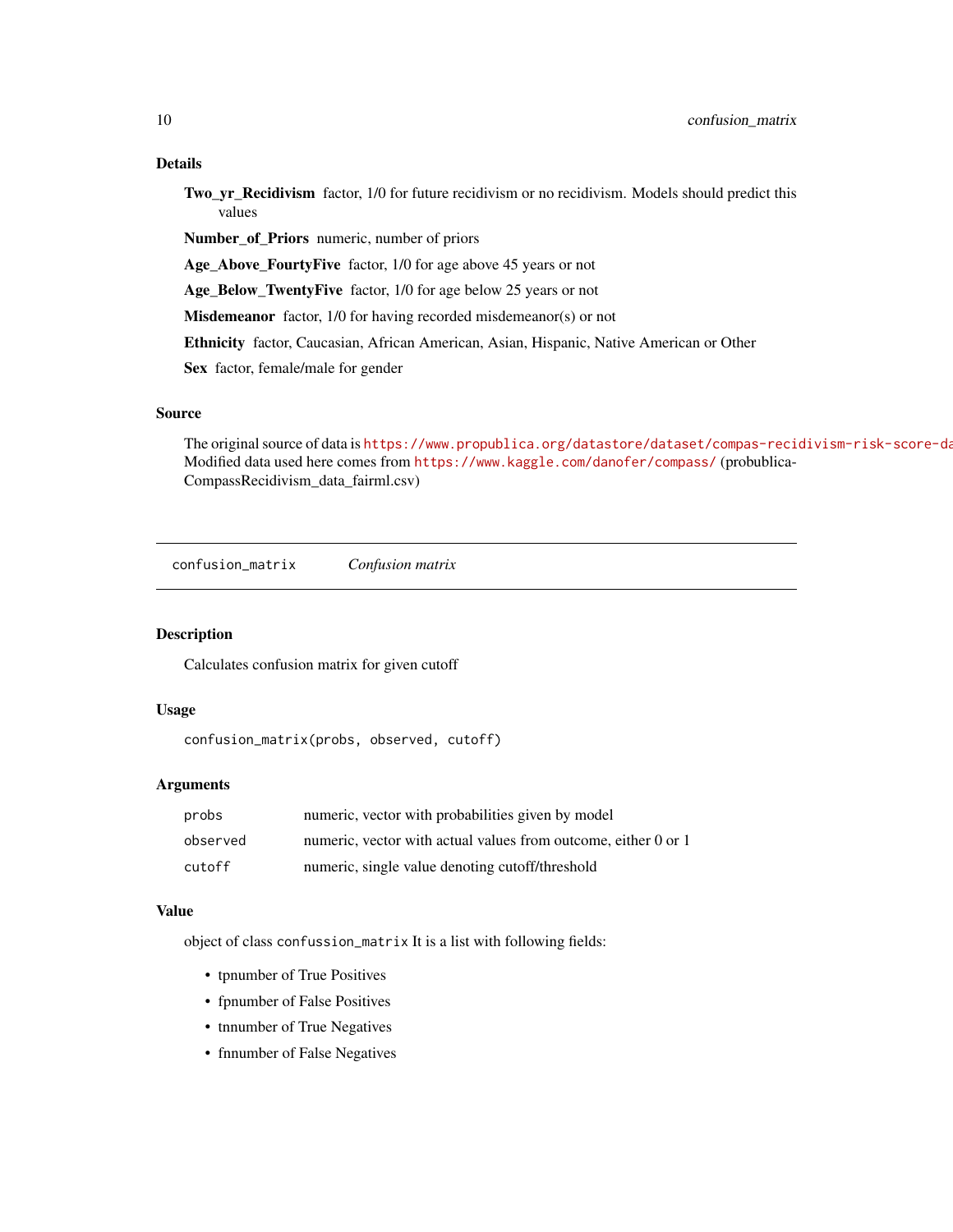## <span id="page-10-0"></span>Examples

```
probs <- rnorm(20, 0.4,0.1)
observed <- round(runif(20))
confusion_matrix(probs, observed, 0.5)
```
disparate\_impact\_remover

*Disparate impact remover*

## Description

Disparate impact remover is a pre-processing bias mitigation method. It removes bias hidden in numeric columns in data. It changes distribution of ordinal features of data with regard to earth mover distance. It works best if among subgroups there is similar number of observations.

#### Usage

disparate\_impact\_remover(data, protected, features\_to\_transform, lambda = 1)

#### Arguments

| data                  | data. frame, data to be transformed                                                                                                  |
|-----------------------|--------------------------------------------------------------------------------------------------------------------------------------|
| protected             | factor, vector containing sensitive information such as gender, race etc If vec-<br>tor is character it will transform it to factor. |
| features_to_transform |                                                                                                                                      |
|                       | character, vector of column names to be transformed. Columns must have nu-<br>merical, ordinal values                                |
| lambda                | numeric, amount of repair desired. Value from 0 to 1, where 0 will return almost<br>unchanged dataset and 1 fully repaired dataset   |

## Details

This is implementation of geometric method which preserves ranks unlike combinatorial repair. lambda close to 1 denotes that distributions will be very close to each other and lambda close to 0 means that densities will barely change. Note that although lambda equal 0 should mean that original data will be returned, it usually changes distributions slightly due to pigeonholing. The number of pigeonholes is fixed and equal to min101, unique(a), where a is vector with values for subgroup. So if some subgroup is not numerous and the distribution is discrete with small number of variables then there will be small number of pigeonholes. It will affect data significantly.

#### Value

repaired data (data.frame object)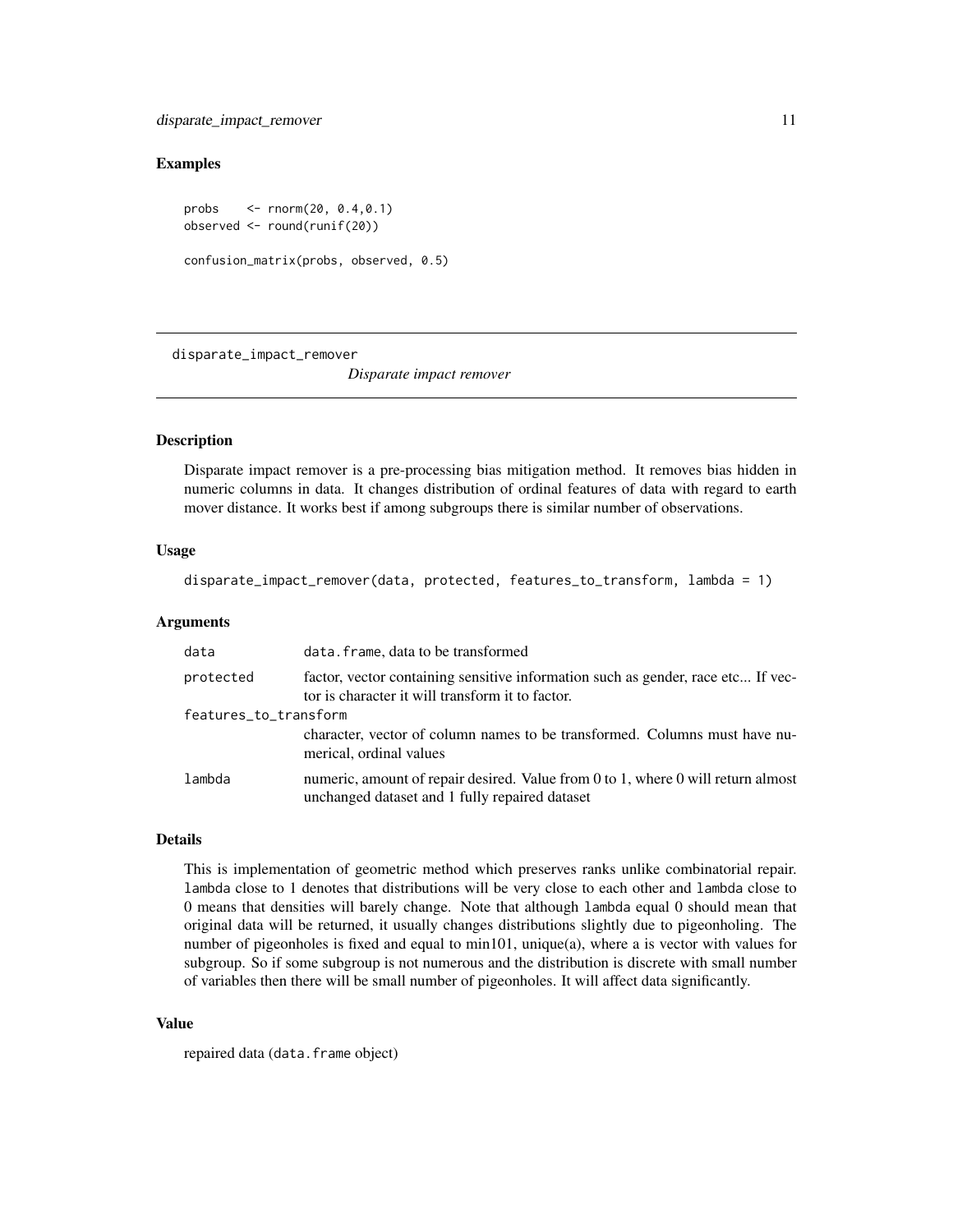#### <span id="page-11-0"></span>References

This method was implemented based on Feldman, Friedler, Moeller, Scheidegger, Venkatasubramanian 2015 <https://arxiv.org/pdf/1412.3756.pdf>

#### Examples

```
library("ggplot2")
set.seed(1)
# custom data frame with kind and score
custom_data <- data.frame(kind = as.factor(c(rep("second", 500),rep("first",500))),
                          score = c(rnorm(500, 400,40), rnorm(500, 600, 100)))
ggplot(custom_data, aes(score, fill = kind)) + geom-density(alpha = 0.5)fixed_data <- disparate_impact_remover(data = custom_data,
                                       protected = custom_data$kind,
                                       features_to_transform = "score",
                                       lambda = 0.8ggplot(fixed_data, aes(score, fill = kind)) + geom_density(alpha = 0.5)
# lambda 1 gives identical distribution, lambda 0 (almost) original distributions
fixed_data_unchanged <- disparate_impact_remover(data = custom_data,
                                                 protected = custom_data$kind,
                                                 features_to_transform = "score",
                                                 lambda = 0)ggplot(fixed_data_unchanged, aes(score, fill = kind)) + geom-density(alpha = 0.5)fixed_data_fully_changed <- disparate_impact_remover(data = custom_data,
                                                     protected = custom_data$kind,
                                                     features_to_transform = "score",
                                                     lambda = 1)
ggplot(fixed_data_fully_changed, aes(score, fill = kind)) +geom\_density(alpha = 0.5) +
  facet_wrap(kind~., nrow = 2)
```
expand\_fairness\_object

*Expand Fairness Object*

#### **Description**

Unfold fairness object to 3 columns (metrics, label, score) to construct better base for visualization.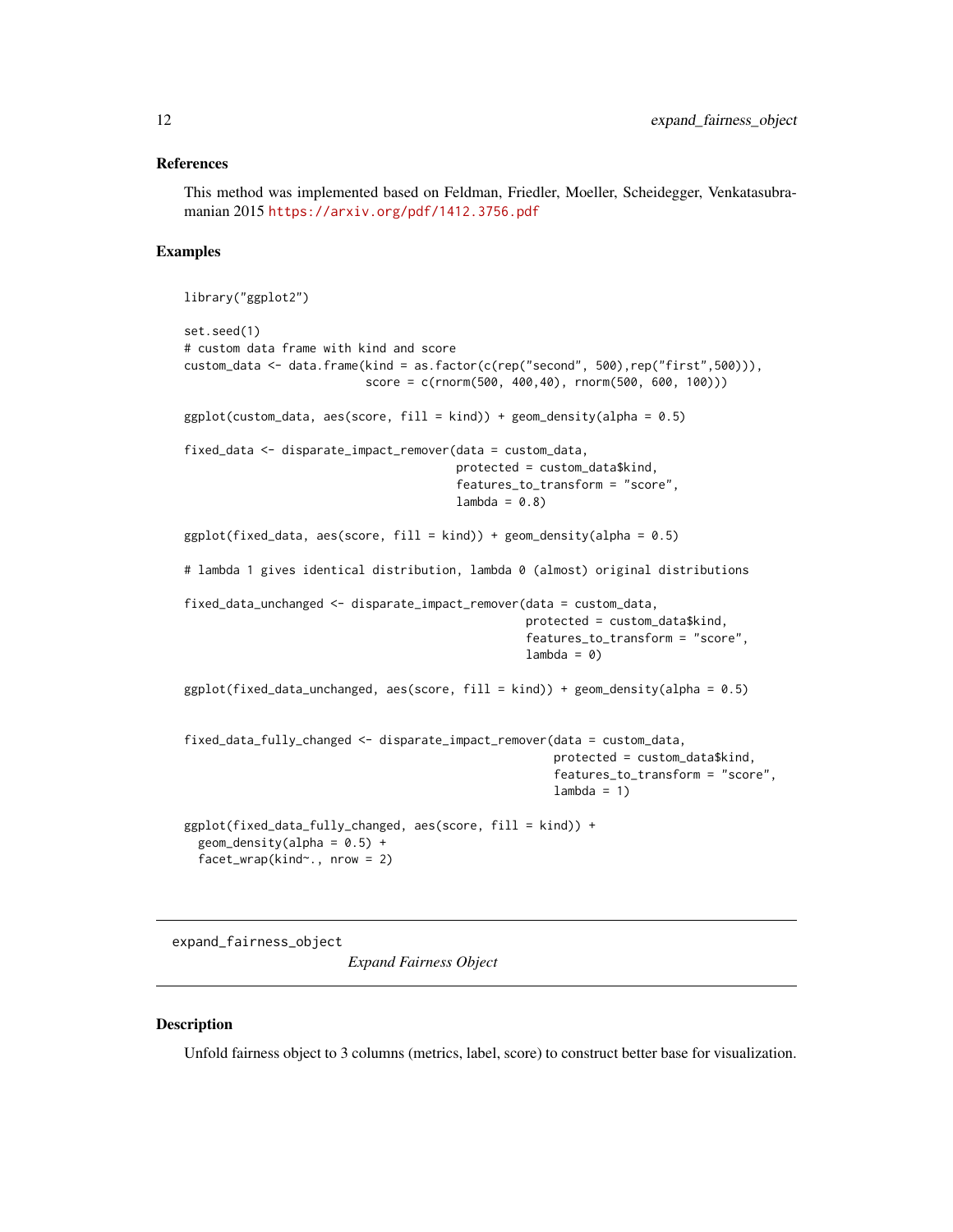## <span id="page-12-0"></span>fairness\_check 13

## Usage

```
expand_fairness_object(x, scale = FALSE, drop_metrics_with_na = FALSE)
```
## Arguments

| X                    | object of class fairness_object                  |  |  |  |  |
|----------------------|--------------------------------------------------|--|--|--|--|
| scale                | logical, if TRUE standarised.                    |  |  |  |  |
| drop_metrics_with_na |                                                  |  |  |  |  |
|                      | logical, if TRUE metrics with NA will be omitted |  |  |  |  |

## Value

object of class expand\_fairness\_object. It is a data.frame with scores for each metric and model.

```
data("german")
y_numeric <- as.numeric(german$Risk) -1
lm_model <- glm(Risk~.,
                data = german,
                family=binomial(link="logit"))
rf_model <- ranger::ranger(Risk ~.,
                           data = german,
                           probability = TRUE,
                           num.trees = 200)
explainer_lm <- DALEX::explain(lm_model, data = german[,-1], y = y_numeric)
explainer_rf <- DALEX::explain(rf_model, data = german[,-1], y = y_numeric)
fobject <- fairness_check(explainer_lm, explainer_rf,
                          protected = german$Sex,
                          privileged = "male")
expand_fairness_object(fobject, drop_metrics_with_na = TRUE)
```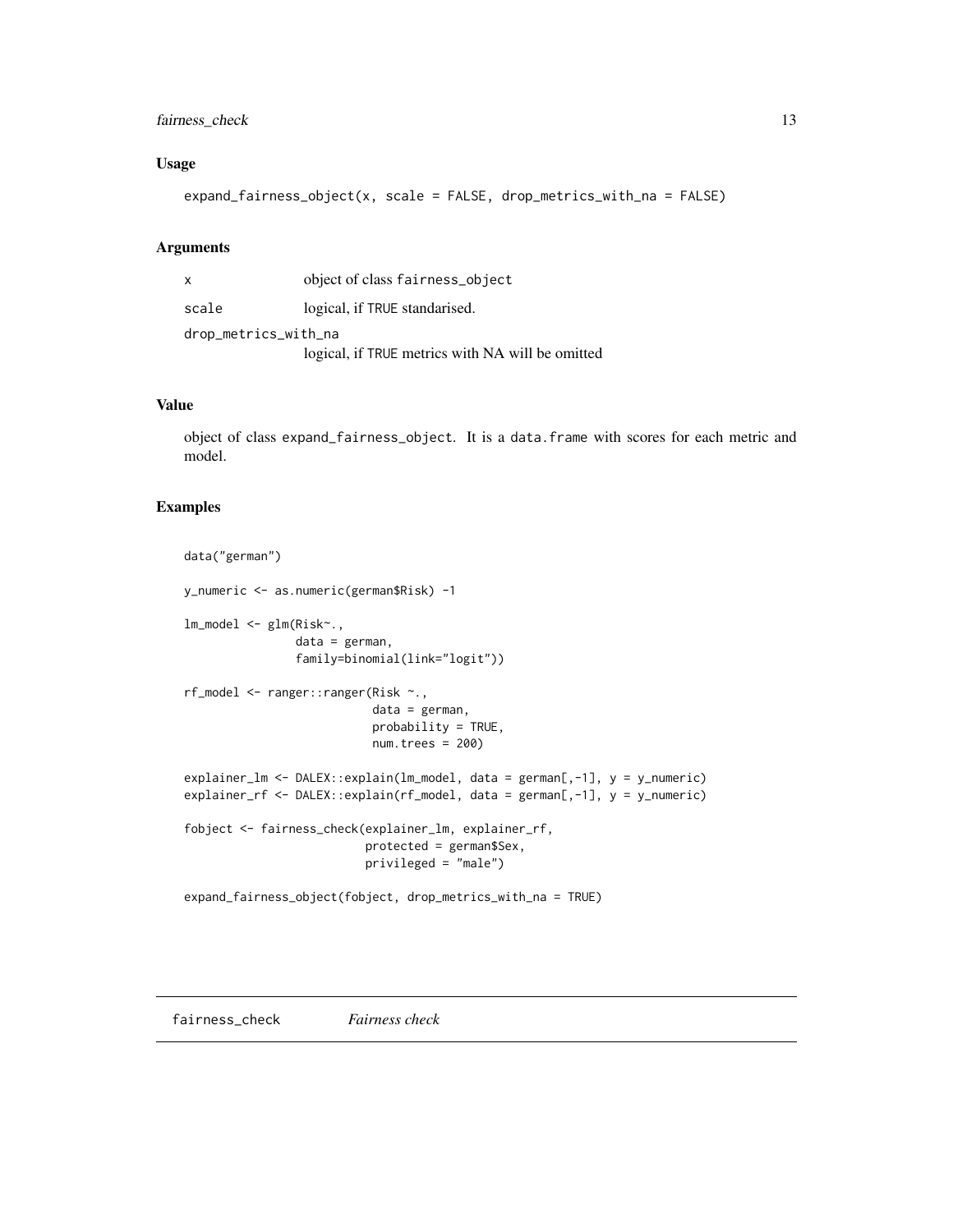#### Description

Fairness check creates fairness\_object which measures different fairness metrics and wraps data, explainers and parameters in useful object. This is fundamental object in this package. It enables to visualize fairness metrics and models in many ways and compare models on both fairness and performance level. Fairness check acts as merger and wrapper for explainers and fairness objects. While other fairness objects values are not changed, fairness check assigns cutoffs and labels to provided explainers so same explainers with changed labels/cutoffs might be gradually added to fairness object. Users through print and plot methods may quickly check values of most popular fairness metrics. More on that topic in details.

## Usage

```
fairness_check(
 x,
  ...,
 protected = NULL,
 privileged = NULL,
  cutoff = NULL,
  label = NULL,epsilon = 0.8,
  verbose = TRUE,
  colorize = TRUE
)
```
#### Arguments

| object created with explain or of class fairness_object                                                        |
|----------------------------------------------------------------------------------------------------------------|
| possibly more objects created with explain and/or objects of class fairness_object                             |
| factor, protected variable (also called sensitive attribute), containing privileged<br>and unprivileged groups |
| factor/character, one value of protected, in regard to what subgroup parity loss<br>is calculated              |
| numeric, vector of cutoffs (thresholds) for each value of protected variable, af-<br>fecting only explainers.  |
| character, vector of labels to be assigned for explainers, default is explainer<br>label.                      |
| numeric, boundary for fairness checking, lowest acceptable ratio of metrics                                    |
| logical, whether to print information about creation of fairness object                                        |
| logical, whether to print information in color                                                                 |
|                                                                                                                |

## Details

## Fairness check

Metrics used are made for each subgroup, then base metric score is subtracted leaving loss of particular metric. If absolute loss of metrics ratio is not within acceptable boundaries than such metric is marked as "not passed". It means that values of metrics should be within (epsilon, 1/epsilon)

<span id="page-13-0"></span>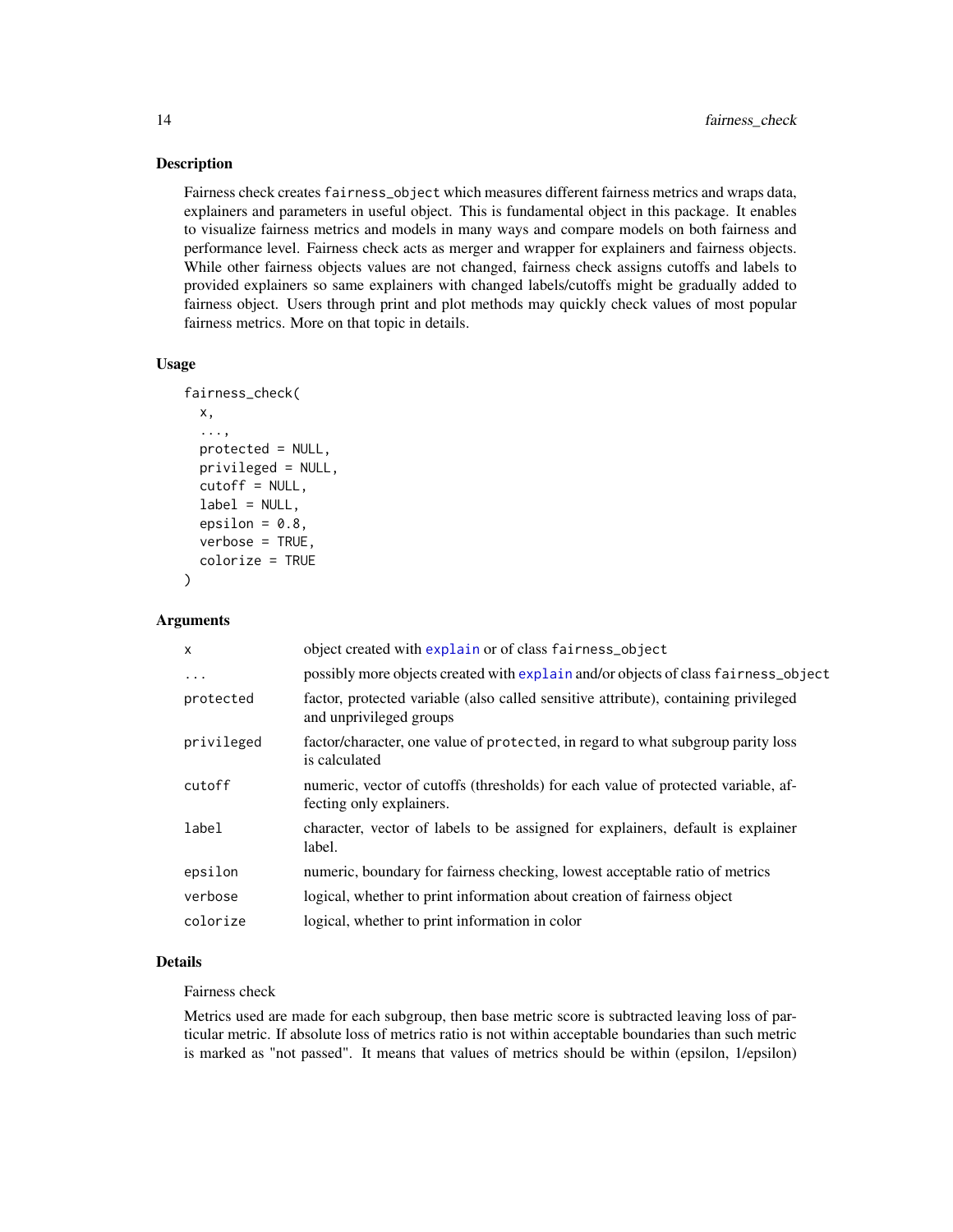boundary. The default ratio is set to 0.8 which adhere to US 80 of scores achieved in metrics by privileged subgroup. For example if TPR\_unprivileged/TPR\_privileged is less than 0.8 then such ratio is sign of discrimination. On the other hand if TPR privileged/TPR unprivileged is more than 1.25 (1/0.8) than there is discrimination towards privileged group. Epsilon value can be adjusted to user's needs. There are some metrics that might be derived from existing metrics (For example Equalized Odds - equal TPR and FPR for all subgroups). That means passing 5 metrics in fairness check asserts that model is even more fair. In fairness\_check models must always predict positive result. Not adhering to this rule may lead to misinterpretation of the plot. More on metrics and their equivalents: <https://fairware.cs.umass.edu/papers/Verma.pdf> [https://en.wikipedia.org/wiki/Fairness\\_\(machine\\_learning\)](https://en.wikipedia.org/wiki/Fairness_(machine_learning))

Parity loss - visualization tool

Parity loss is computed as follows: M\_parity\_loss = sum(abs(log(metric/metric\_privileged)))

where:

M - some metric mentioned above

metric - vector of metric scores from each subgroup metric\_privileged - value of metric vector for privileged subgroup

base\_metric - scalar, value of metric for base subgroup

#### Value

An object of class fairness\_object which is a list with elements:

- parity\_loss\_metric\_data data.frame containing parity loss for various fairness metrics. Created with following metrics:
	- TPR True Positive Rate (Sensitivity, Recall)
	- TNR True Negative Rate (Specificity)
	- PPV Positive Predictive Value (Precision)
	- NPV Negative Predictive Value
	- FNR False Negative Rate
	- FPR False Positive Rate
	- FDR False Discovery Rate
	- FOR False Omission Rate
	- TS Threat Score
	- STP Statistical Parity
	- ACC Accuracy
	- F1 F1 Score
- groups\_data metrics across levels in protected variable
- groups\_confusion\_matrices confusion matrices for each subgroup
- explainers list of DALEX explainers used to create object
- cutoffs list of cutoffs for each explainer and subgroup
- fairness\_check\_data data.frame used for for plotting fairness\_object
- ... other parameters passed to function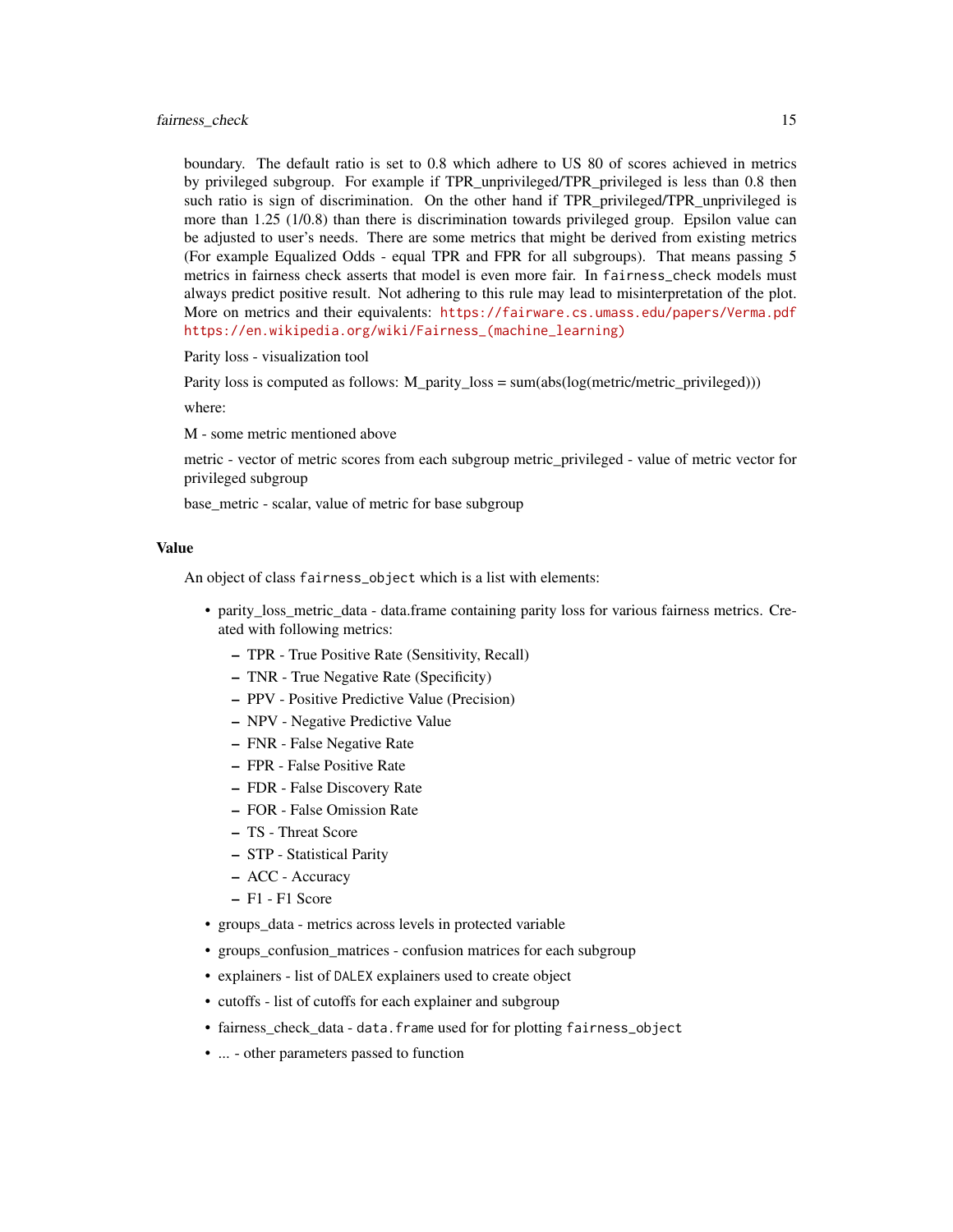#### References

```
Zafar,Valera, Rodriguez, Gummadi (2017) https://arxiv.org/pdf/1610.08452.pdf
Hardt, Price, Srebro (2016) https://arxiv.org/pdf/1610.02413.pdf
Verma, Rubin (2018) https://fairware.cs.umass.edu/papers/Verma.pdf
```
## Examples

```
data("german")
y_numeric <- as.numeric(german$Risk) -1
lm_model <- glm(Risk~.,
                data = german,
                family=binomial(link="logit"))
rf_model <- ranger::ranger(Risk ~.,
                           data = german,
                           probability = TRUE,
                           max.depth = 3,
                           num.trees = 100,
                           seed = 1explainer_lm <- DALEX::explain(lm_model, data = german[,-1], y = y_numeric)
explainer_rf <- DALEX::explain(rf_model,
                               data = german[, -1],y = y_numeric)
fobject <- fairness_check(explainer_lm, explainer_rf,
                          protected = german$Sex,
                          privileged = "male")
plot(fobject)
```
fairness\_heatmap *Fairness heatmap*

## Description

Create fairness\_heatmap object to compare both models and metrics. If parameter scale is set to TRUE metrics will be scaled to median  $= 0$  and sd  $= 1$ . If NA's appear heatmap will still plot, but with gray area where NA's were.

#### Usage

 $fairness\_heatmap(x, scale = FALSE)$ 

<span id="page-15-0"></span>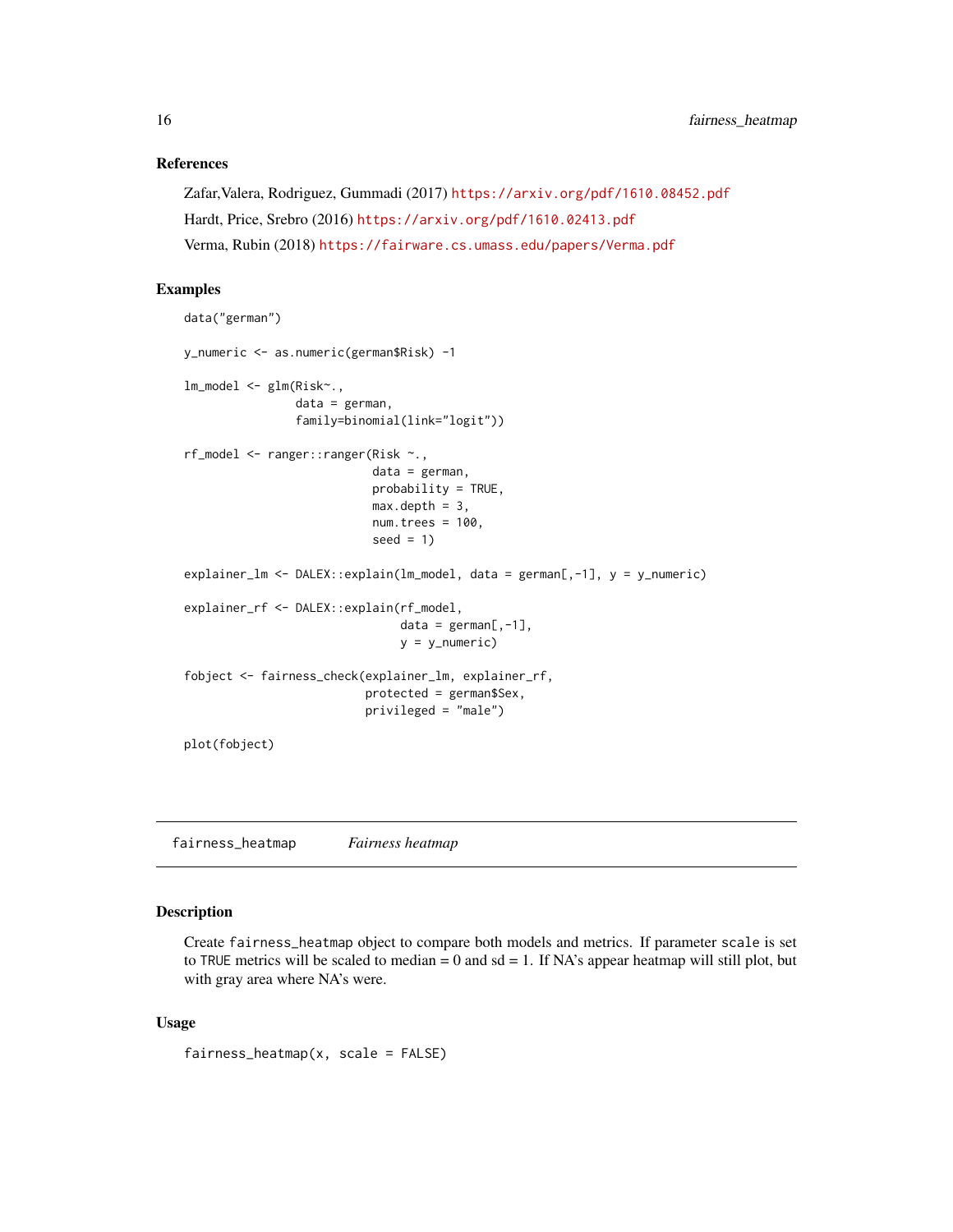|       | object of class fairness_object                                               |
|-------|-------------------------------------------------------------------------------|
| scale | logical, if codeTRUE metrics will be scaled to mean 0 and sd 1. Default FALSE |

## Value

fairness\_heatmap object.

It is a list with following fields:

- heatmap\_data data. frame with information about score for model and parity loss metric
- matrix\_model matrix used in dendogram plots
- scale logical parameter passed to fairness\_heatmap
- label character, vector of model labels

```
data("german")
y_numeric <- as.numeric(german$Risk) -1
lm_model <- glm(Risk~.,
                data = german,
                family=binomial(link="logit"))
rf_model <- ranger::ranger(Risk ~.,
                           data = german,
                           probability = TRUE,
                           num.trees = 200)
explainer_lm <- DALEX::explain(lm_model, data = german[,-1], y = y_numeric)
explainer_rf <- DALEX::explain(rf_model, data = german[,-1], y = y_numeric)
fobject <- fairness_check(explainer_lm, explainer_rf,
                          protected = german$Sex,
                          privileged = "male")
 # same explainers with different cutoffs for female
fobject <- fairness_check(explainer_lm, explainer_rf, fobject,
                          protected = german$Sex,
                          privileged = "male",
                          cutoff = list(female = 0.4),label = c("lm_2", "rf_2")fh <- fairness_heatmap(fobject)
plot(fh)
```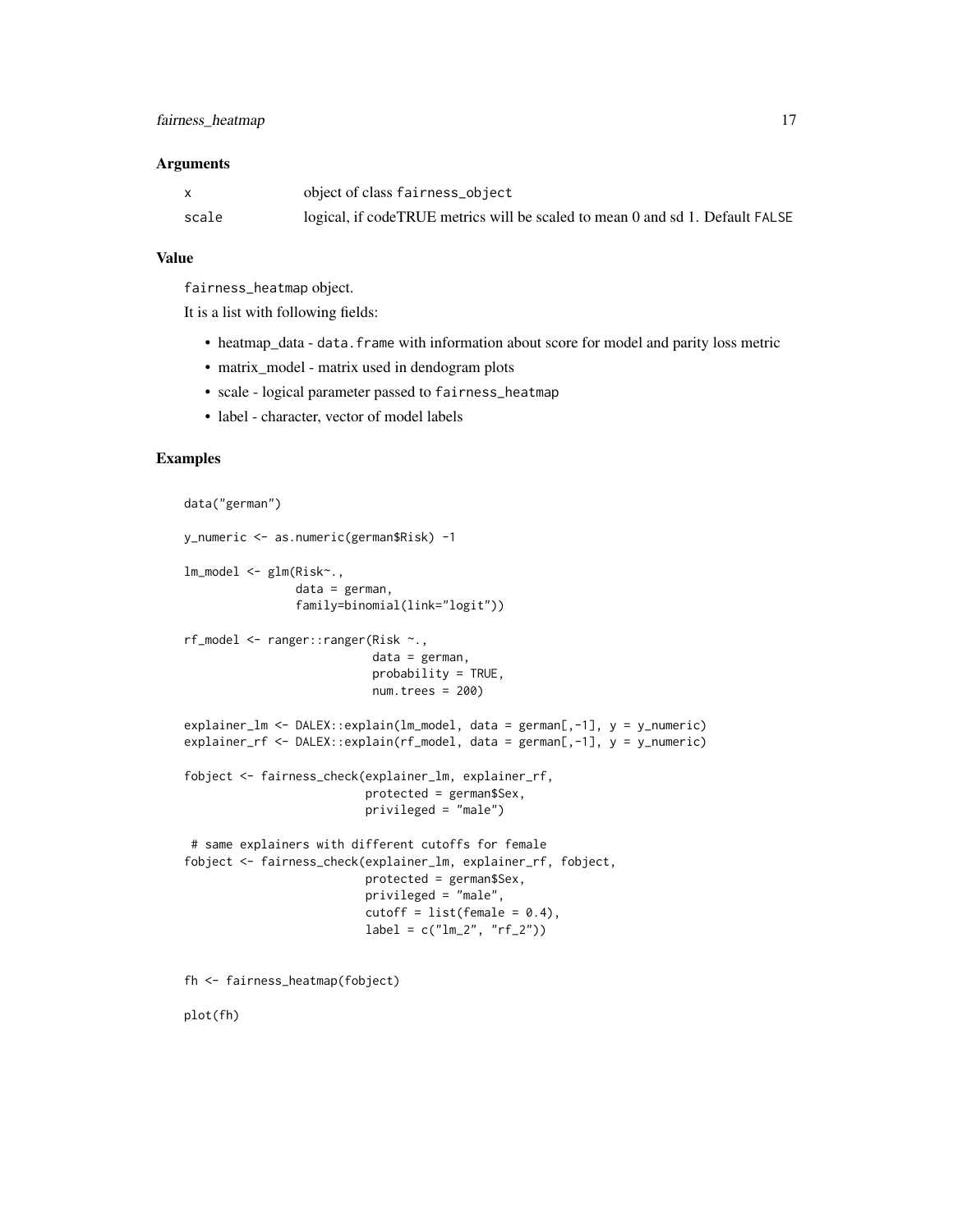<span id="page-17-0"></span>fairness\_pca *Fairness PCA*

#### Description

Calculate PC for metric matrix to see similarities between models and metrics. If omit\_models\_with\_NA is set to TRUE models with NA will be omitted as opposed to default behavior, when metrics are omitted.

#### Usage

```
fairness_pca(x, omit_models_with_NA = FALSE)
```
#### Arguments

x object of class fairness object omit\_models\_with\_NA logical, if TRUE omits rows in metric\_matrix, else omits columns (default)

#### Value

fairness\_pca object It is list containing following fields:

- pc\_1\_2 amount of data variance explained with each component
- rotation rotation from stats:: prcomp
- x x from stats::prcomp
- sdev sdev from stats:: prcomp
- label model labels

```
data("german")
```

```
y_numeric <- as.numeric(german$Risk) -1
lm_model <- glm(Risk~.,
                data = german,
                family=binomial(link="logit"))
rf_model <- ranger::ranger(Risk ~.,
                           data = german,
                           probability = TRUE,
                           num.trees = 200)
explainer_lm <- DALEX::explain(lm_model, data = german[,-1], y = y_numeric)
explainer_rf <- DALEX::explain(rf_model, data = german[,-1], y = y_numeric)
```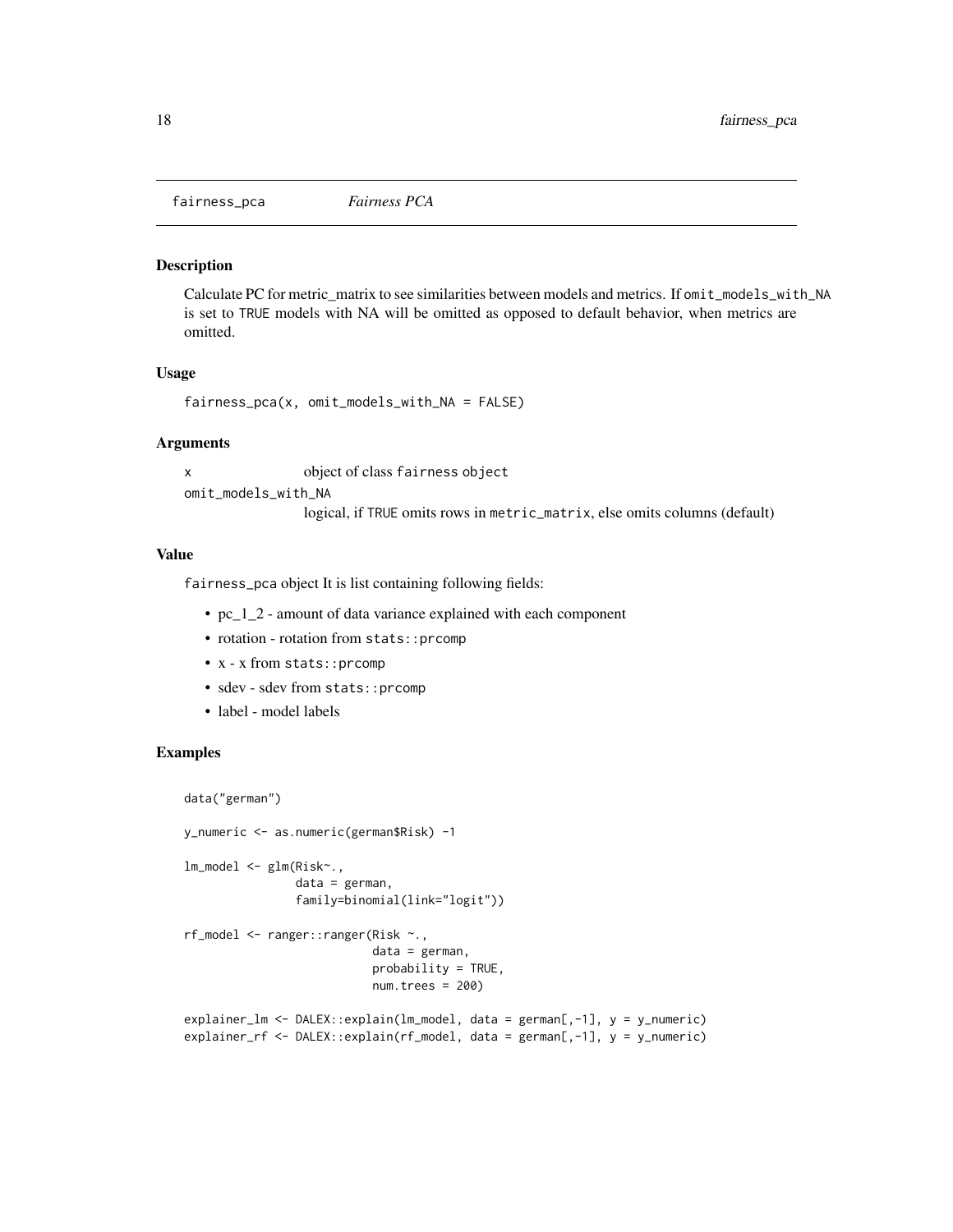```
fobject <- fairness_check(explainer_lm, explainer_rf,
                         protected = german$Sex,
                         privileged = "male")
# same explainers with different cutoffs for female
fobject <- fairness_check(explainer_lm, explainer_rf, fobject,
                         protected = german$Sex,
                         privileged = "male",
                         cutoff = list(female = 0.4),label = c("lm_2", "rf_2")fpca <- fairness_pca(fobject)
```
plot(fpca)

fairness\_radar *Fairness radar*

## Description

Make fairness\_radar object with chosen fairness\_metrics. Note that there must be at least three metrics that does not contain NA.

#### Usage

```
fairness_radar(x, fairness_metrics = fairness_check_metrics())
```
#### Arguments

x object of class fairness\_object

fairness\_metrics

character, vector of metric names, at least 3 metrics without NA needed. If NULL default metrics will be used, which are ones from fairness\_check plot.

## Value

fairness\_radar object. It is a list containing:

- radar\_data data.frame containing scores for each model and parity loss metric
- label model labels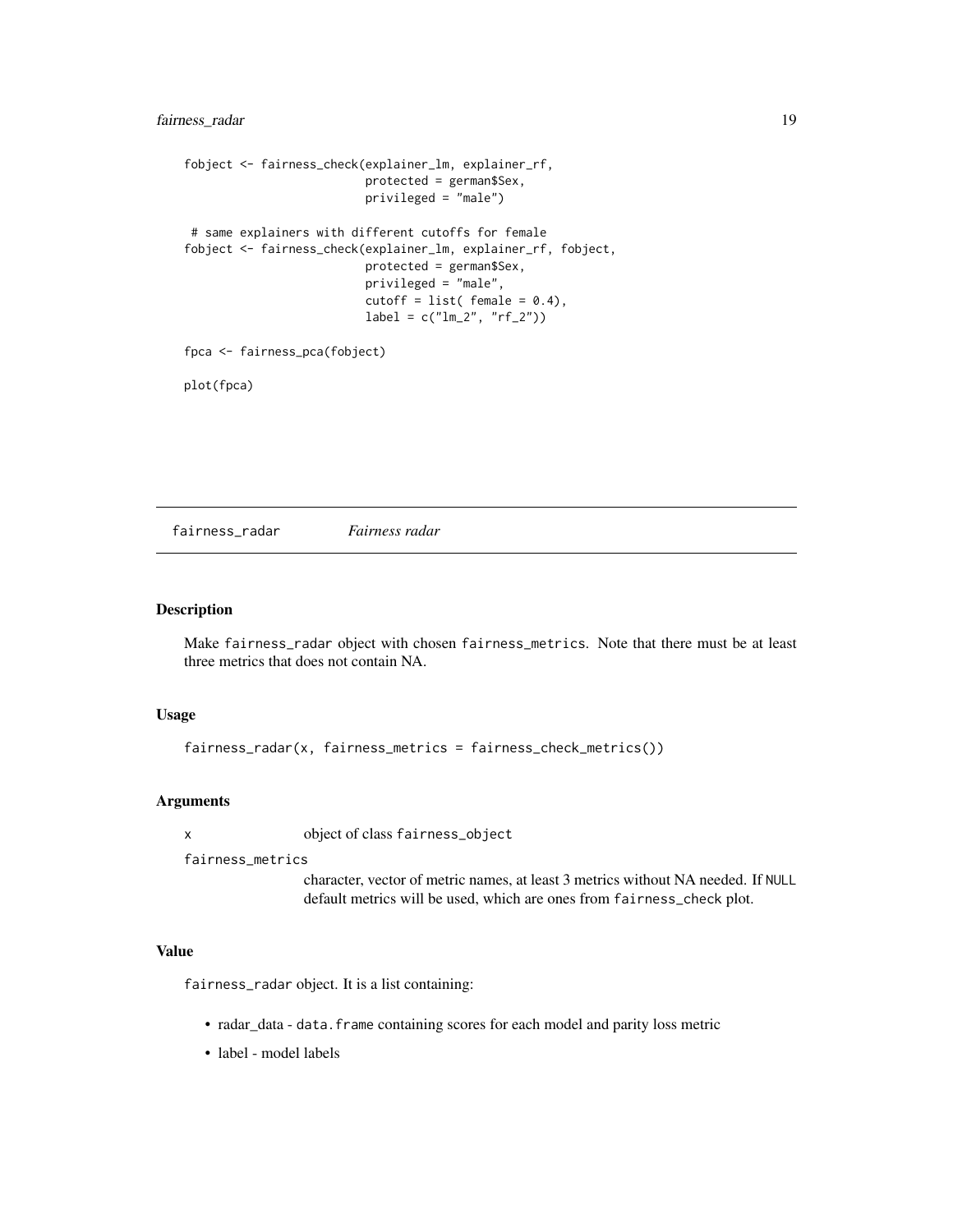#### Examples

```
data("german")
y_numeric <- as.numeric(german$Risk) -1
lm_model <- glm(Risk~.,
                data = german,
                family=binomial(link="logit"))
rf_model <- ranger::ranger(Risk ~.,
                           data = german,
                           probability = TRUE,
                           num.trees = 200)
explainer_lm <- DALEX::explain(lm_model, data = german[,-1], y = y_numeric)
explainer_rf <- DALEX::explain(rf_model, data = german[,-1], y = y_numeric)
fobject <- fairness_check(explainer_lm, explainer_rf,
                          protected = german$Sex,
                          privileged = "male")
fradar <- fairness_radar(fobject, fairness_metrics = c("ACC",
                                                        "STP",
                                                        "TNR",
                                                        "TPR",
                                                        "PPV"))
plot(fradar)
```
german *Modified German Credit data dataset*

#### Description

german dataset. Data contains information about people and their credit risks.

#### Usage

data(german)

## Format

A data frame with 1000 rows and 10 variables:

Risk factor, good/bad risk connected with giving the credit. Models should predict this values

- Sex factor, male/female, considered to be protected group
- Job numeric, job titles converted to integers where 0- unemployed/unskilled, 3- management/ selfemployed/highly qualified employee/ officer

<span id="page-19-0"></span>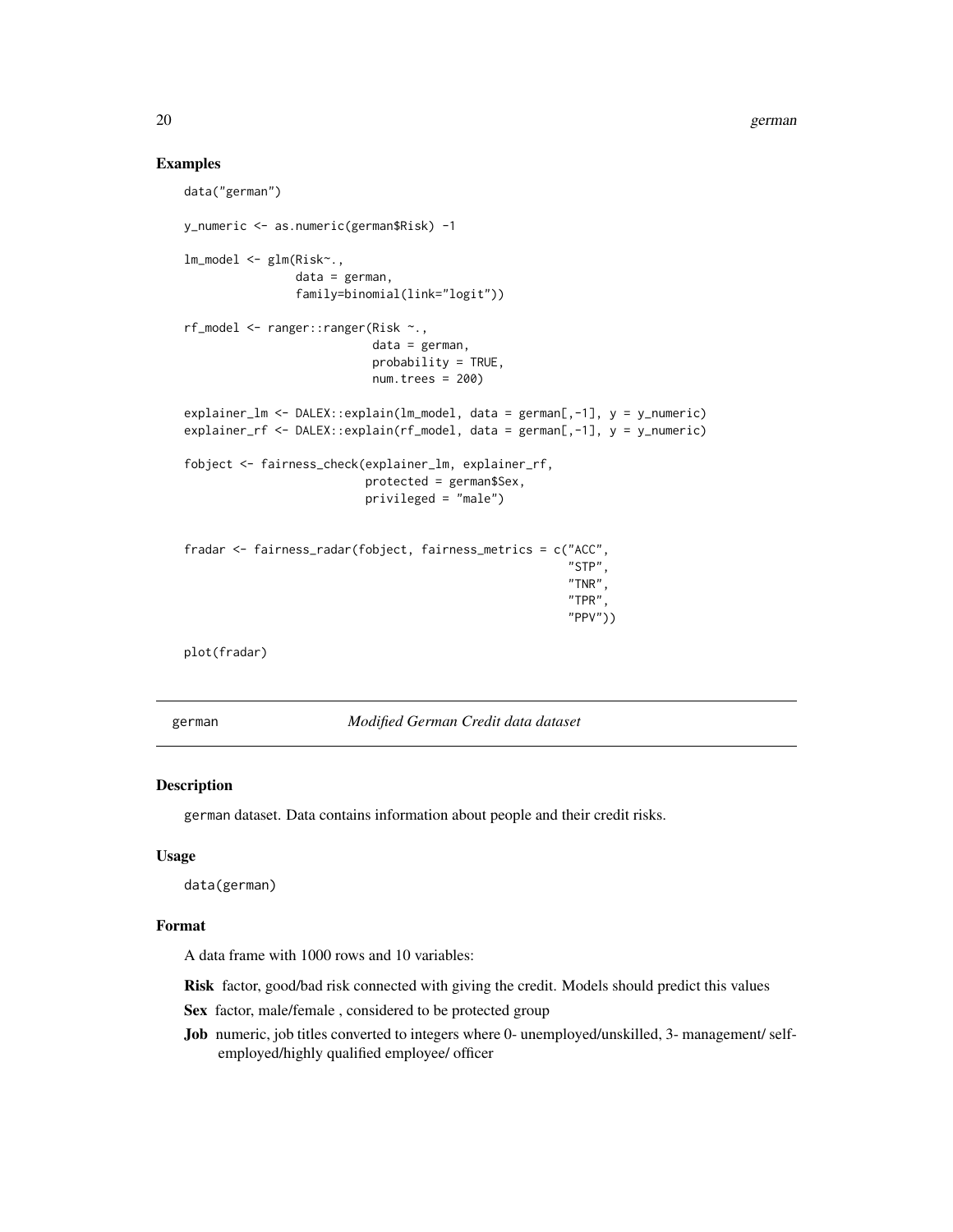## <span id="page-20-0"></span>group\_matrices 21

Housing factor, rent/own/free where this person lives

Saving.accounts factor, little/moderate/quite rich/rich/not\_known, where not\_known indicates NA

Checking.account factor, little/moderate/rich/not\_known, where not\_known indicates NA

Credit.amount numeric, amount of money in credit

Duration numeric, duration of credit

Purpose factor, purpose of credit

Age numeric, age of person that applied for credit

## Source

Data from kaggle <https://www.kaggle.com/kabure/german-credit-data-with-risk/>. The original source is UCL [https://archive.ics.uci.edu/ml/datasets/Statlog+\(German+Credi](https://archive.ics.uci.edu/ml/datasets/Statlog+(German+Credit+Data))t+ [Data\)](https://archive.ics.uci.edu/ml/datasets/Statlog+(German+Credit+Data)).

group\_matrices *Group confusion matrices*

## Description

Calculates confusion matrices for each subgroup

#### Usage

```
group_matrices(protected, probs, preds, cutoff)
```
#### Arguments

| protected | vector containing protected variable              |
|-----------|---------------------------------------------------|
| probs     | character name of column with probabilities       |
| preds     | numeric, vector with predictions                  |
| cutoff    | numeric cutoff for probabilities, default = $0.5$ |

#### Value

group\_matrices object It is a list with values: For each subgroup:

#### • subgroup

- tp number of true positives
- fp number of false positives
- tn number of true negatives
- fn number of false negatives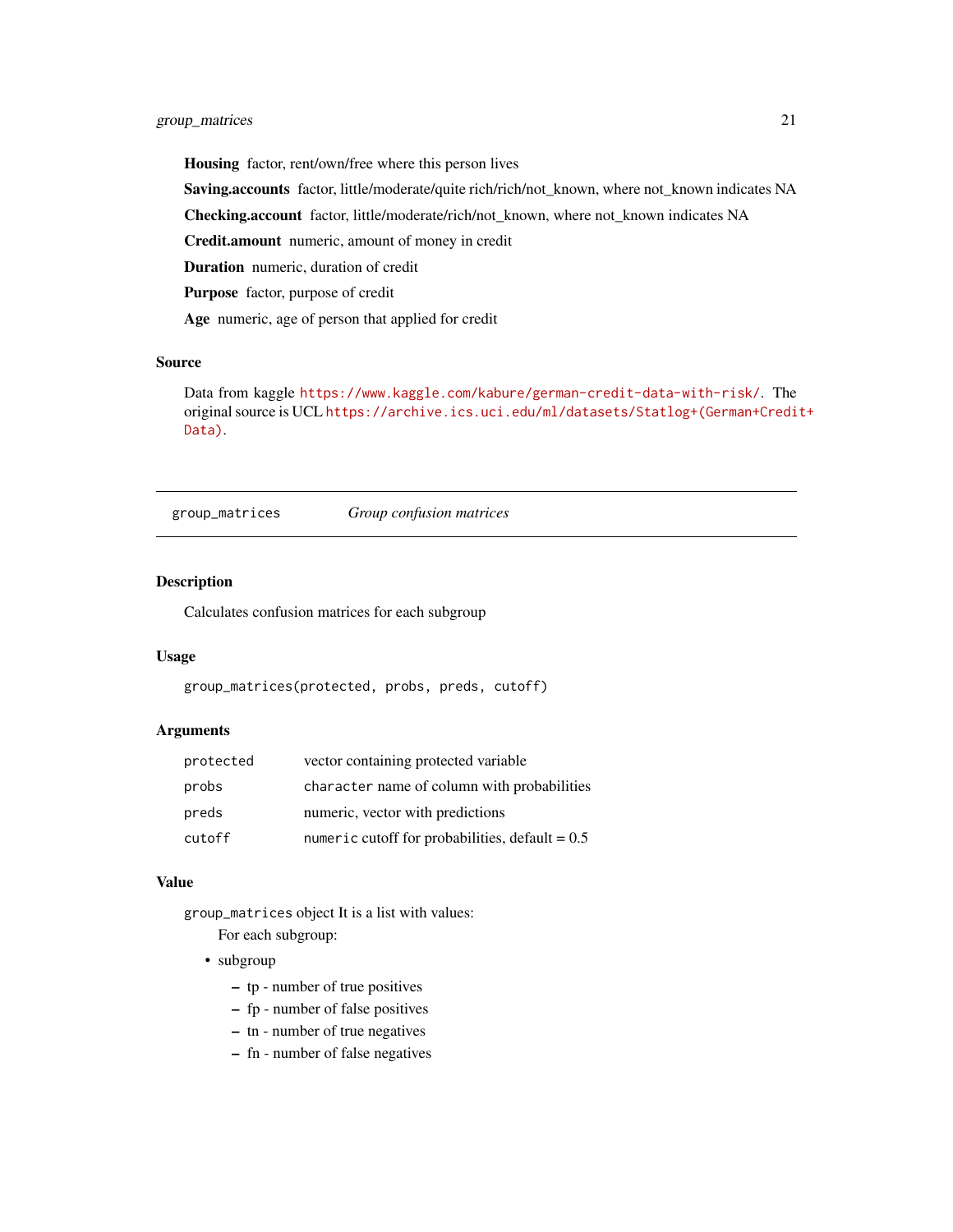## Examples

data("compas")

```
glm_compas <- glm(Two_yr_Recidivism~., data=compas, family=binomial(link="logit"))
y_prob <- glm_compas$fitted.values
```

```
y_numeric <- as.numeric(compas$Two_yr_Recidivism)-1
```

```
gm <- group_matrices(compas$Ethnicity,
```

```
y_prob,
y_numeric,
cutoff = list(Asian = 0.45,African_American = 0.5,
Other = 0.5,
Hispanic = 0.5,
Caucasian = 0.4,
Native_American = 0.5))
```
gm

group\_metric *Group metric*

## Description

Group metric enables to extract data from metrics generated for each subgroup (values in protected variable) The closer metric values are to each other, the less bias particular model has. If parity\_loss parameter is set to TRUE, distance between privileged and unprivileged subgroups will be measured. When plotted shows both fairness metric and chosen performance metric.

## Usage

```
group_metric(
  x,
  fairness_metric = NULL,
 performance_metric = NULL,
 parity_loss = FALSE,
  verbose = TRUE
)
```
## Arguments

x object of class fairness\_object fairness\_metric character, fairness metric name performance\_metric character, performance metric name

<span id="page-21-0"></span>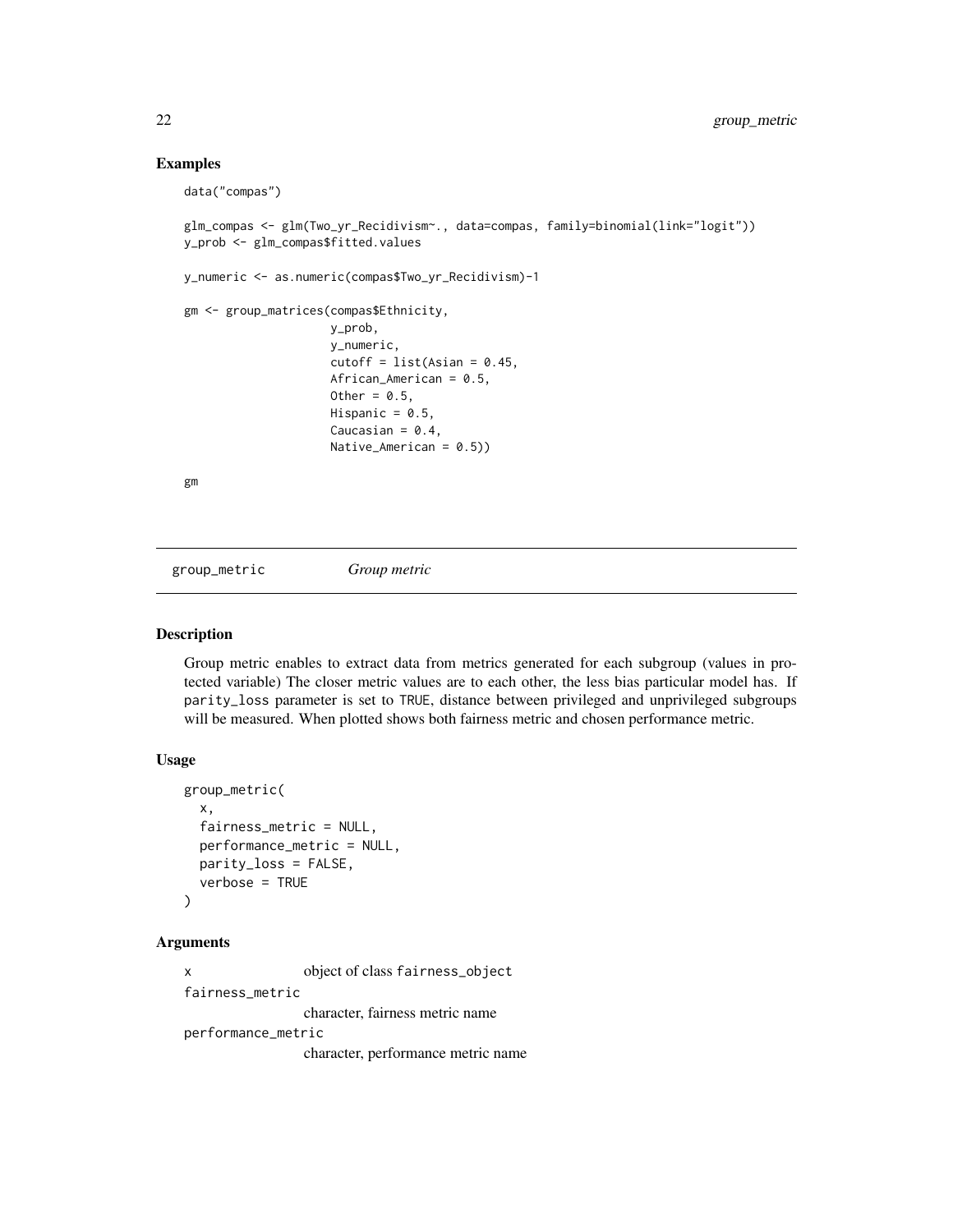| parity_loss | logical, if TRUE parity loss will supersede basic metric                               |
|-------------|----------------------------------------------------------------------------------------|
| verbose     | logical, whether to print information about metrics on console or not. Default<br>TRUE |

## Details

Available metrics:

Fairness metrics:

- TPR
- TNR
- PPV
- NPV
- FNR
- FPR
- FDR
- FOR
- TS
- ACC
- F1

Performance metrics

- recall
- precision
- accuracy
- f1
- auc

## Value

group\_metric object. It is a list with following items:

- group\_metric\_data data.frame containing fairness metric scores for each model
- performance\_data data.frame containing performance metric scores for each model
- fairness\_metric name of fairness metric
- performance\_metric name of performance metric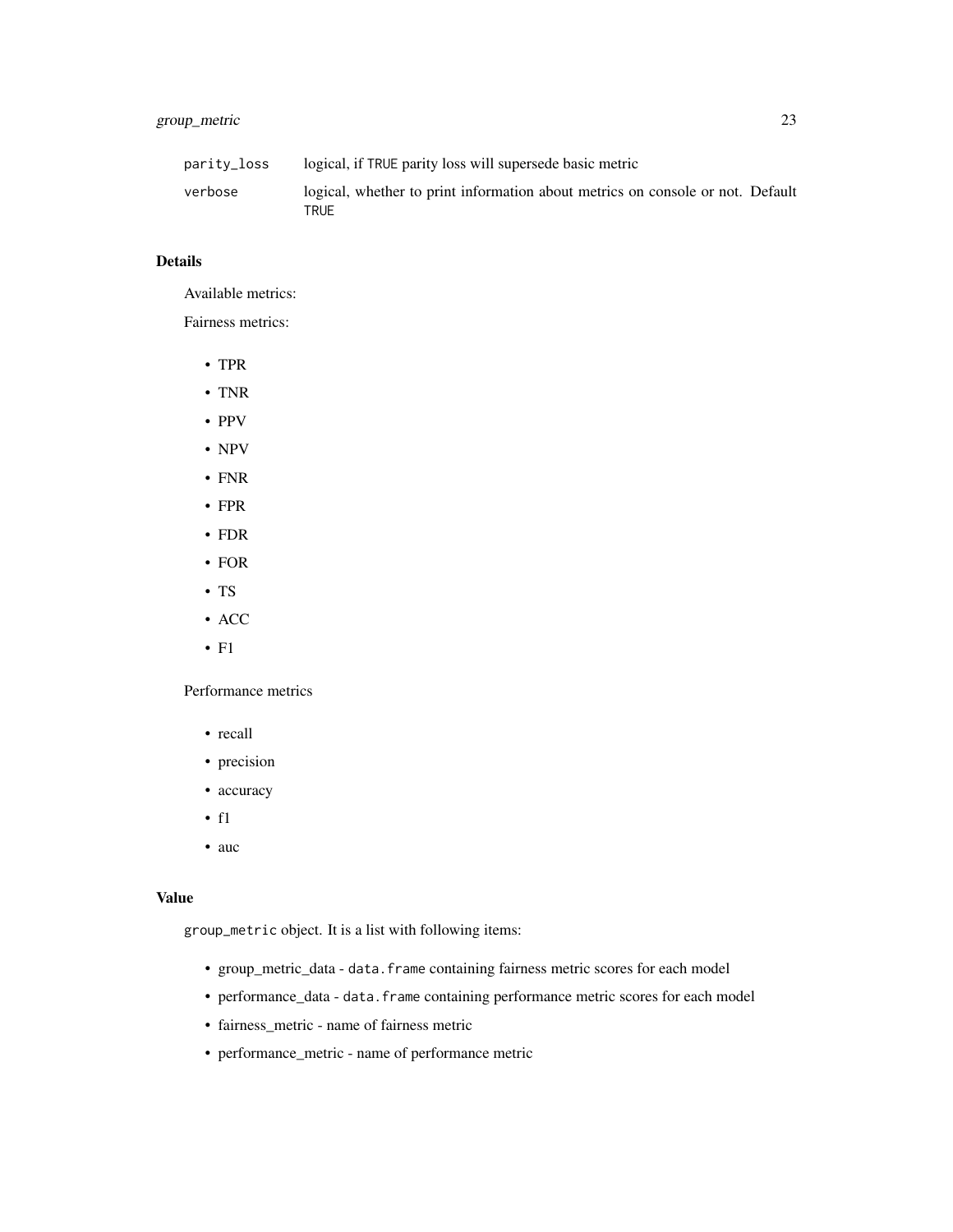## Examples

```
data("german")
y_numeric <- as.numeric(german$Risk) -1
lm_model <- glm(Risk~.,
                data = german,
                family=binomial(link="logit"))
rf_model <- ranger::ranger(Risk ~.,
                           data = german,
                           probability = TRUE,
                           num.trees = 200)
explainer_lm <- DALEX::explain(lm_model, data = german[,-1], y = y_numeric)
explainer_rf <- DALEX::explain(rf_model, data = german[,-1], y = y_numeric)
fobject <- fairness_check(explainer_lm, explainer_rf,
                          protected = german$Sex,
                          privileged = "male")
gm <- group_metric(fobject, "TPR", "f1", parity_loss = TRUE)
plot(gm)
```
group\_model\_performance

*Group model performance*

## Description

Special method for model performance evaluation. Counts number of tp, tn, fp, fn for each subgroup (and therefore potentially distinct cutoff), sums afterwards.

#### Usage

```
group_model_performance(x, protected, cutoff, performance_metric)
```
#### Arguments

| $\mathsf{x}$       | object created with explain             |  |  |  |  |  |
|--------------------|-----------------------------------------|--|--|--|--|--|
| protected          | factor, vector with levels as subgroups |  |  |  |  |  |
| cutoff             | vector of thresholds for each subgroup  |  |  |  |  |  |
| performance_metric |                                         |  |  |  |  |  |
|                    | name of performance metric              |  |  |  |  |  |

<span id="page-23-0"></span>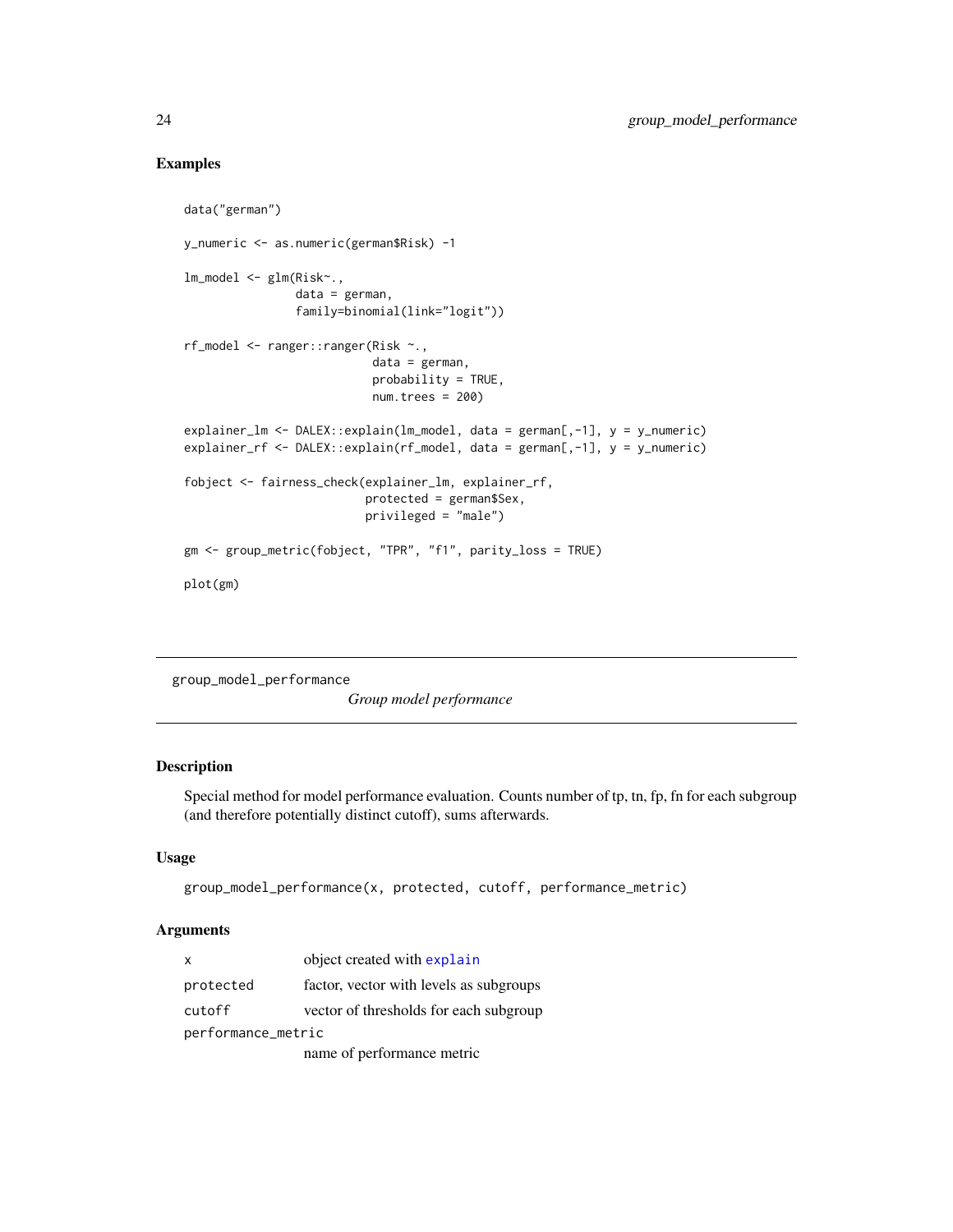## <span id="page-24-0"></span>metric\_scores 25

#### Value

score in performance metric between 0 and 1

metric\_scores *Metric scores*

#### Description

Creates metric\_scores object to facilitate visualization. Check how the metric scores differ among models, what is this score, and how it changes for example after applying bias mitigation technique. The vertical black lines denote the scores for privileged subgroup. It is best to use only few metrics (using fairness\_metrics parameter)

#### Usage

```
metric_scores(x, fairness_metrics = fairness_check_metrics())
```
#### **Arguments**

x object of class fairness\_object

fairness\_metrics

character, vector with fairness metric names. Default metrics are ones in fairness\_check plot

## Value

metric\_scores object. It is a list containing:

- metric\_scores\_data data. frame with information about score in particular subgroup, metric, and model
- privileged name of privileged subgroup

```
data("german")
y_numeric <- as.numeric(german$Risk) -1
lm_model <- glm(Risk~.,
                data = german,
                family=binomial(link="logit"))
rf_model <- ranger::ranger(Risk ~.,
                           data = german,
                           probability = TRUE,
                           num.trees = 200)
```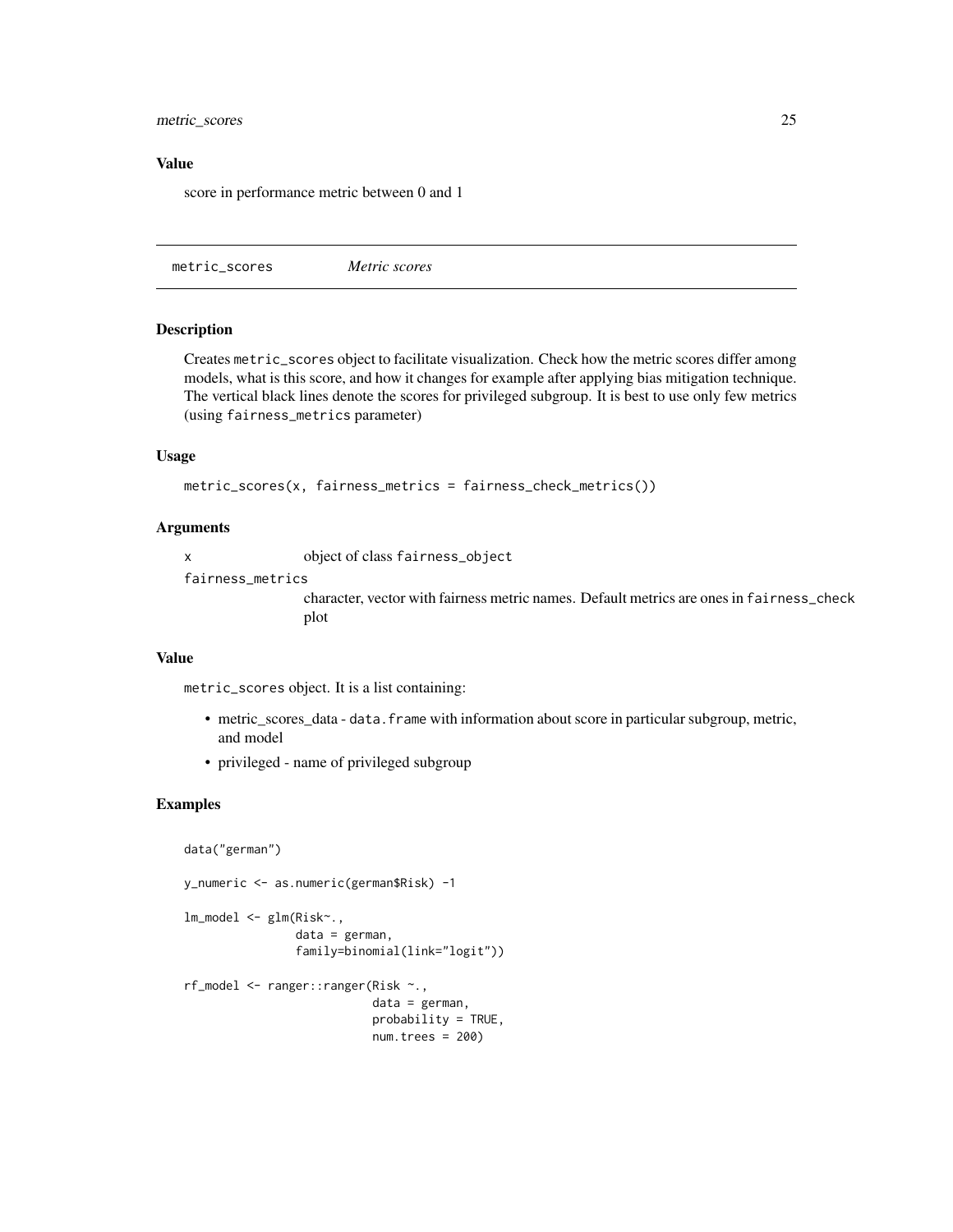```
explainer_lm <- DALEX::explain(lm_model, data = german[,-1], y = y_numeric)
explainer_rf <- DALEX::explain(rf_model, data = german[,-1], y = y_numeric)
fobject <- fairness_check(explainer_lm, explainer_rf,
                          protected = german$Sex,
                          privileged = "male")
ms <- metric_scores(fobject, fairness_metrics = c("TPR","STP","ACC"))
plot(ms)
```
performance\_and\_fairness

*Performance and fairness*

#### Description

Measure performance in both fairness metric and

#### Usage

```
performance_and_fairness(x, fairness_metric = NULL, performance_metric = NULL)
```
#### Arguments

x object of class fairness\_object fairness\_metric fairness metric, one of those in fairness\_object performance\_metric performance metric, one of

#### Details

Creates perfomance\_and\_fairness object. Measure model performance and model fairness metric at the same time. Choose best model according to both metrics. When plotted y axis is inversed to accentuate that models in top right corner are the best according to both metrics.

## Value

performance\_and\_fairness object. It is list containing:

- paf\_data performance and fairness data.frame containing fairness and performance metric scores for each model
- fairness metric chosen fairness metric name
- performance\_metric chosen performance\_metric name
- label model labels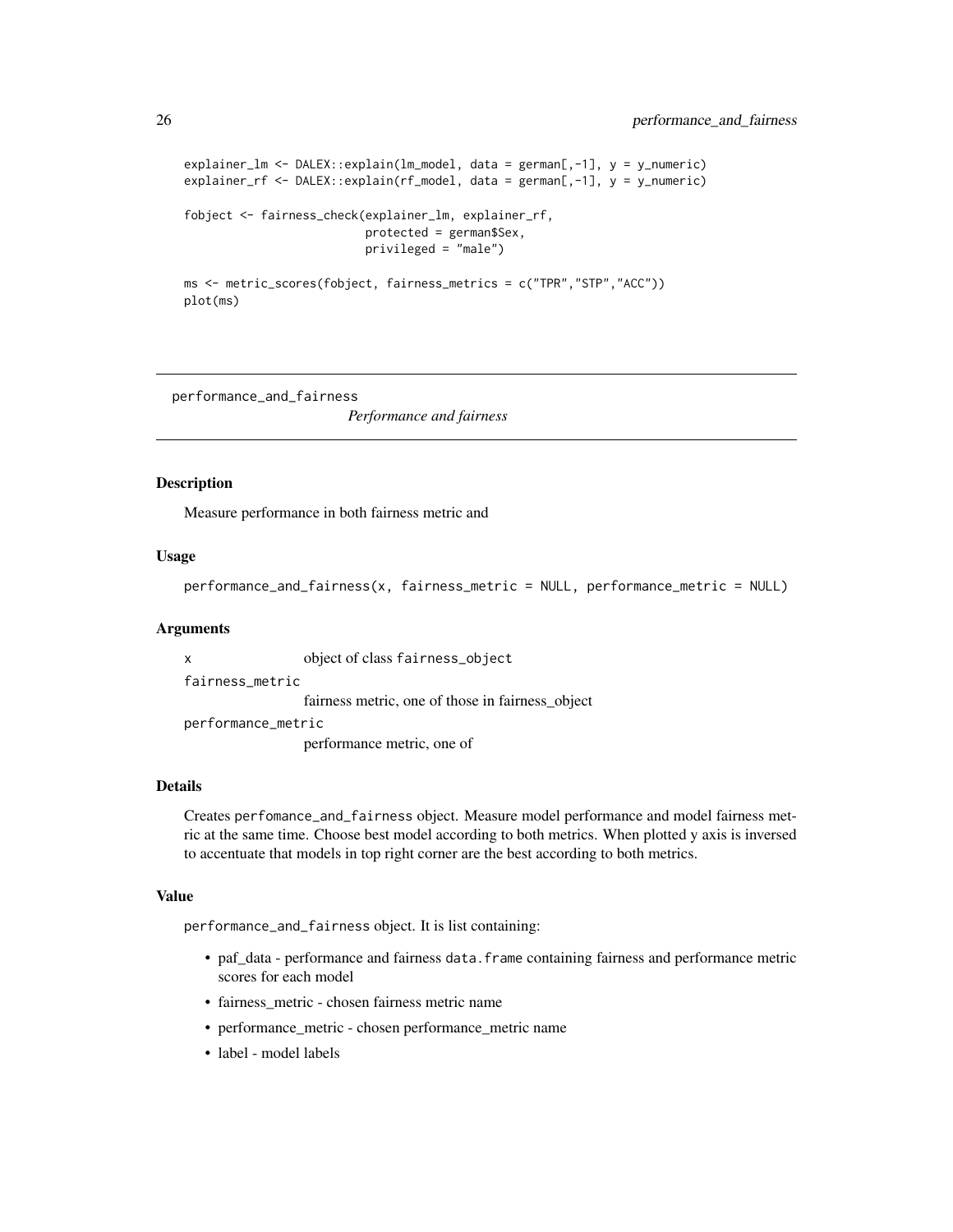## <span id="page-26-0"></span>plot.all\_cutoffs 27

## Examples

```
data("german")
y_numeric <- as.numeric(german$Risk) -1
lm_model <- glm(Risk~.,
                data = german,
                family=binomial(link="logit"))
rf_model <- ranger::ranger(Risk ~.,
                           data = german,
                           probability = TRUE,
                           num.trees = 200)
explainer_lm <- DALEX::explain(lm_model, data = german[,-1], y = y_numeric)
explainer_rf <- DALEX::explain(rf_model, data = german[,-1], y = y_numeric)
fobject <- fairness_check(explainer_lm, explainer_rf,
                          protected = german$Sex,
                          privileged = "male")
 # same explainers with different cutoffs for female
fobject <- fairness_check(explainer_lm, explainer_rf, fobject,
                          protected = german$Sex,
                          privileged = "male",
                          cutoff = list( female = 0.4),
                          label = c("lm_2", "rf_2")paf <- performance_and_fairness(fobject)
plot(paf)
```
plot.all\_cutoffs *Plot all cutoffs*

#### Description

All cutoffs plot allows to check how parity loss of chosen metrics is affected by the change of cutoff. Values of cutoff are the same for all subgroups (levels of protected variable) no matter what cutoff values were in fairness\_object.

```
## S3 method for class 'all_cutoffs'
plot(x, ..., label = NULL)
```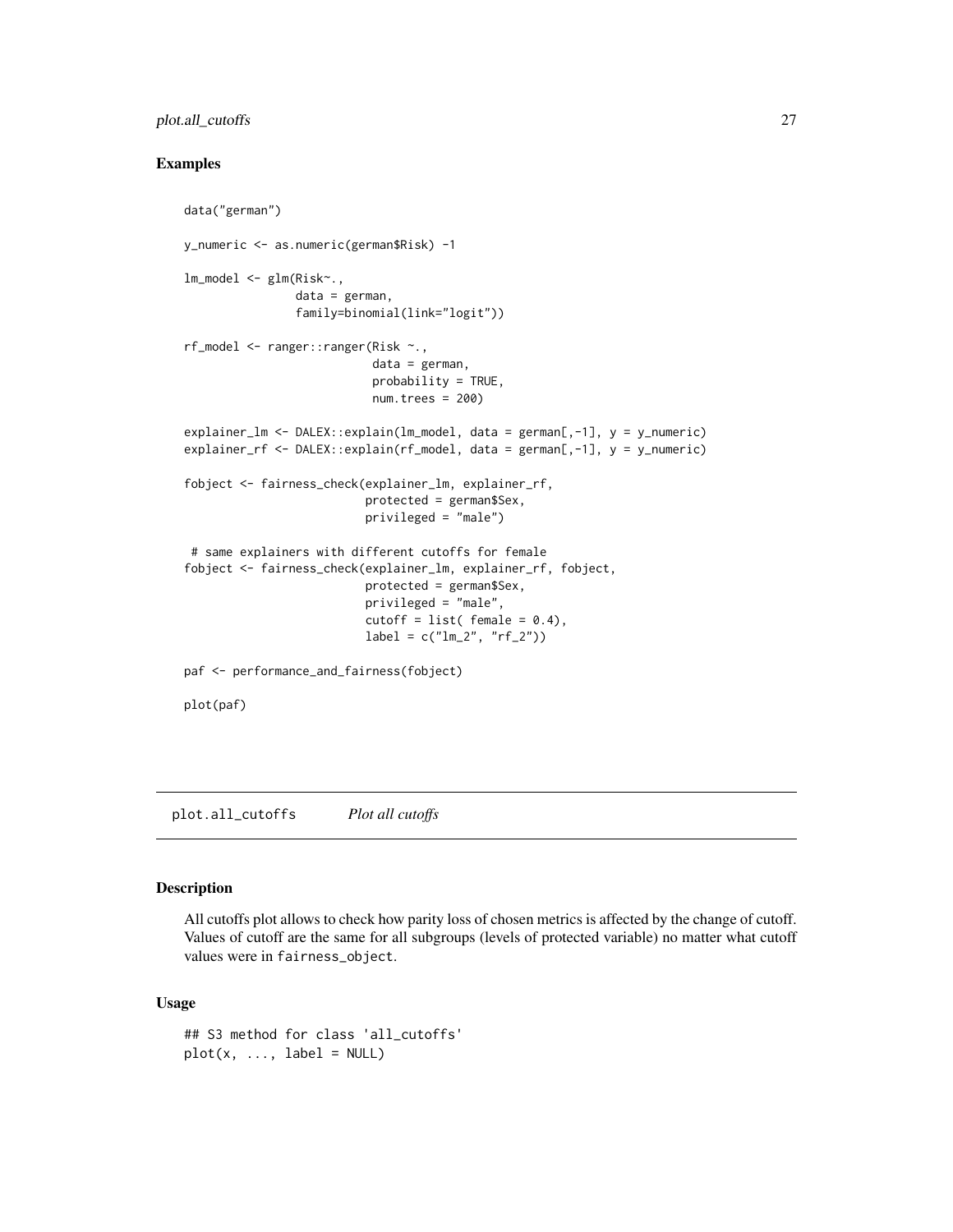<span id="page-27-0"></span>

| X     | all_cutoffs object                                                             |
|-------|--------------------------------------------------------------------------------|
| .     | other plot parameters                                                          |
| label | character, label of model to plot. Default NULL. If default prints all models. |

## Value

ggplot2 object

## Examples

```
data("german")
y_numeric <- as.numeric(german$Risk) -1
lm_model <- glm(Risk~.,
                data = german,
                family=binomial(link="logit"))
rf_model <- ranger::ranger(Risk ~.,
                           data = german,
                           probability = TRUE,
                           num.trees = 200)
explainer_lm <- DALEX::explain(lm_model, data = german[,-1], y = y_numeric)
explainer_rf <- DALEX::explain(rf_model, data = german[,-1], y = y_numeric)
fobject <- fairness_check(explainer_lm, explainer_rf,
                          protected = german$Sex,
                          privileged = "male")
ac <- all_cutoffs(fobject,
                  fairness_metrics = c("TPR",
                                       "FPR"))
plot(ac)
```
plot.ceteris\_paribus\_cutoff *Ceteris paribus cutoff plot*

#### Description

Ceteris paribus cutoff is way to check how will parity loss behave if we changed only cutoff in one subgroup. It plots object of class ceteris\_paribus\_cutoff. It might have two types - default and cumulated. Cumulated sums metrics and plots it all in one plot. When default one is used all chosen metrics will be plotted for each model.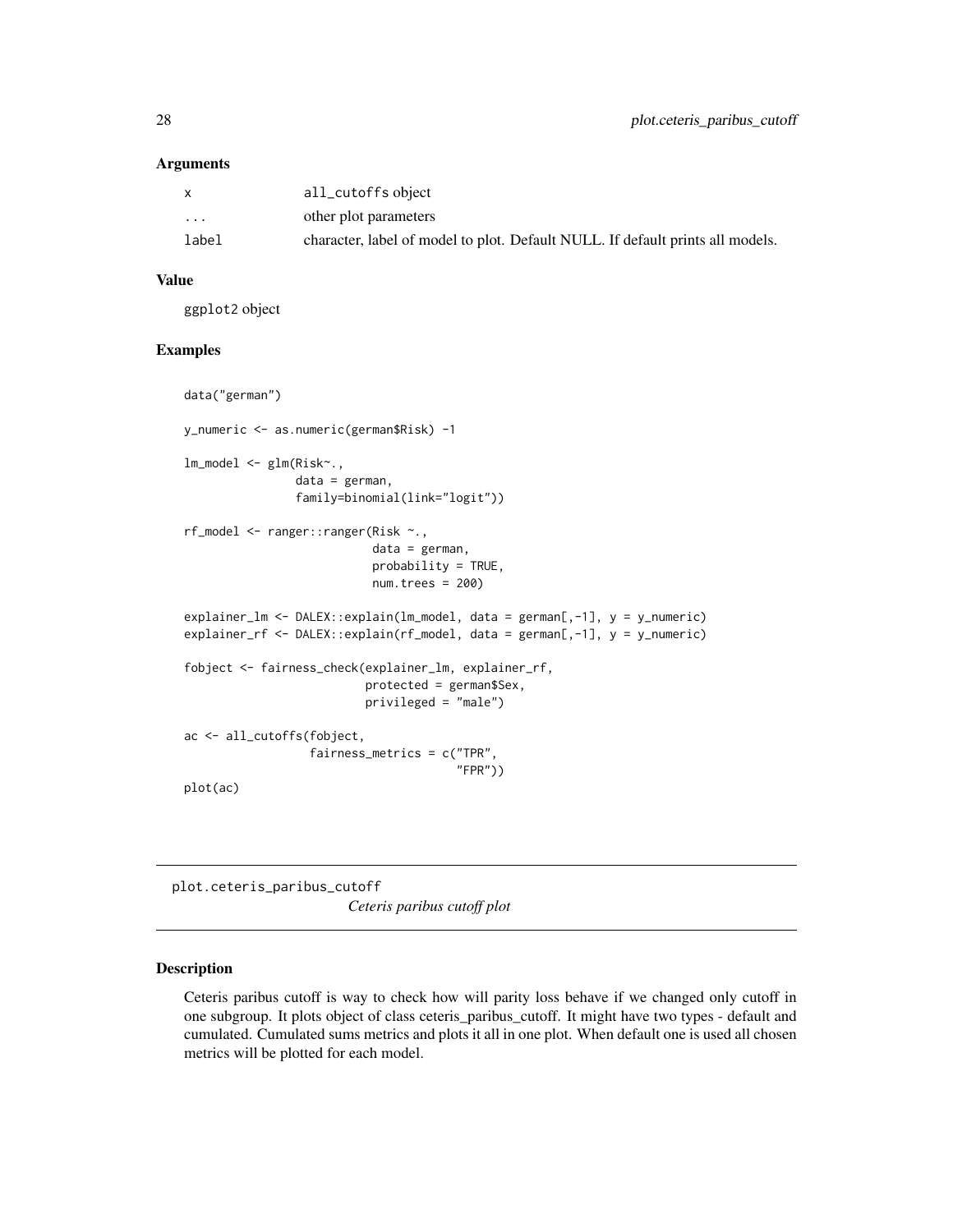## <span id="page-28-0"></span>plot.chosen\_metric 29

## Usage

## S3 method for class 'ceteris\_paribus\_cutoff'  $plot(x, \ldots)$ 

## Arguments

|                         | ceteris_paribus_cutoff object |
|-------------------------|-------------------------------|
| $\cdot$ $\cdot$ $\cdot$ | other plot parameters         |

## Value

ggplot2 object

#### Examples

```
data("german")
y_numeric <- as.numeric(german$Risk) -1
lm_model <- glm(Risk~.,
                data = german,
                family=binomial(link="logit"))
rf_model <- ranger::ranger(Risk ~.,
                           data = german,
                           probability = TRUE,
                           num.trees = 200)
explainer_lm <- DALEX::explain(lm_model, data = german[,-1], y = y_numeric)
explainer_rf <- DALEX::explain(rf_model, data = german[,-1], y = y_numeric)
fobject <- fairness_check(explainer_lm, explainer_rf,
                          protected = german$Sex,
                          privileged = "male")
cpc <- ceteris_paribus_cutoff(fobject, "female")
plot(cpc)
cpc <- ceteris_paribus_cutoff(fobject, "female", cumulated = TRUE)
plot(cpc)
```
plot.chosen\_metric *Plot chosen metric*

#### Description

Choose metric from parity loss metrics and plot it for every model. The one with the least parity loss is more fair in terms of this particular metric.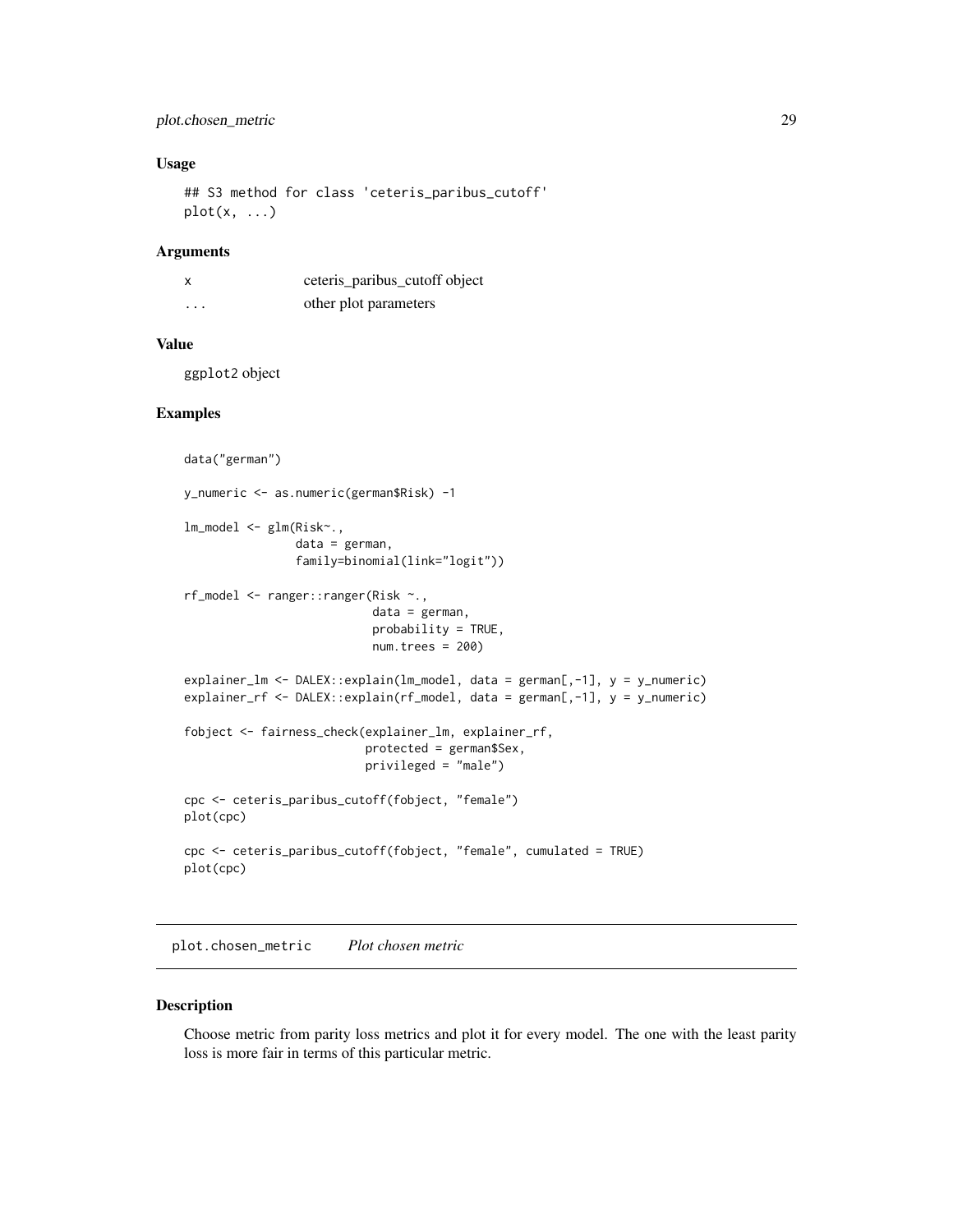#### Usage

```
## S3 method for class 'chosen_metric'
plot(x, \ldots)
```
## Arguments

|          | object of class chosen_metric        |
|----------|--------------------------------------|
| $\cdots$ | other objects of class chosen_metric |

## Value

ggplot2 object

#### Examples

```
data("german")
y_numeric <- as.numeric(german$Risk) -1
lm_model <- glm(Risk~.,
                data = german,
                family=binomial(link="logit"))
rf_model <- ranger::ranger(Risk ~.,
                           data = german,
                           probability = TRUE,
                           num.trees = 200)
explainer_lm <- DALEX::explain(lm_model, data = german[,-1], y = y_numeric)
explainer_rf <- DALEX::explain(rf_model, data = german[,-1], y = y_numeric)
fobject <- fairness_check(explainer_lm, explainer_rf,
                          protected = german$Sex,
                          privileged = "male")
cm <- choose_metric(fobject, "TPR")
plot(cm)
```
plot.fairness\_heatmap *Plot Heatmap*

## Description

Heatmap shows all parity loss metrics across all models while displaying similarity between variables (in form of dendograms). All metrics are visible. Some have identical values as it should be in terms of their parity loss (eg. TPR parity loss  $==$  FNR parity loss, because TPR  $= 1$  - FNR ). NA's in metrics are gray.

<span id="page-29-0"></span>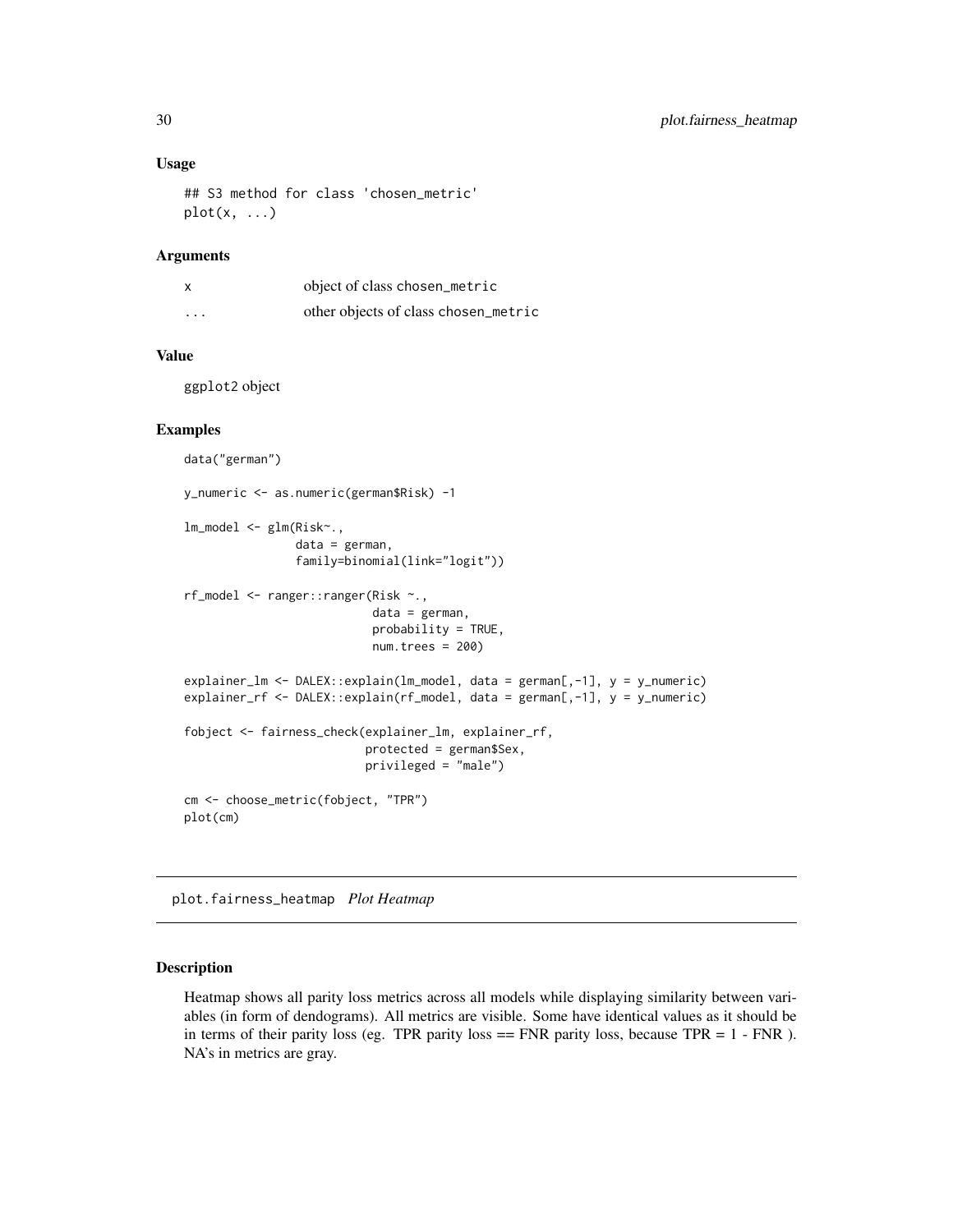## Usage

```
## S3 method for class 'fairness_heatmap'
plot(
 x,
  ...,
 mid = NULL,title = NULL,
 subtitle = NULL,
 text = TRUE,text_size = 3,flip_axis = FALSE
\lambda
```
## Arguments

| $\mathsf{x}$ | fairness_heatmap                                                 |
|--------------|------------------------------------------------------------------|
|              | other fairness_heatmap objects                                   |
| midpoint     | numeric, midpoint on gradient scale                              |
| title        | character, title of the plot                                     |
| subtitle     | character, subtitle of the plot                                  |
| text         | logical, default TRUE means it shows values on tiles             |
| text_size    | numeric, size of text                                            |
| flip_axis    | logical, whether to change axis with metrics on axis with models |

#### Value

list of ggplot2 objects

```
data("german")
y_numeric <- as.numeric(german$Risk) -1
lm_model <- glm(Risk~.,
                data = german,
                family=binomial(link="logit"))
rf_model <- ranger::ranger(Risk ~.,
                           data = german,
                           probability = TRUE,
                           num.trees = 200)
explainer_lm <- DALEX::explain(lm_model, data = german[,-1], y = y_numeric)
explainer_rf <- DALEX::explain(rf_model, data = german[,-1], y = y_numeric)
fobject <- fairness_check(explainer_lm, explainer_rf,
```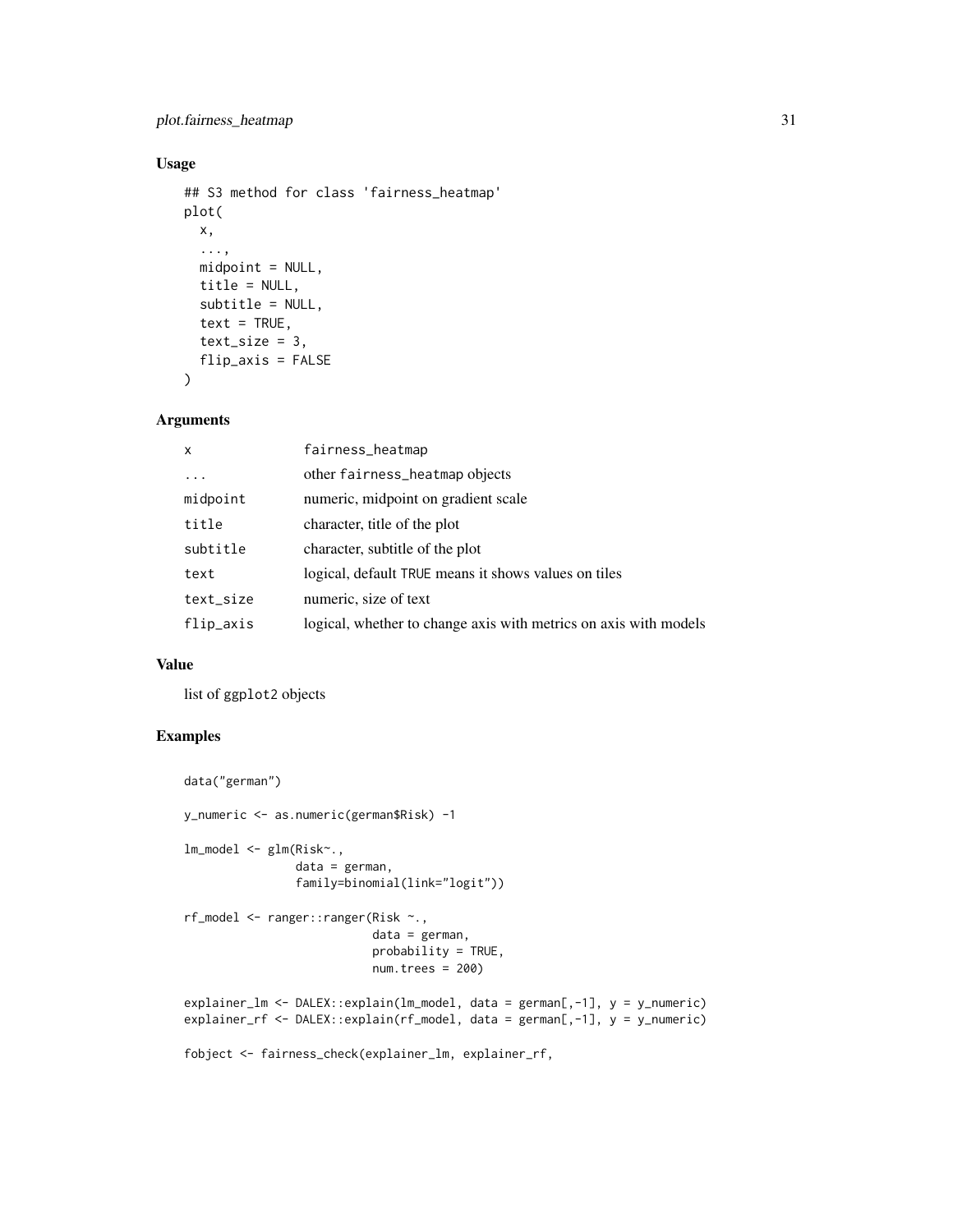```
protected = german$Sex,
                          privileged = "male")
# same explainers with different cutoffs for female
fobject <- fairness_check(explainer_lm, explainer_rf, fobject,
                         protected = german$Sex,
                         privileged = "male",
                         cutoff = list(female = 0.4),
                         label = c("lm_2", "rf_2")fh <- fairness_heatmap(fobject)
```
plot(fh)

plot.fairness\_object *Plot fairness object*

#### Description

Plot fairness check enables to look how big differences are between base subgroup (privileged) and unprivileged ones. If bar plot reaches red zone it means that for this subgroup fairness goal is not satisfied. Multiple subgroups and models can be plotted. Red and green zone boundary can be moved through epsilon parameter, that needs to be passed through fairness\_check.

#### Usage

```
## S3 method for class 'fairness_object'
plot(x, \ldots)
```
#### Arguments

| x        | fairness_object object |
|----------|------------------------|
| $\cdots$ | other plot parameters  |

#### Value

ggplot2 object

## Examples

```
data("german")
```
y\_numeric <- as.numeric(german\$Risk) -1

lm\_model <- glm(Risk~.,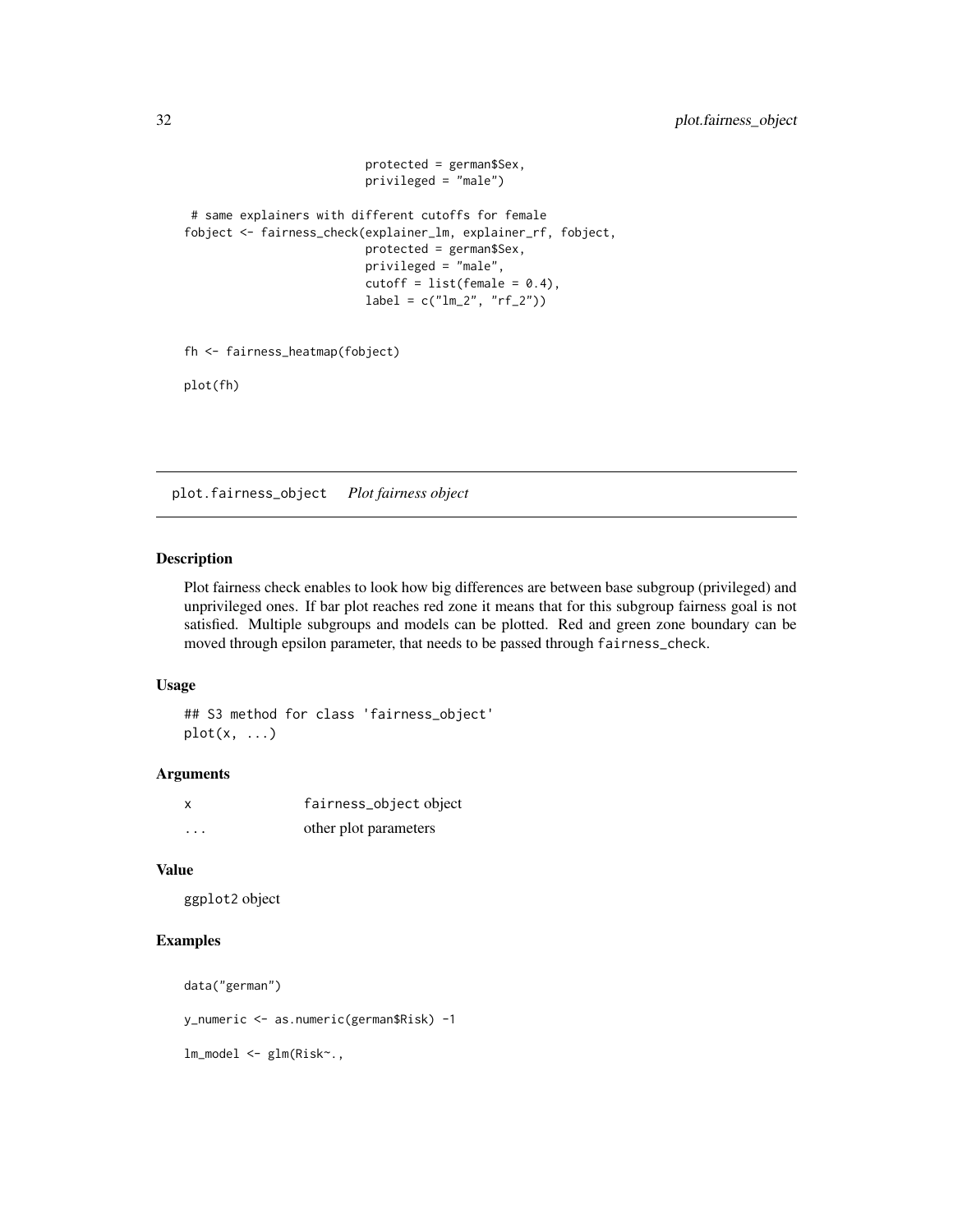```
data = german,
                family=binomial(link="logit"))
rf_model <- ranger::ranger(Risk ~.,
                           data = german,
                           probability = TRUE,
                           max.depth = 3,
                           num.trees = 100,
                           seed = 1)
explainer_lm <- DALEX::explain(lm_model, data = german[,-1], y = y_numeric)
explainer_rf <- DALEX::explain(rf_model,
                               data = german[, -1],y = y_numeric)
fobject <- fairness_check(explainer_lm, explainer_rf,
                          protected = german$Sex,
                          privileged = "male")
plot(fobject)
```
plot.fairness\_pca *Plot fairness PCA*

#### Description

Plot pca calculated on fairness\_object metrics. Similar models and metrics should be close to each other. Plot doesn't work on multiple fairness\_pca objects. Unlike in other plots here other fairness\_pca objects cannot be added.

#### Usage

## S3 method for class 'fairness\_pca'  $plot(x, scale = 0.5, ...)$ 

#### Arguments

| x                       | fairness_pca object                |
|-------------------------|------------------------------------|
| scale                   | scaling loadings plot, from 0 to 1 |
| $\cdot$ $\cdot$ $\cdot$ | other plot parameters              |

#### Value

ggplot2 object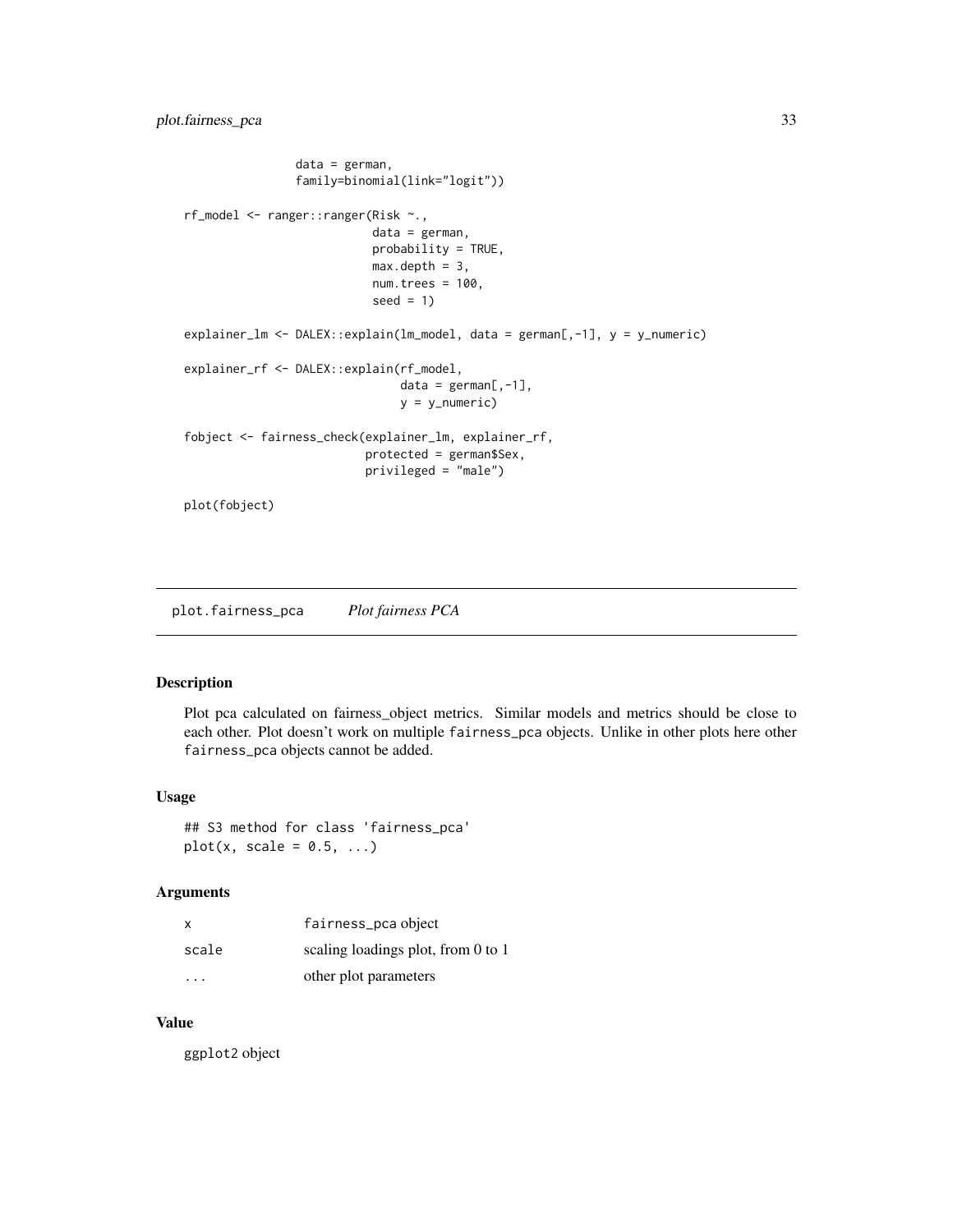## Examples

```
data("german")
y_numeric <- as.numeric(german$Risk) -1
lm_model <- glm(Risk~.,
                data = german,
                family=binomial(link="logit"))
rf_model <- ranger::ranger(Risk ~.,
                           data = german,
                           probability = TRUE,
                           num.trees = 200)
explainer_lm <- DALEX::explain(lm_model, data = german[,-1], y = y_numeric)
explainer_rf <- DALEX::explain(rf_model, data = german[,-1], y = y_numeric)
fobject <- fairness_check(explainer_lm, explainer_rf,
                          protected = german$Sex,
                          privileged = "male")
 # same explainers with different cutoffs for female
fobject <- fairness_check(explainer_lm, explainer_rf, fobject,
                          protected = german$Sex,
                          privileged = "male",
                          cutoff = list(female = 0.4),label = c("lm_2", "rf_2")fpca <- fairness_pca(fobject)
plot(fpca)
```
plot.fairness\_radar *Plot fairness radar*

#### Description

Makes radar plot showing different fairness metrics that allow to compare models.

#### Usage

```
## S3 method for class 'fairness_radar'
plot(x, \ldots)
```
## Arguments

| X | fairness_radar object |
|---|-----------------------|
| . | other plot parameters |

<span id="page-33-0"></span>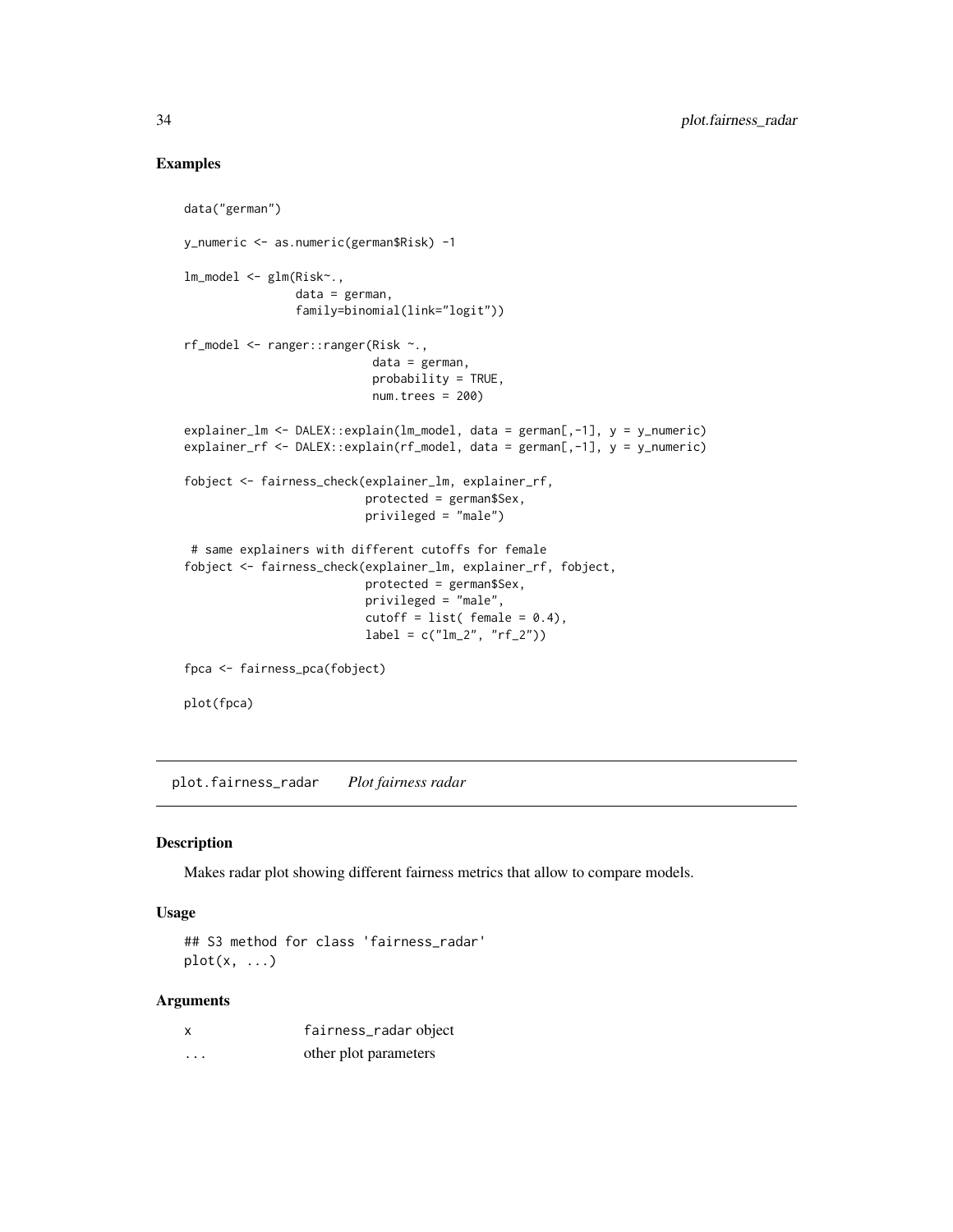<span id="page-34-0"></span>plot.group\_metric 35

## Value

ggplot2 object

#### References

code based on ModelOriented auditor package, thanks agosiewska! [https://modeloriented.](https://modeloriented.github.io/auditor/) [github.io/auditor/](https://modeloriented.github.io/auditor/)

#### Examples

```
data("german")
y_numeric <- as.numeric(german$Risk) -1
lm_model <- glm(Risk~.,
                data = german,
                family=binomial(link="logit"))
rf_model <- ranger::ranger(Risk ~.,
                           data = german,
                           probability = TRUE,
                           num.trees = 200)
explainer_lm <- DALEX::explain(lm_model, data = german[,-1], y = y_numeric)
explainer_rf <- DALEX::explain(rf_model, data = german[,-1], y = y_numeric)
fobject <- fairness_check(explainer_lm, explainer_rf,
                          protected = german$Sex,
                          privileged = "male")
fradar <- fairness_radar(fobject)
plot(fradar)
```
plot.group\_metric *Plot group metric*

## Description

Plot chosen metric in group. Notice how models are treating different subgroups. Compare models both in fairness metrics and in performance. Parity loss can be enabled when creating group\_metric object.

```
## S3 method for class 'group_metric'
plot(x, \ldots)
```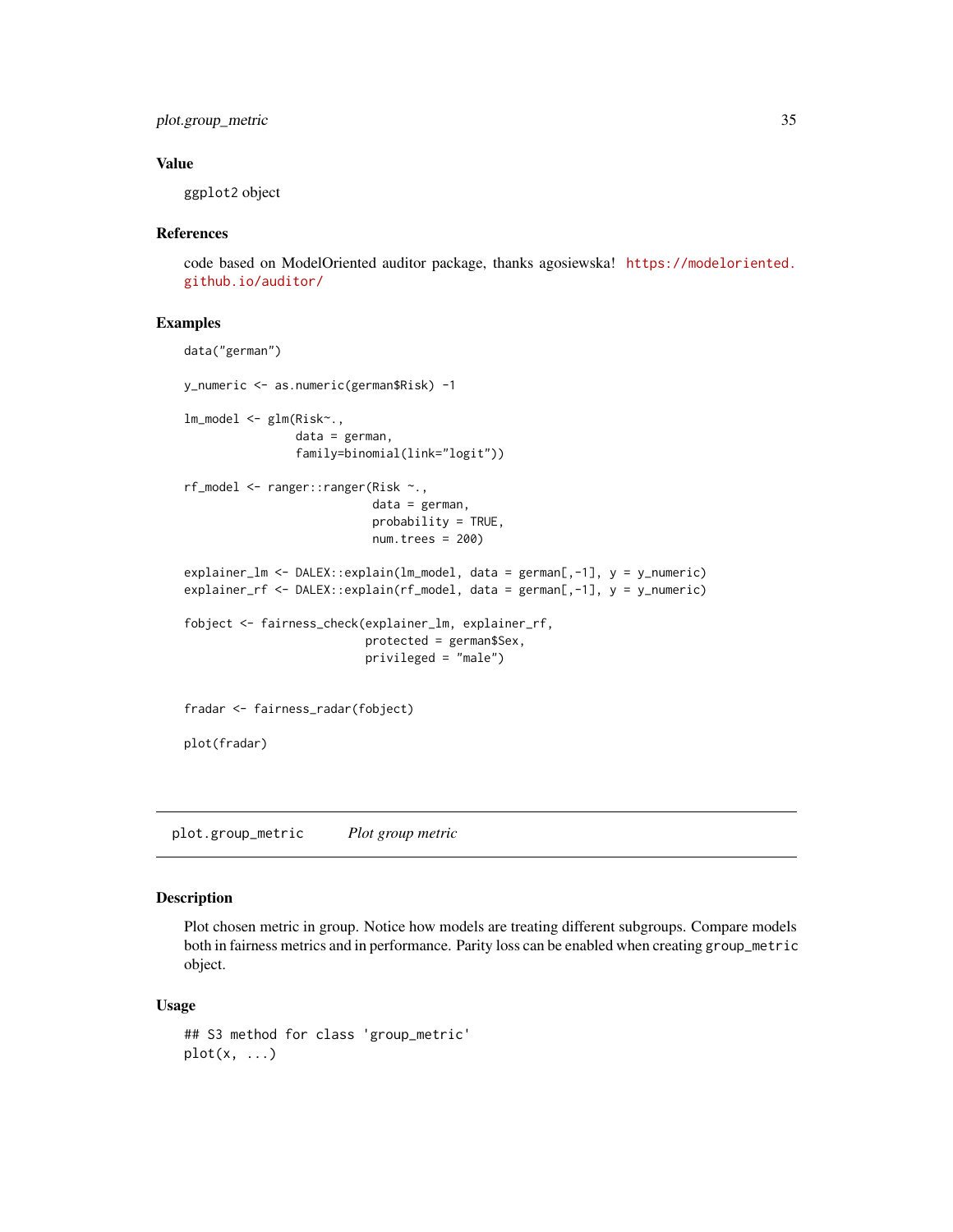<span id="page-35-0"></span>

| $\boldsymbol{\mathsf{x}}$ | object of class group_metric                    |
|---------------------------|-------------------------------------------------|
| $\cdots$                  | other group_metric objects and other parameters |

## Value

list of ggplot2 objects

## Examples

```
data("german")
y_numeric <- as.numeric(german$Risk) -1
lm_model <- glm(Risk~.,
                data = german,
                family=binomial(link="logit"))
rf_model <- ranger::ranger(Risk ~.,
                           data = german,
                           probability = TRUE,
                           num.trees = 200)
explainer_lm <- DALEX::explain(lm_model, data = german[,-1], y = y_numeric)
explainer_rf <- DALEX::explain(rf_model, data = german[,-1], y = y_numeric)
fobject <- fairness_check(explainer_lm, explainer_rf,
                          protected = german$Sex,
                          privileged = "male")
gm <- group_metric(fobject)
plot(gm)
```
plot.metric\_scores *Plot metric scores*

## Description

Plot metric scores

```
## S3 method for class 'metric_scores'
plot(x, \ldots)
```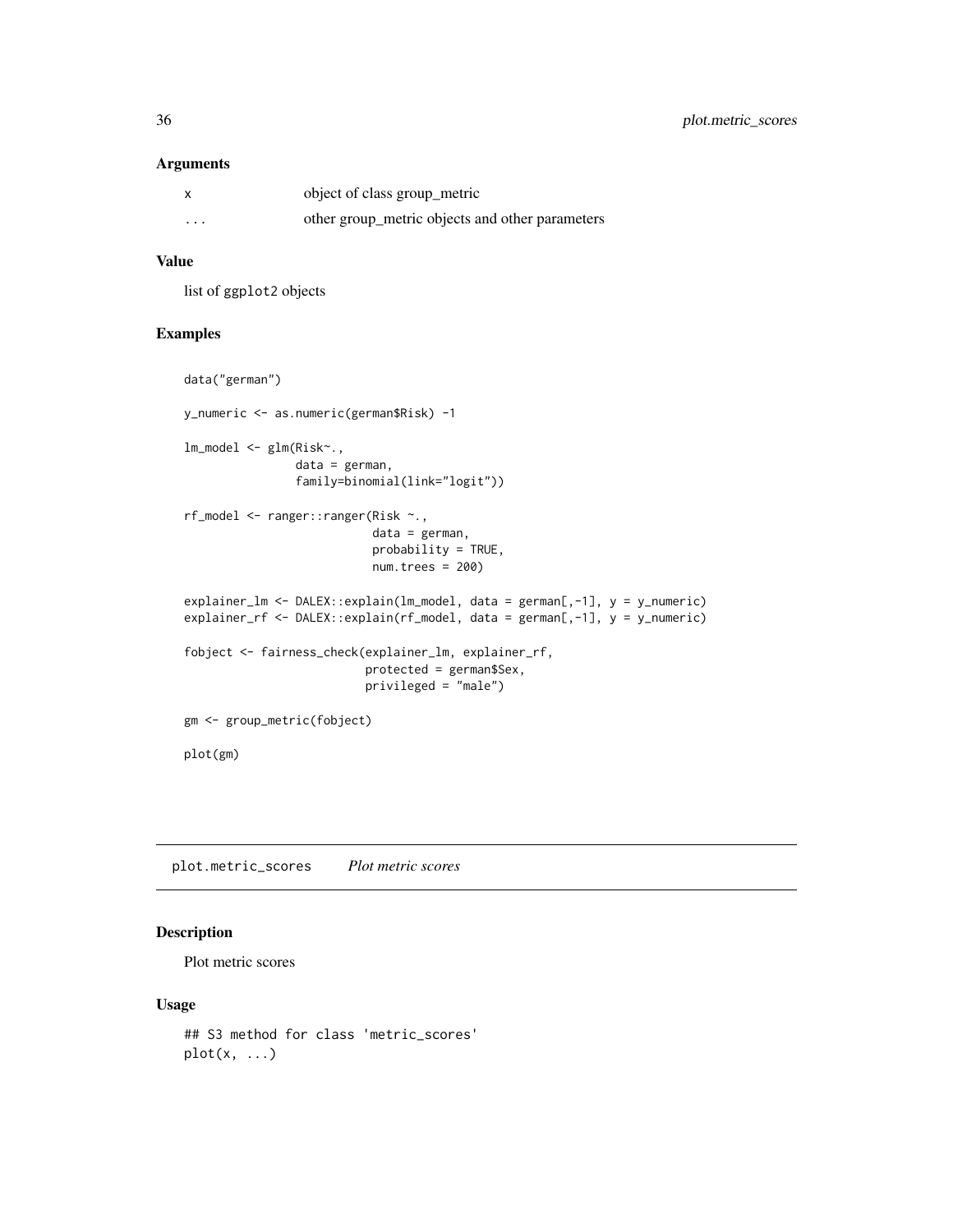<span id="page-36-0"></span>

| X       | metric_scores object  |
|---------|-----------------------|
| $\cdot$ | other plot parameters |

#### Value

ggplot2 object

#### Examples

```
data("german")
y_numeric <- as.numeric(german$Risk) -1
lm_model <- glm(Risk~.,
                data = german,
                family=binomial(link="logit"))
rf_model <- ranger::ranger(Risk ~.,
                           data = german,
                           probability = TRUE,
                           num.trees = 200)
explainer_lm <- DALEX::explain(lm_model, data = german[,-1], y = y_numeric)
explainer_rf <- DALEX::explain(rf_model, data = german[,-1], y = y_numeric)
fobject <- fairness_check(explainer_lm, explainer_rf,
                          protected = german$Sex,
                          privileged = "male")
ms <- metric_scores(fobject, fairness_metrics = c("TPR","STP","ACC"))
plot(ms)
```
plot.performance\_and\_fairness *Plot fairness and performance*

#### Description

visualize fairness and model metric at the same time. Note that fairness metric parity scale is reversed so that the best models are in top right corner.

```
## S3 method for class 'performance_and_fairness'
plot(x, \ldots)
```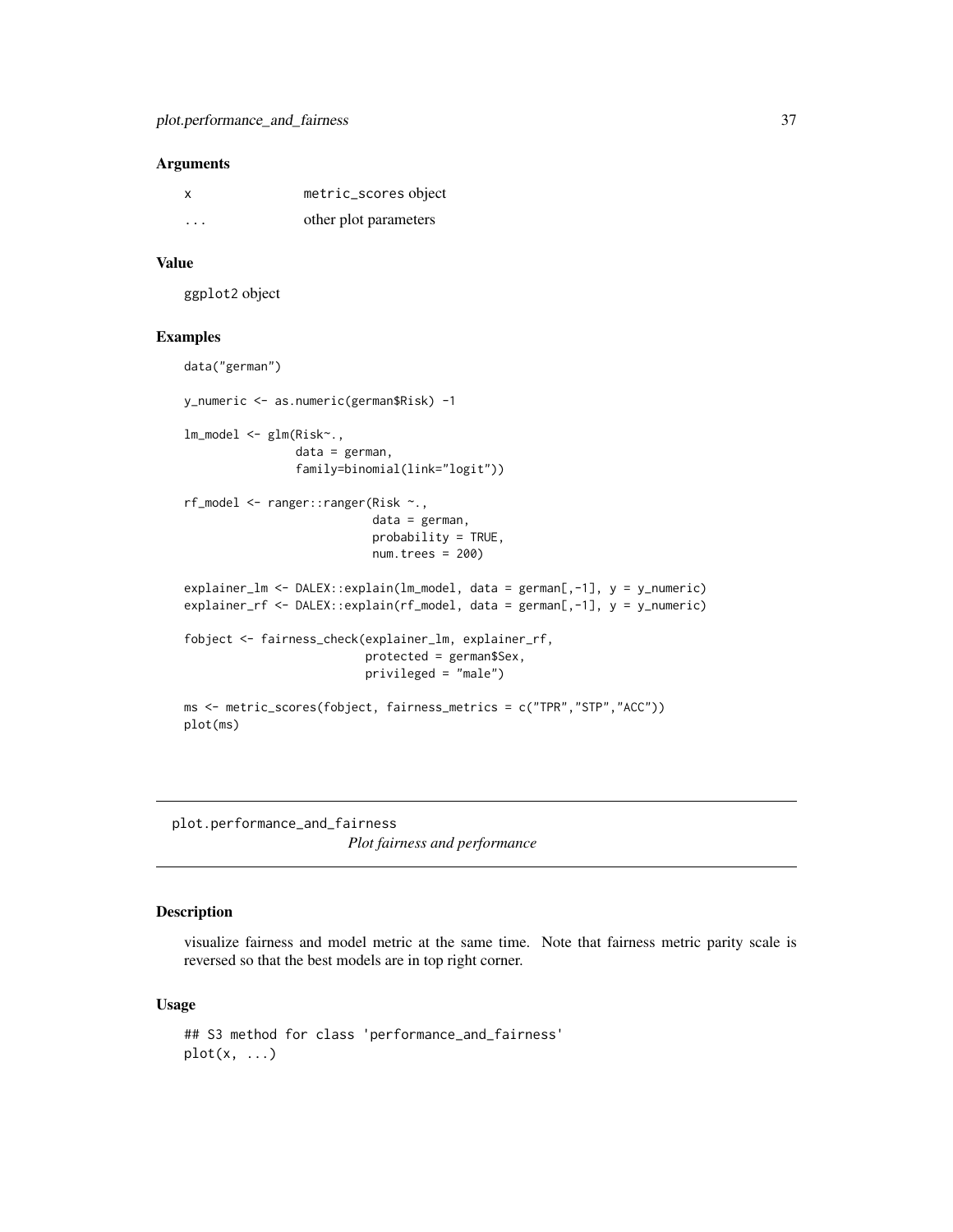<span id="page-37-0"></span>

|          | performance_and_fairness object |
|----------|---------------------------------|
| $\cdots$ | other plot parameters           |

#### Value

ggplot object

## Examples

```
data("german")
y_numeric <- as.numeric(german$Risk) -1
lm_model <- glm(Risk~.,
                data = german,
                family=binomial(link="logit"))
rf_model <- ranger::ranger(Risk ~.,
                           data = german,
                           probability = TRUE,
                           num.trees = 200)
explainer_lm <- DALEX::explain(lm_model, data = german[,-1], y = y_numeric)
explainer_rf <- DALEX::explain(rf_model, data = german[,-1], y = y_numeric)
fobject <- fairness_check(explainer_lm, explainer_rf,
                          protected = german$Sex,
                          privileged = "male")
 # same explainers with different cutoffs for female
fobject <- fairness_check(explainer_lm, explainer_rf, fobject,
                          protected = german$Sex,
                          privileged = "male",
                          cutoff = list(female = 0.4),
                          label = c("lm_2", "rf_2")paf <- performance_and_fairness(fobject)
plot(paf)
```
plot.stacked\_metrics *Plot stacked Metrics*

## Description

Stacked metrics is like plot for chosen\_metric but with all unique metrics stacked on top of each other. Metrics containing NA's will be dropped to enable fair comparison.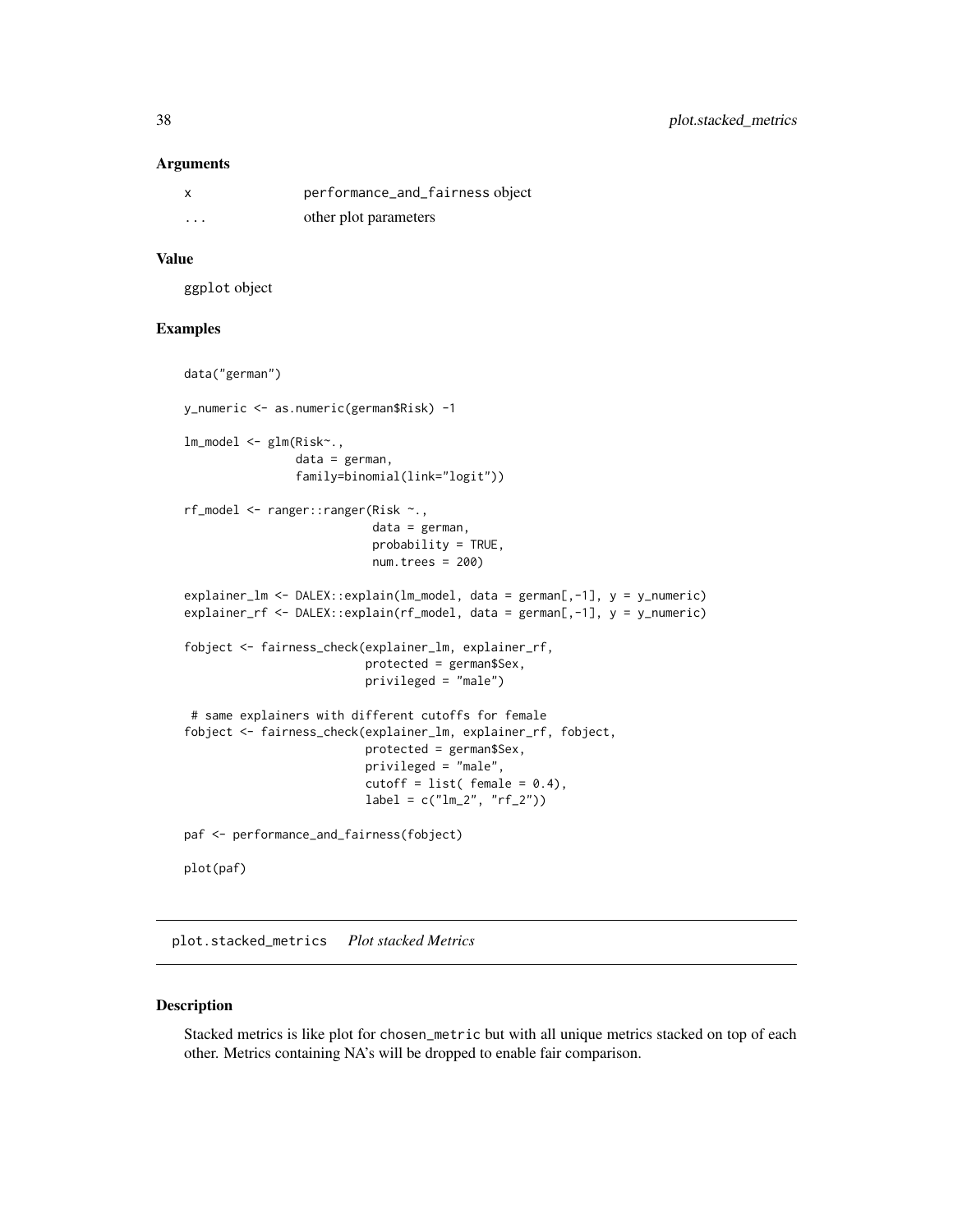## <span id="page-38-0"></span>plot\_density 39

## Usage

## S3 method for class 'stacked\_metrics'  $plot(x, \ldots)$ 

## Arguments

| X        | stacked_metrics object |
|----------|------------------------|
| $\cdots$ | other plot parameters  |

## Value

ggplot2 object

#### Examples

```
data("german")
y_numeric <- as.numeric(german$Risk) -1
lm_model <- glm(Risk~.,
                data = german,
                family=binomial(link="logit"))
rf_model <- ranger::ranger(Risk ~.,
                           data = german,
                           probability = TRUE,
                           num.trees = 200)
explainer_lm <- DALEX::explain(lm_model, data = german[,-1], y = y_numeric)
explainer_rf <- DALEX::explain(rf_model, data = german[,-1], y = y_numeric)
fobject <- fairness_check(explainer_lm, explainer_rf,
                          protected = german$Sex,
                          privileged = "male")
sm <- stack_metrics(fobject)
plot(sm)
```
plot\_density *Plot fairness object*

## Description

Plot distribution for models output probabilities. See how being in particular subgroup affects models decision.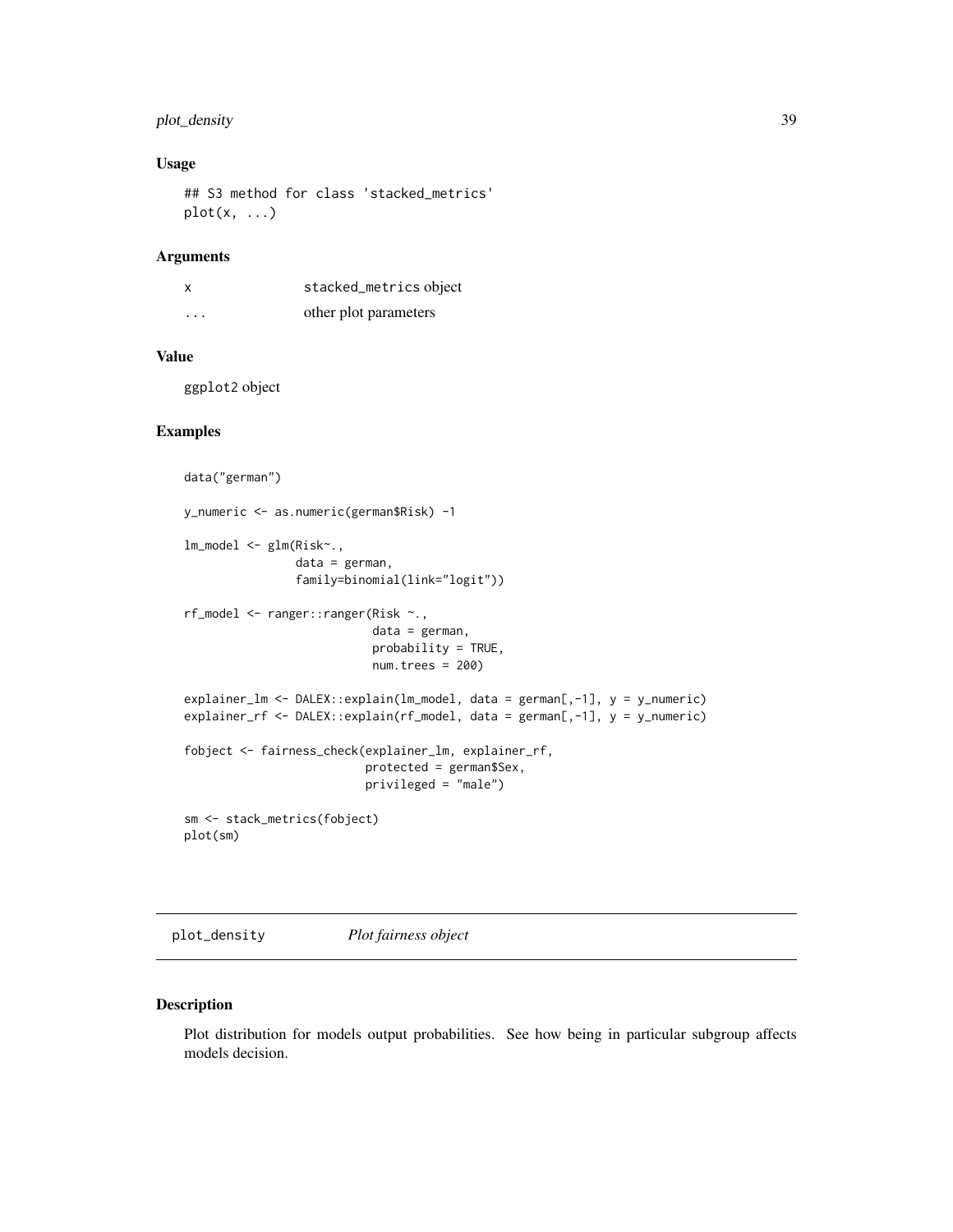#### Usage

plot\_density(x, ...)

#### Arguments

| X        | object of class fairness_object |
|----------|---------------------------------|
| $\cdots$ | other plot parameters           |

## Value

ggplot2 object

## Examples

```
data("compas")
glm_compas <- glm(Two_yr_Recidivism~., data=compas, family=binomial(link="logit"))
y_numeric <- as.numeric(compas$Two_yr_Recidivism)-1
explainer_glm <- DALEX::explain(glm_compas, data = compas, y = y_numeric)
fobject <- fairness_check(explainer_glm,
                             protected = compas$Ethnicity,
                             privileged = "Caucasian")
plot_density(fobject)
```
plot\_fairmodels *Plot fairmodels*

#### Description

Easier access to all plots in fairmodels. Provide plot type (that matches to function name), pass additional parameters and plot.

```
plot_fairmodels(x, type, ...)
## S3 method for class 'explainer'
plot_fairmodels(x, type = "fairness_check", ..., protected, privileged)
## S3 method for class 'fairness_object'
plot_fairmodels(x, type = "fairness_check", ...)## Default S3 method:
plot_fairmodels(x, type = "fairness_check", ...)
```
<span id="page-39-0"></span>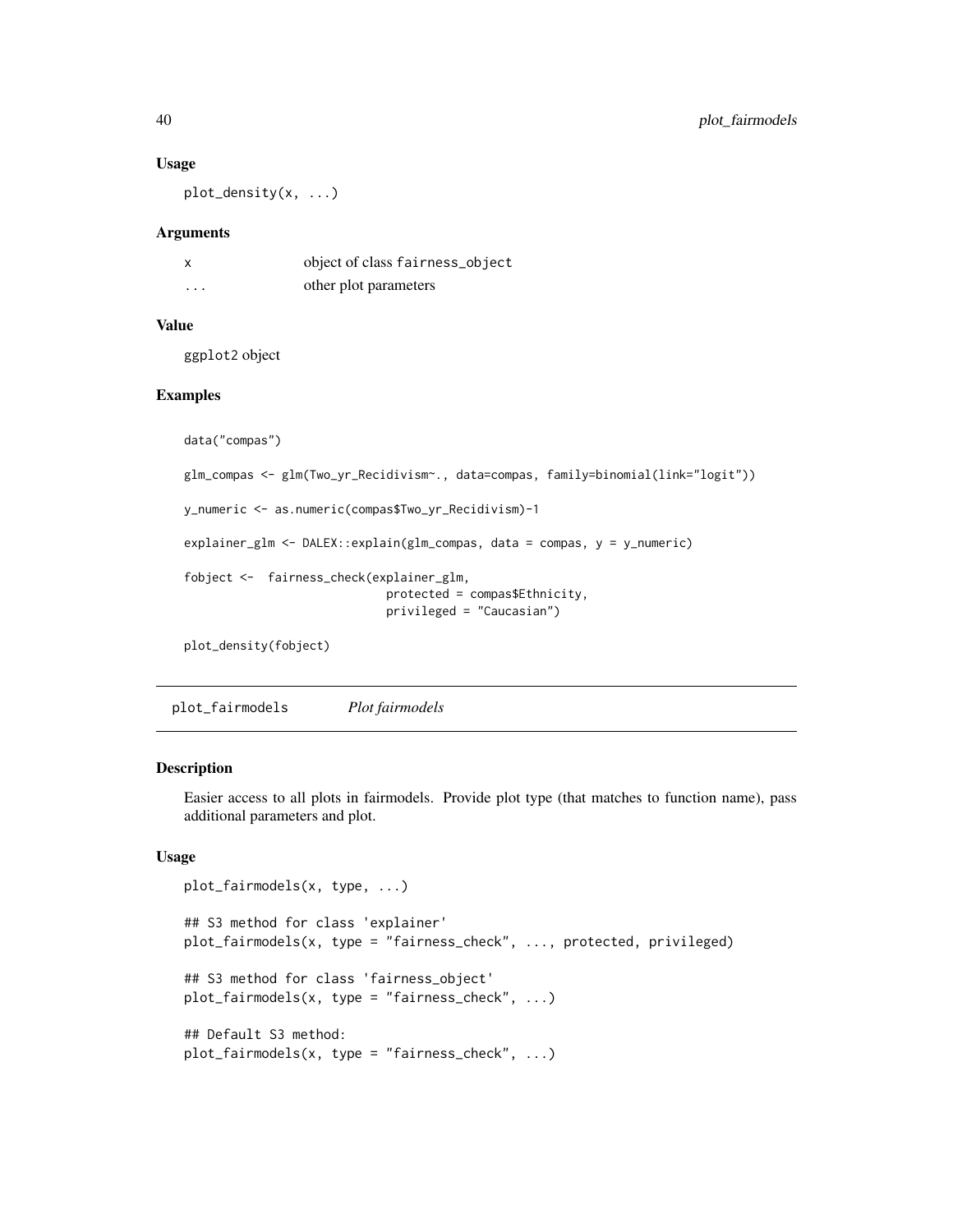## <span id="page-40-0"></span>plot\_fairmodels 41

## Arguments

| $\mathsf{X}$            | object created with fairness_check or with explain                                               |
|-------------------------|--------------------------------------------------------------------------------------------------|
| type                    | character, type of plot. Should match function name in fairmodels. Default is<br>fairness check. |
| $\cdot$ $\cdot$ $\cdot$ | other parameters passed to fairmodels functions.                                                 |
| protected               | factor, vector containing sensitive attributes such as gender, race, etc                         |
| privileged              | character/factor, level in factor denoting privileged subgroup                                   |

## Details

types (function names) available:

- fairness\_check
- stack\_metrics
- fairness\_heatmap
- fairness\_pca
- fairness\_radar
- group\_metric
- choose\_metric
- metric\_scores
- performance\_and\_fairness
- all\_cutoffs
- ceteris\_paribus\_cutoff

## Value

ggplot2 object

```
data("german")
y_numeric <- as.numeric(german$Risk) -1
lm_model <- glm(Risk~.,
                data = german,
                family=binomial(link="logit"))
explainer_lm <- DALEX::explain(lm_model, data = german[,-1], y = y_numeric)
# works with explainer when protected and privileged are passed
plot_fairmodels(explainer_lm,
                type = "fairness_radar",
                protected = german$Sex,
                privileged = "male")
```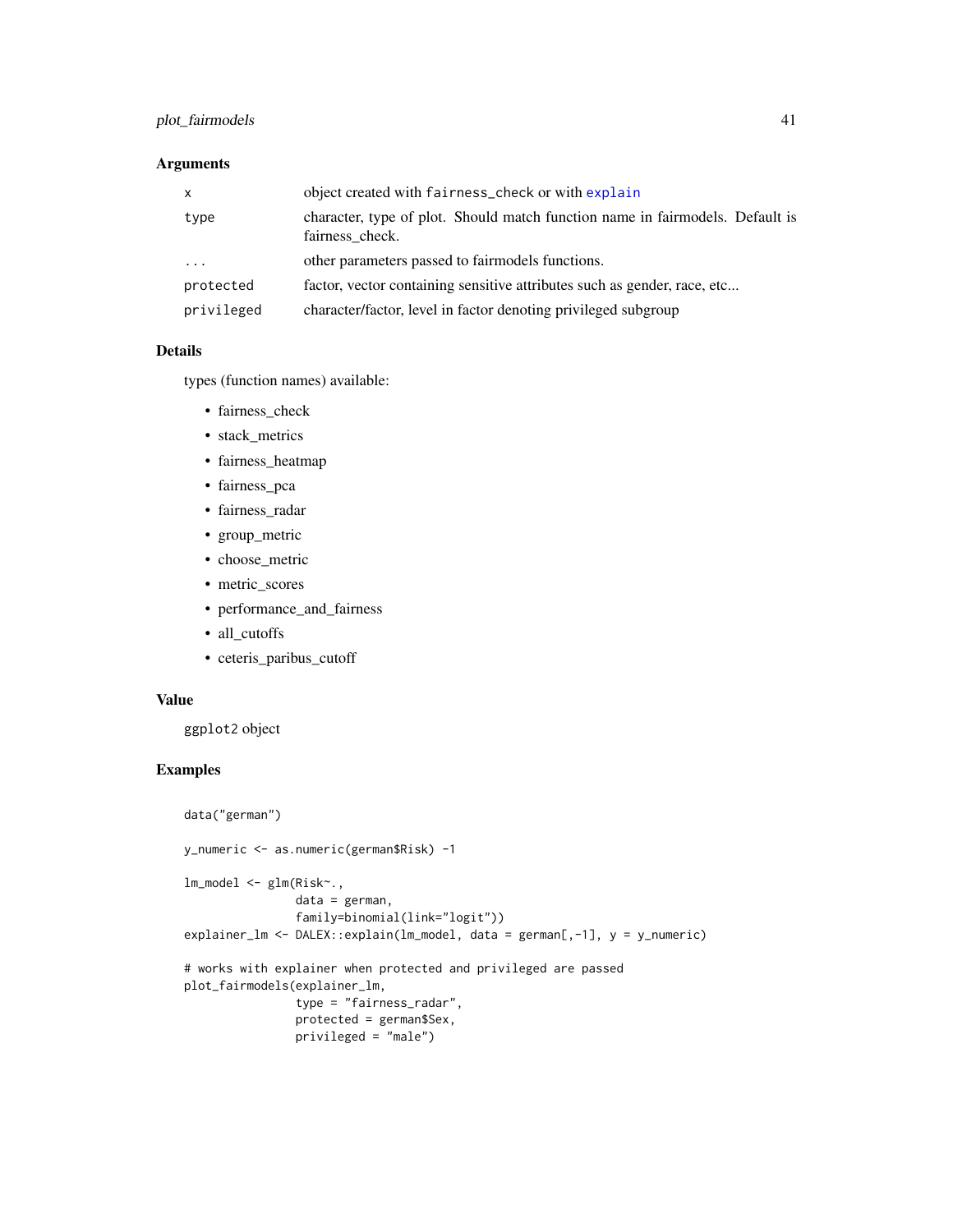```
# or with fairness_object
fobject <- fairness_check(explainer_lm,
                          protected = german$Sex,
                          privileged = "male")
plot_fairmodels(fobject, type = "fairness_radar")
```
pre\_process\_data *Pre-process data*

#### Description

Function aggregates all pre-processing algorithms for bias mitigation. User passes unified arguments and specifies type to receive transformed data.frame

#### Usage

```
pre_process_data(data, protected, y, type = "resample_uniform", ...)
```
## Arguments

| data      | data.frame                                                                                                                                                   |
|-----------|--------------------------------------------------------------------------------------------------------------------------------------------------------------|
| protected | factor, protected attribute (sensitive variable) containing information about gen-<br>der, race etc                                                          |
| у         | numeric, numeric values of predicted variable. 1 should denote favorable out-<br>come.                                                                       |
| type      | character, type of pre-processing algorithm to be used, one of:<br>• resample_uniform<br>• resample_preferential<br>• reweight<br>· disparate_impact_remover |
| $\cdots$  | other parameters passed to pre-processing algorithms                                                                                                         |

#### Value

modified data (data.frame). In case of type = 'reweight' data has feature '\_weights\_' containing weights that need to be passed to model. In other cases data is ready to be passed as training data to a model.

```
data("german")
```

```
pre_process_data(german,
                german$Sex,
                as.numeric(german$Risk)-1,
                 type = "disparate_impact_remover",
                 features_to_transform = 'Age')
```
<span id="page-41-0"></span>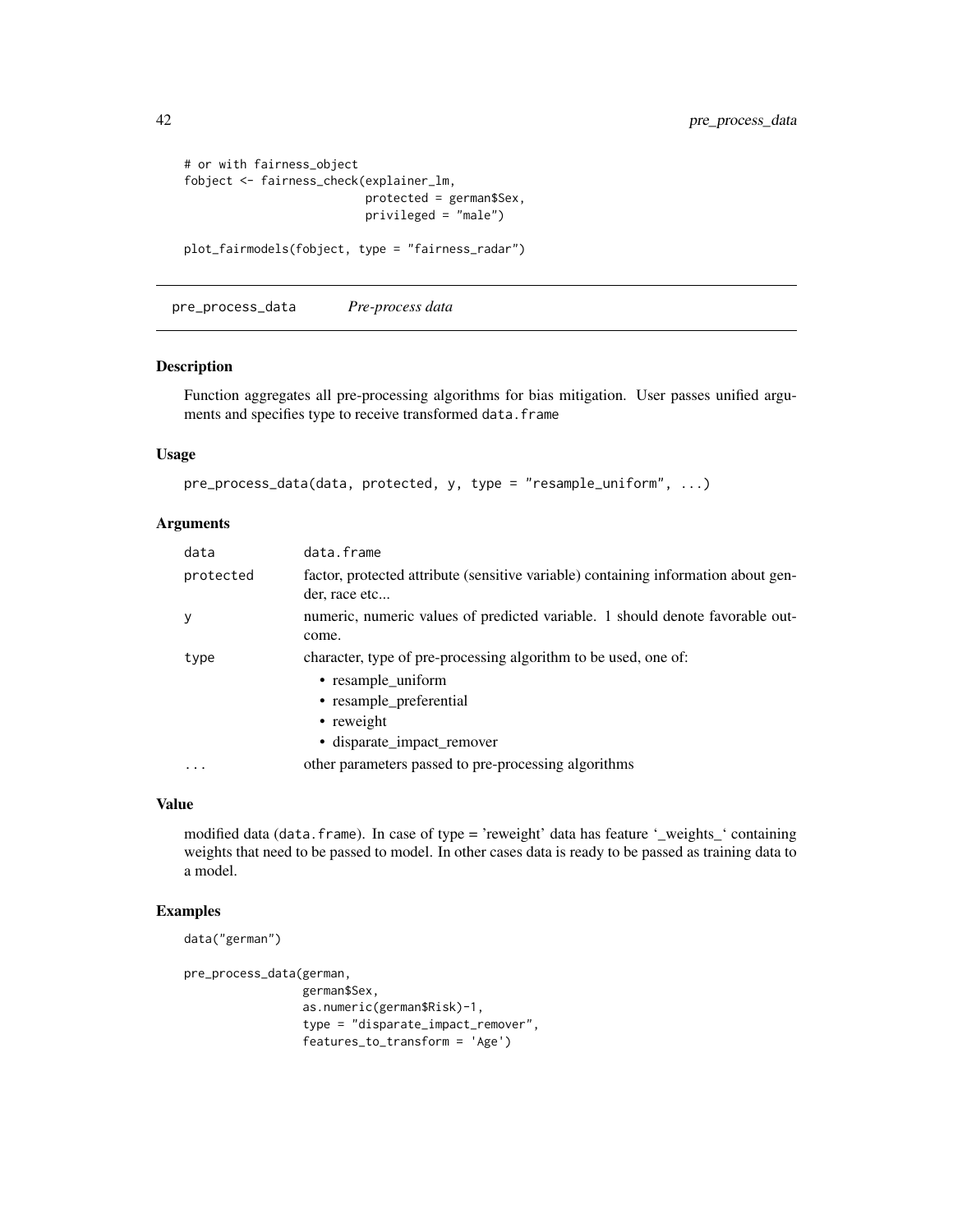<span id="page-42-0"></span>print.all\_cutoffs *Print all cutoffs*

## Description

Print all cutoffs

#### Usage

```
## S3 method for class 'all_cutoffs'
print(x, ..., label = NULL)
```
#### Arguments

|          | all_cuttofs object                                                             |
|----------|--------------------------------------------------------------------------------|
| $\cdots$ | other print parameters                                                         |
| label    | character, label of model to plot. Default NULL. If default prints all models. |

```
data("german")
y_numeric <- as.numeric(german$Risk) -1
lm_model <- glm(Risk~.,
                data = german,
                family=binomial(link="logit"))
rf_model <- ranger::ranger(Risk ~.,
                           data = german,
                           probability = TRUE,
                           num.trees = 200)
explainer_lm <- DALEX::explain(lm_model, data = german[,-1], y = y_numeric)
explainer_rf <- DALEX::explain(rf_model, data = german[,-1], y = y_numeric)
fobject <- fairness_check(explainer_lm, explainer_rf,
                          protected = german$Sex,
                          privileged = "male")
ac <- all_cutoffs(fobject,
                  fairness_metrics = c("TPR",
                                       "FPR"))
print(ac)
```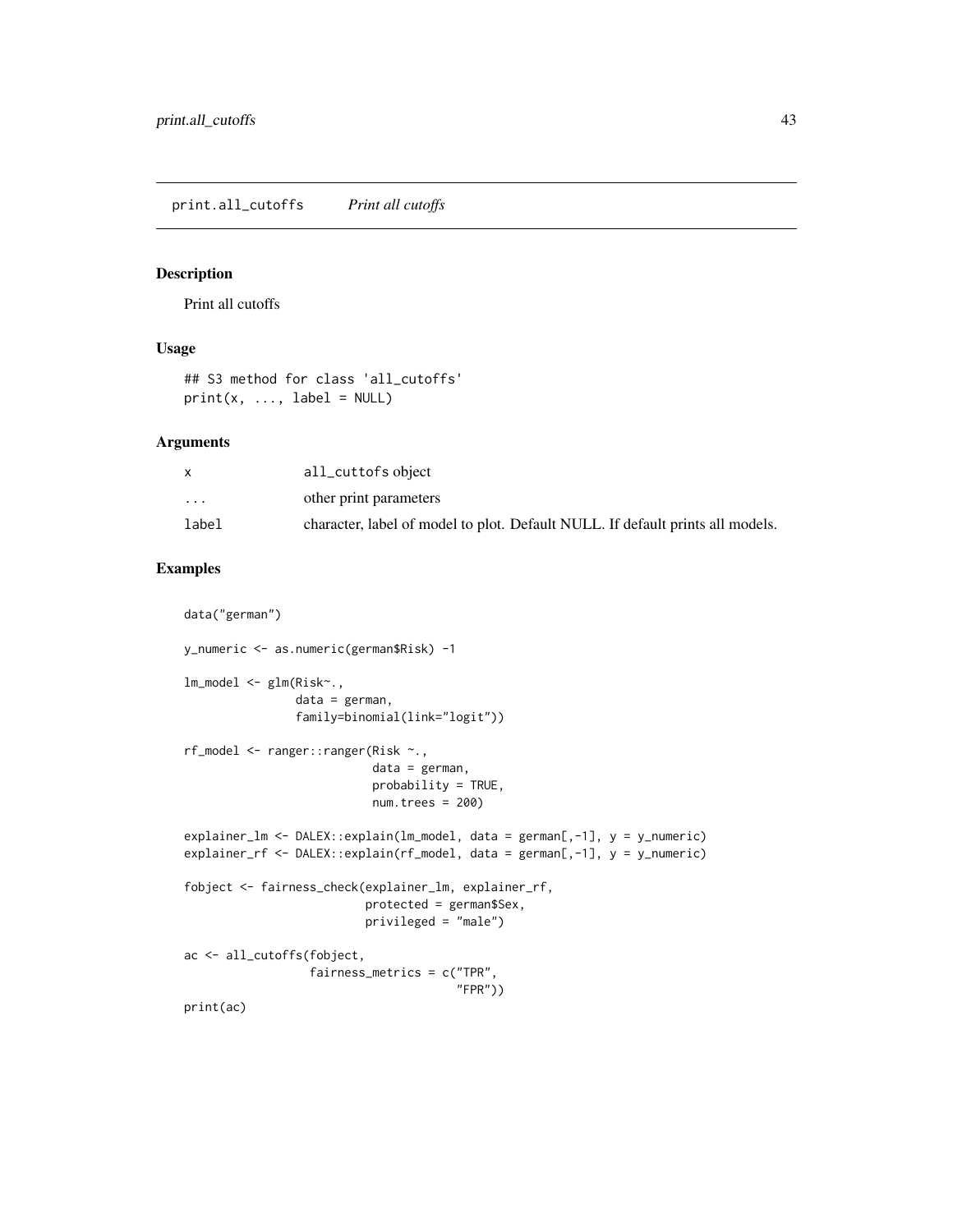<span id="page-43-0"></span>print.ceteris\_paribus\_cutoff

*Print ceteris paribus cutoff*

## Description

Print ceteris paribus cutoff

#### Usage

```
## S3 method for class 'ceteris_paribus_cutoff'
print(x, \ldots)
```
## Arguments

| X        | ceteris_paribus_cutoff object |
|----------|-------------------------------|
| $\cdots$ | other print parameters        |

```
data("german")
german <- german[1:500,]
y_numeric <- as.numeric(german$Risk) -1
lm_model <- glm(Risk~.,
                data = german,
                family=binomial(link="logit"))
rf_model <- ranger::ranger(Risk ~.,
                           data = german,
                           probability = TRUE,
                           num.trees = 200)
explainer_lm <- DALEX::explain(lm_model, data = german[,-1], y = y_numeric)
explainer_rf <- DALEX::explain(rf_model, data = german[,-1], y = y_numeric)
fobject <- fairness_check(explainer_lm, explainer_rf,
                          protected = german$Sex,
                          privileged = "male")
ceteris_paribus_cutoff(fobject, "female")
```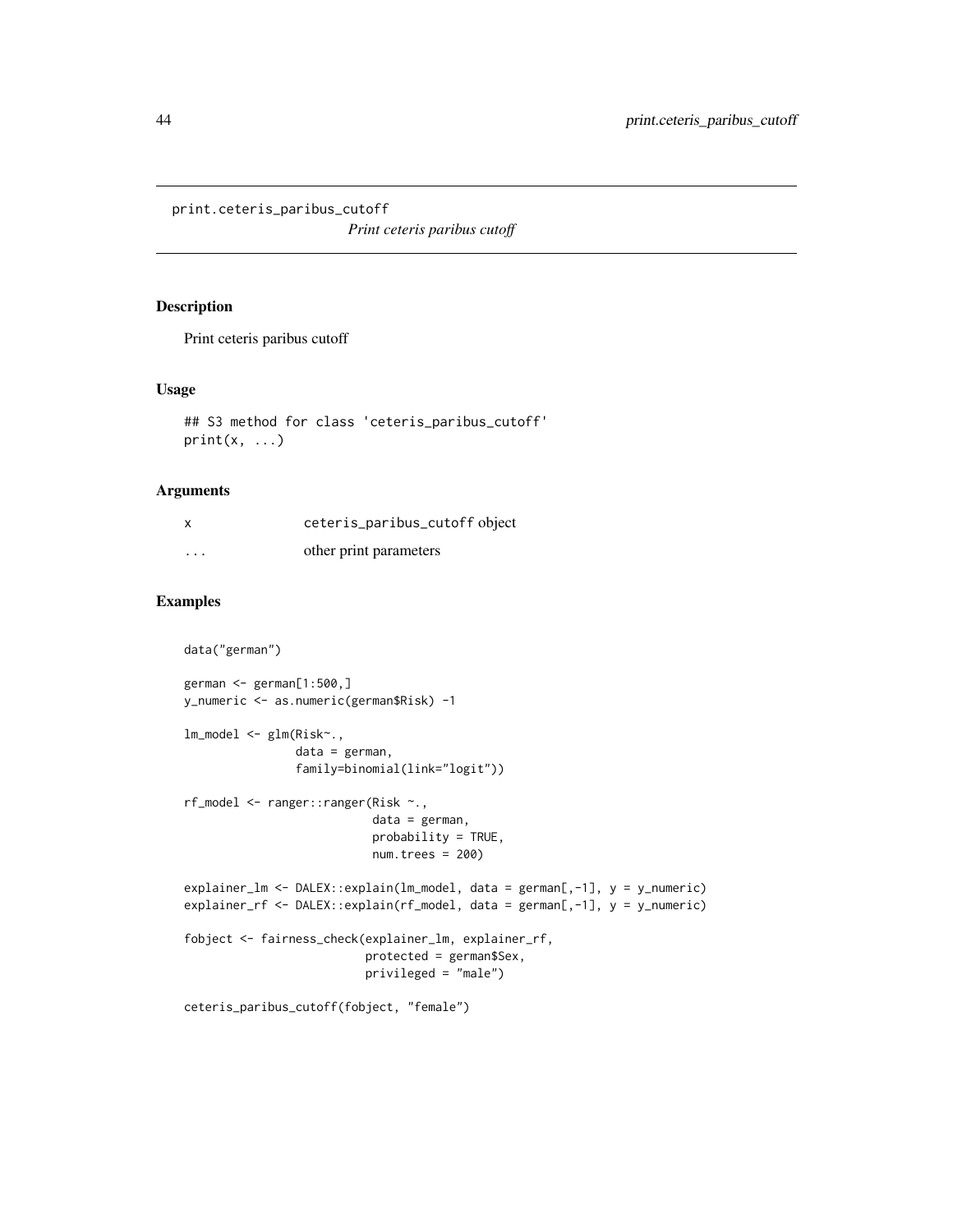## <span id="page-44-0"></span>Description

Choose metric from parity loss metrics and plot it for every model. The one with the least parity loss is more fair in terms of this particular metric.

## Usage

```
## S3 method for class 'chosen_metric'
print(x, \ldots)
```
## Arguments

| X        | chosen_metric object   |
|----------|------------------------|
| $\cdots$ | other print parameters |

```
data("german")
y_numeric <- as.numeric(german$Risk) -1
lm_model <- glm(Risk~.,
                data = german,
                family=binomial(link="logit"))
rf_model <- ranger::ranger(Risk ~.,
                           data = german,
                           probability = TRUE,
                           num.trees = 200)
explainer_lm <- DALEX::explain(lm_model, data = german[,-1], y = y_numeric)
explainer_rf <- DALEX::explain(rf_model, data = german[,-1], y = y_numeric)
fobject <- fairness_check(explainer_lm, explainer_rf,
                          protected = german$Sex,
                          privileged = "male")
cm <- choose_metric(fobject, "TPR")
print(cm)
```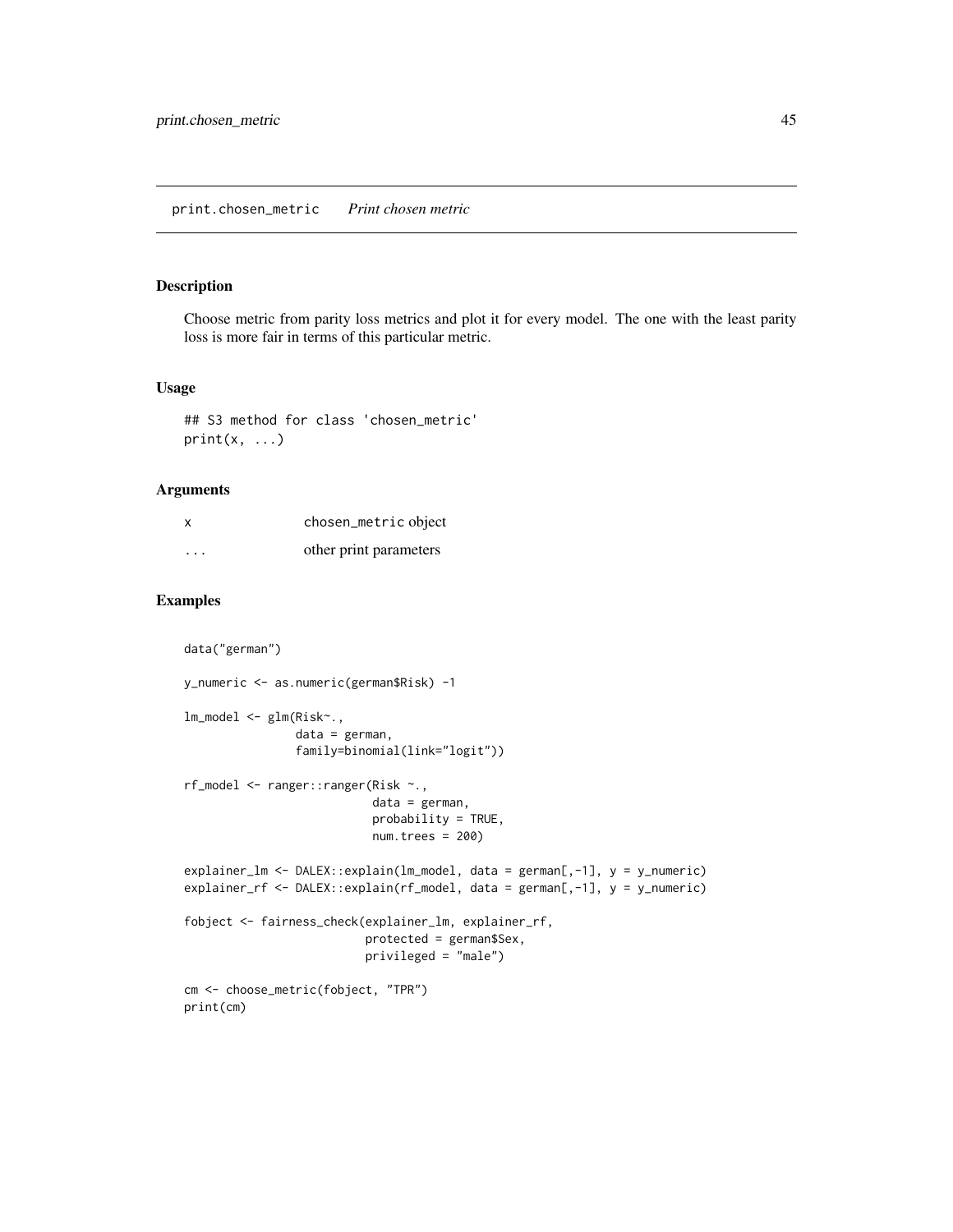<span id="page-45-0"></span>print.fairness\_heatmap

*Print fairness heatmap*

## Description

Print fairness heatmap

#### Usage

## S3 method for class 'fairness\_heatmap'  $print(x, \ldots)$ 

#### Arguments

|   | fairness_heatmap object |
|---|-------------------------|
| . | other print parameters  |

## Examples

data("german")

```
y_numeric <- as.numeric(german$Risk) -1
lm_model <- glm(Risk~.,
                data = german,
                family=binomial(link="logit"))
rf_model <- ranger::ranger(Risk ~.,
                           data = german,
                           probability = TRUE,
                           num.trees = 200)
explainer_lm <- DALEX::explain(lm_model, data = german[,-1], y = y_numeric)
explainer_rf <- DALEX::explain(rf_model, data = german[,-1], y = y_numeric)
fobject <- fairness_check(explainer_lm, explainer_rf,
                          protected = german$Sex,
                          privileged = "male")
 # same explainers with different cutoffs for female
 fobject <- fairness_check(explainer_lm, explainer_rf, fobject,
                          protected = german$Sex,
                          privileged = "male",
                          cutoff = list(female = 0.4),label = c("lm_2", "rf_2")
```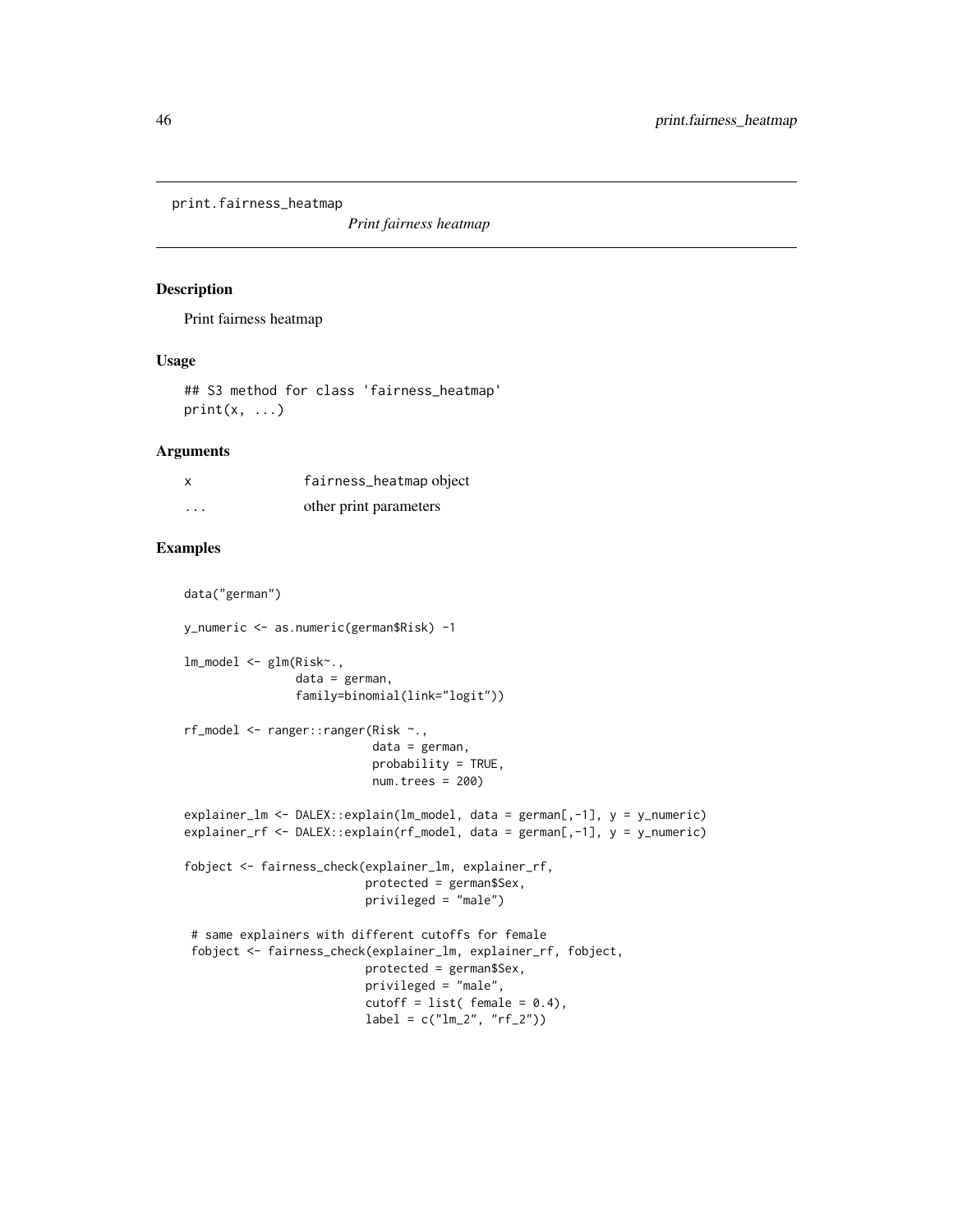```
fh <- fairness_heatmap(fobject)
print(fh)
```
print.fairness\_object *Print Fairness Object*

## Description

Print Fairness Object

#### Usage

```
## S3 method for class 'fairness_object'
print(x, ..., colorize = TRUE)
```
#### Arguments

|                         | fairness_object object                                               |
|-------------------------|----------------------------------------------------------------------|
| $\cdot$ $\cdot$ $\cdot$ | other parameters                                                     |
| colorize                | logical, whether information about metrics should be in color or not |

```
data("german")
y_numeric <- as.numeric(german$Risk) -1
lm_model <- glm(Risk~.,
                data = german,
                family=binomial(link="logit"))
rf_model <- ranger::ranger(Risk ~.,
                           data = german,
                           probability = TRUE,
                           max.depth = 3,
                           num.trees = 100,
                           seed = 1)
explainer_lm <- DALEX::explain(lm_model, data = german[,-1], y = y_numeric)
explainer_rf <- DALEX::explain(rf_model,
                               data = german[, -1],y = y_numeric)
fobject <- fairness_check(explainer_lm, explainer_rf,
                          protected = german$Sex,
                          privileged = "male")
```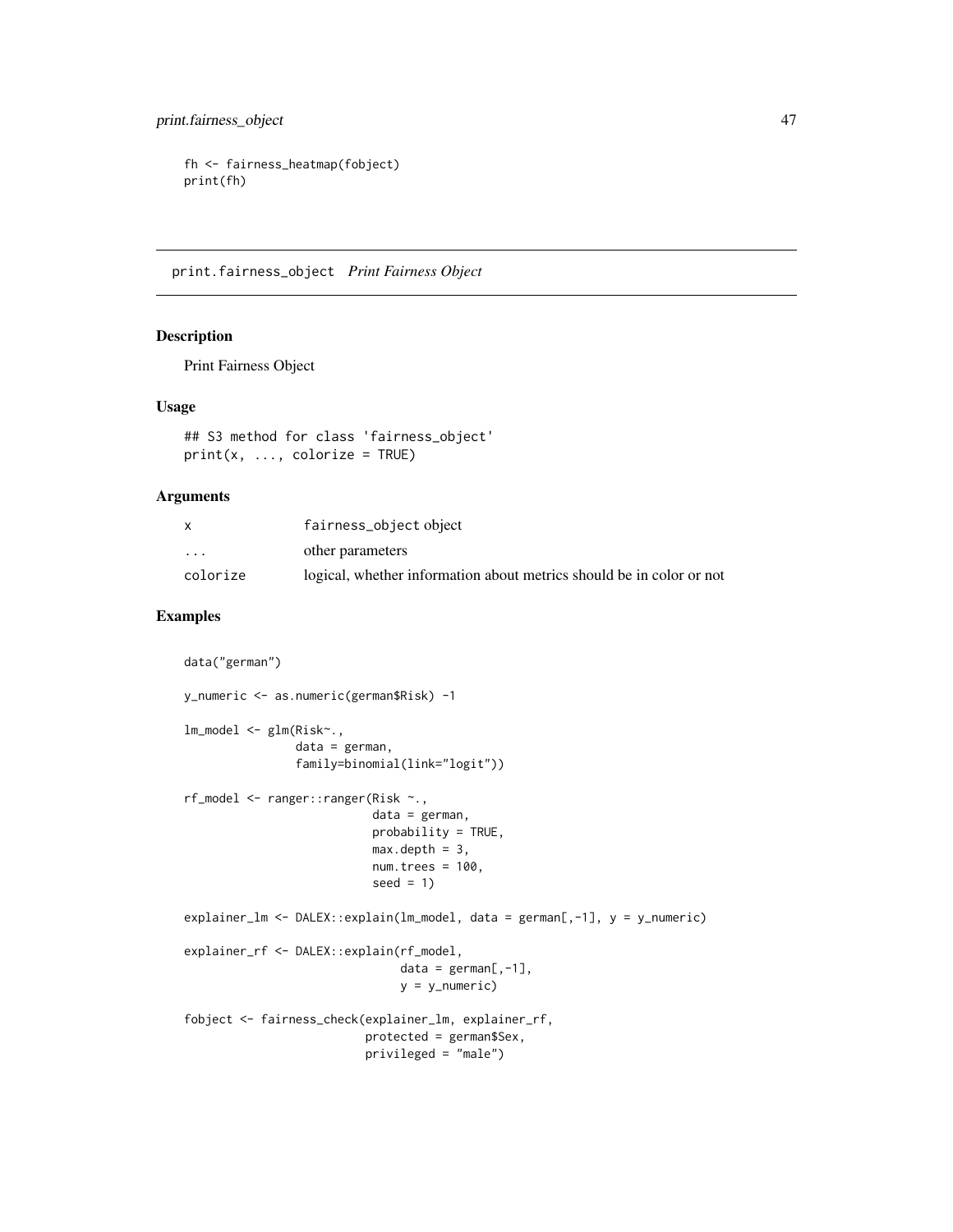<span id="page-47-0"></span>print(fobject)

print.fairness\_pca *Print fairness PCA*

#### Description

Print principal components after using pca on fairness object

## Usage

## S3 method for class 'fairness\_pca'  $print(x, \ldots)$ 

#### Arguments

| x        | fairness_pca object    |
|----------|------------------------|
| $\cdots$ | other print parameters |

```
data("german")
y_numeric <- as.numeric(german$Risk) -1
lm_model <- glm(Risk~.,
                data = german,
                family=binomial(link="logit"))
rf_model <- ranger::ranger(Risk ~.,
                           data = german,
                           probability = TRUE,
                           num.trees = 200)
explainer_lm <- DALEX::explain(lm_model, data = german[,-1], y = y_numeric)
explainer_rf <- DALEX::explain(rf_model, data = german[,-1], y = y_numeric)
fobject <- fairness_check(explainer_lm, explainer_rf,
                          protected = german$Sex,
                          privileged = "male")
 # same explainers with different cutoffs for female
fobject <- fairness_check(explainer_lm, explainer_rf, fobject,
                          protected = german$Sex,
                          privileged = "male",
```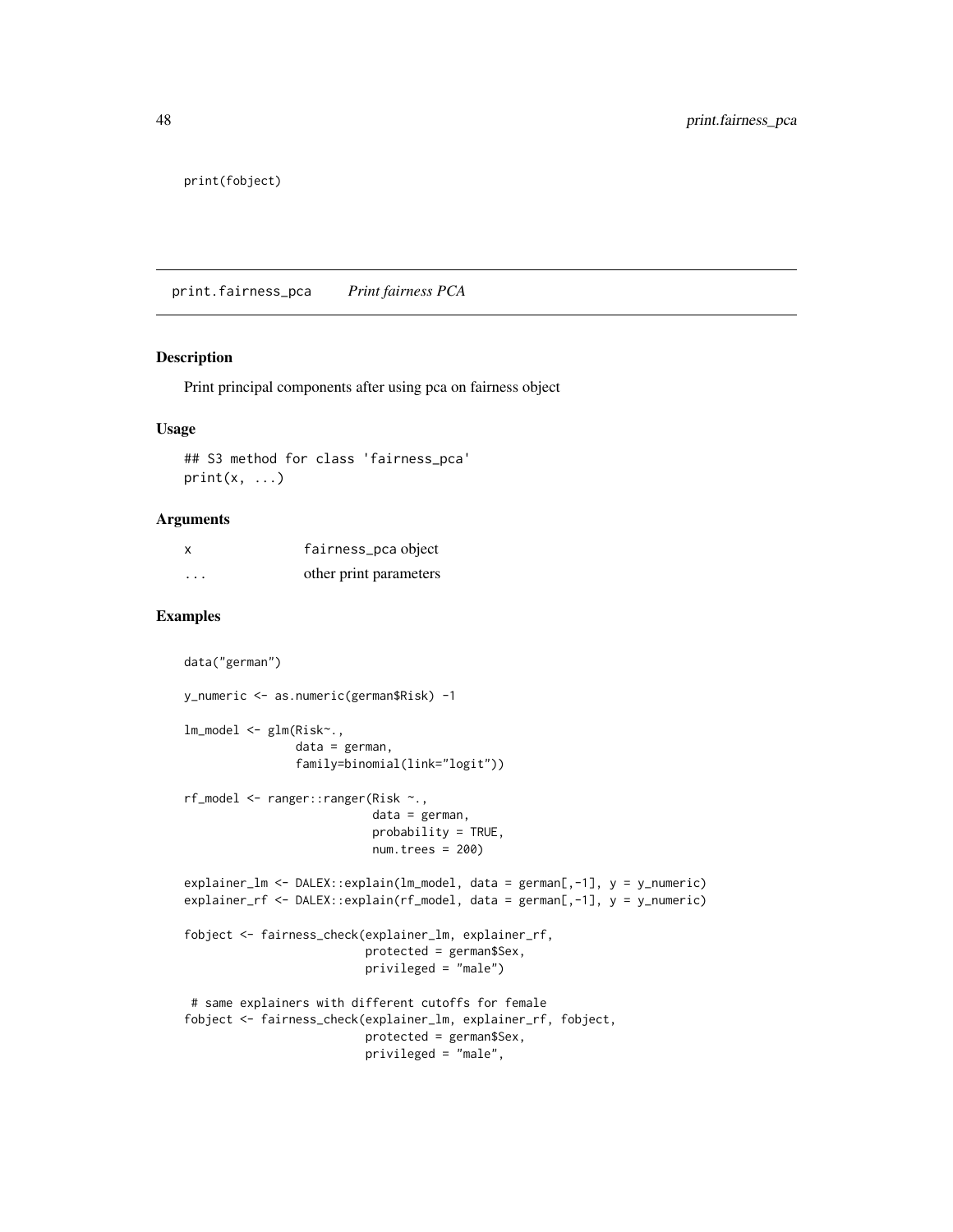## <span id="page-48-0"></span>print.fairness\_radar 49

```
cutoff = list(female = 0.4),label = c("lm_2", "rf_2")
```
fpca <- fairness\_pca(fobject)

print(fpca)

print.fairness\_radar *Print fairness radar*

## Description

Print fairness radar

#### Usage

## S3 method for class 'fairness\_radar'  $print(x, \ldots)$ 

#### Arguments

| X                 | fairness_radar object  |
|-------------------|------------------------|
| $\cdot\cdot\cdot$ | other print parameters |

```
data("german")
y_numeric <- as.numeric(german$Risk) -1
lm_model <- glm(Risk~.,
                data = german,
                family=binomial(link="logit"))
rf_model <- ranger::ranger(Risk ~.,
                           data = german,
                           probability = TRUE,
                           num.trees = 200)
explainer_lm <- DALEX::explain(lm_model, data = german[,-1], y = y_numeric)
explainer_rf <- DALEX::explain(rf_model, data = german[,-1], y = y_numeric)
fobject <- fairness_check(explainer_lm, explainer_rf,
                          protected = german$Sex,
                          privileged = "male")
```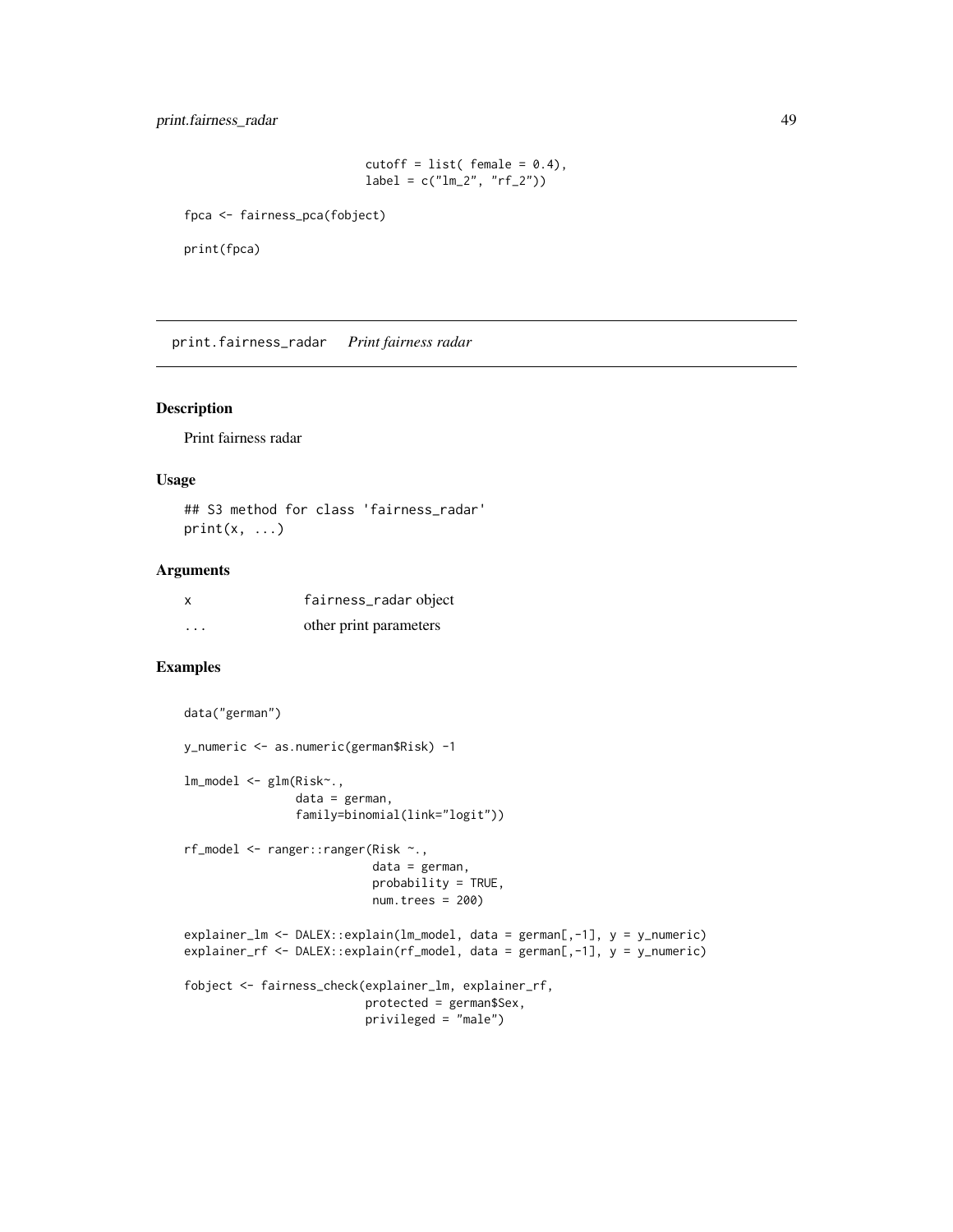```
fradar <- fairness_radar(fobject)
print(fradar)
```
print.group\_metric *Print group metric*

#### Description

Print group metric

#### Usage

```
## S3 method for class 'group_metric'
print(x, \ldots)
```
## Arguments

| X | group_metric object    |
|---|------------------------|
| . | other print parameters |

```
data("german")
y_numeric <- as.numeric(german$Risk) -1
lm_model <- glm(Risk~.,
                data = german,
                family=binomial(link="logit"))
rf_model <- ranger::ranger(Risk ~.,
                           data = german,
                           probability = TRUE,
                           num.trees = 200)
explainer_lm <- DALEX::explain(lm_model, data = german[,-1], y = y_numeric)
explainer_rf <- DALEX::explain(rf_model, data = german[,-1], y = y_numeric)
fobject <- fairness_check(explainer_lm, explainer_rf,
                          protected = german$Sex,
                          privileged = "male")
gm <- group_metric(fobject, "TPR", "f1", parity_loss = TRUE)
print(gm)
```
<span id="page-49-0"></span>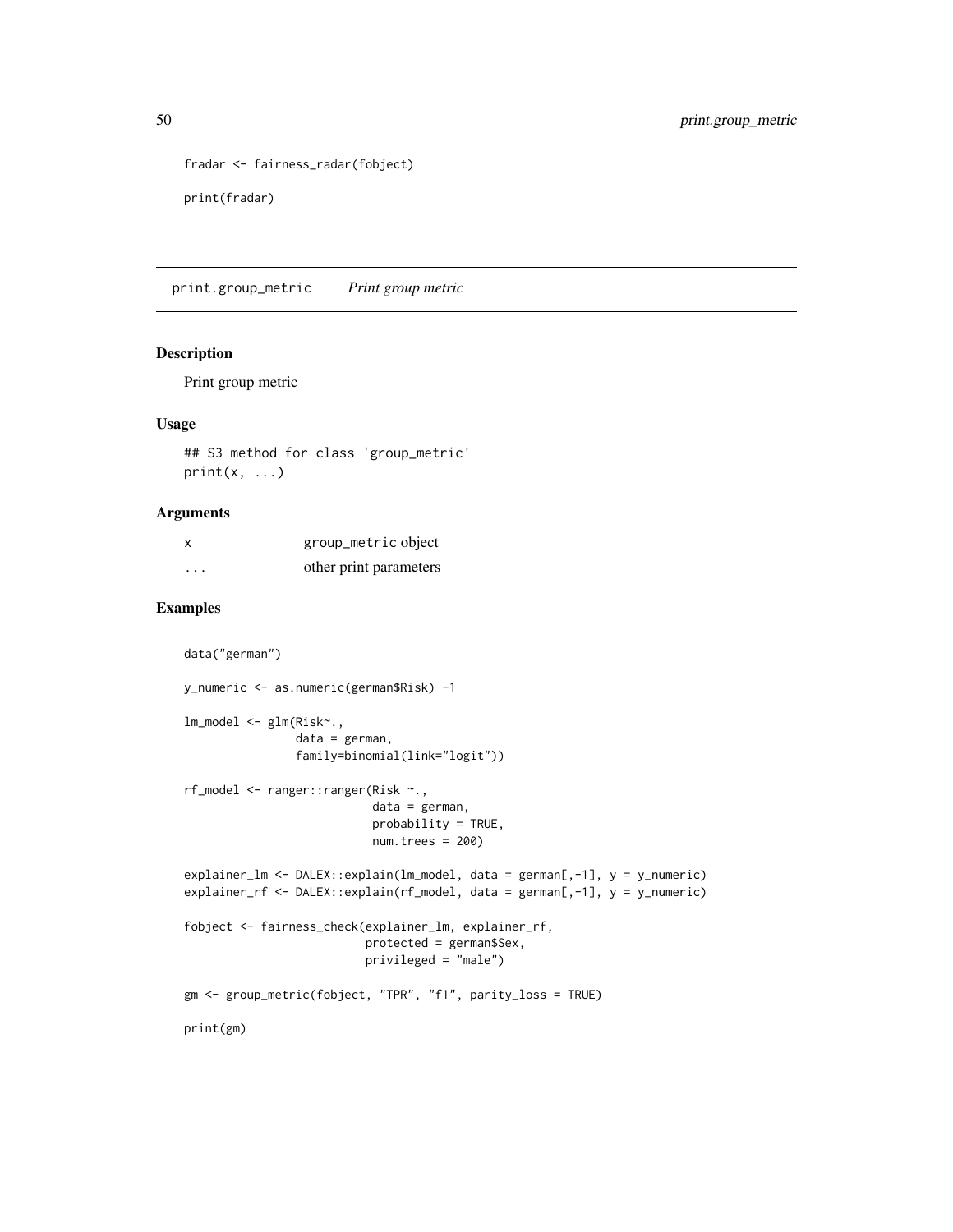## <span id="page-50-0"></span>Description

Print metric scores data

## Usage

```
## S3 method for class 'metric_scores'
print(x, \ldots)
```
## Arguments

| X        | metric_scores object   |
|----------|------------------------|
| $\cdots$ | other print parameters |

```
data("german")
y_numeric <- as.numeric(german$Risk) -1
lm_model <- glm(Risk~.,
                data = german,
                family=binomial(link="logit"))
rf_model <- ranger::ranger(Risk ~.,
                           data = german,
                           probability = TRUE,
                           num.trees = 200)explainer_lm <- DALEX::explain(lm_model, data = german[,-1], y = y_numeric)
explainer_rf <- DALEX::explain(rf_model, data = german[,-1], y = y_numeric)
fobject <- fairness_check(explainer_lm, explainer_rf,
                          protected = german$Sex,
                          privileged = "male")
ms <- metric_scores(fobject, fairness_metrics = c("TPR","STP","ACC"))
ms
```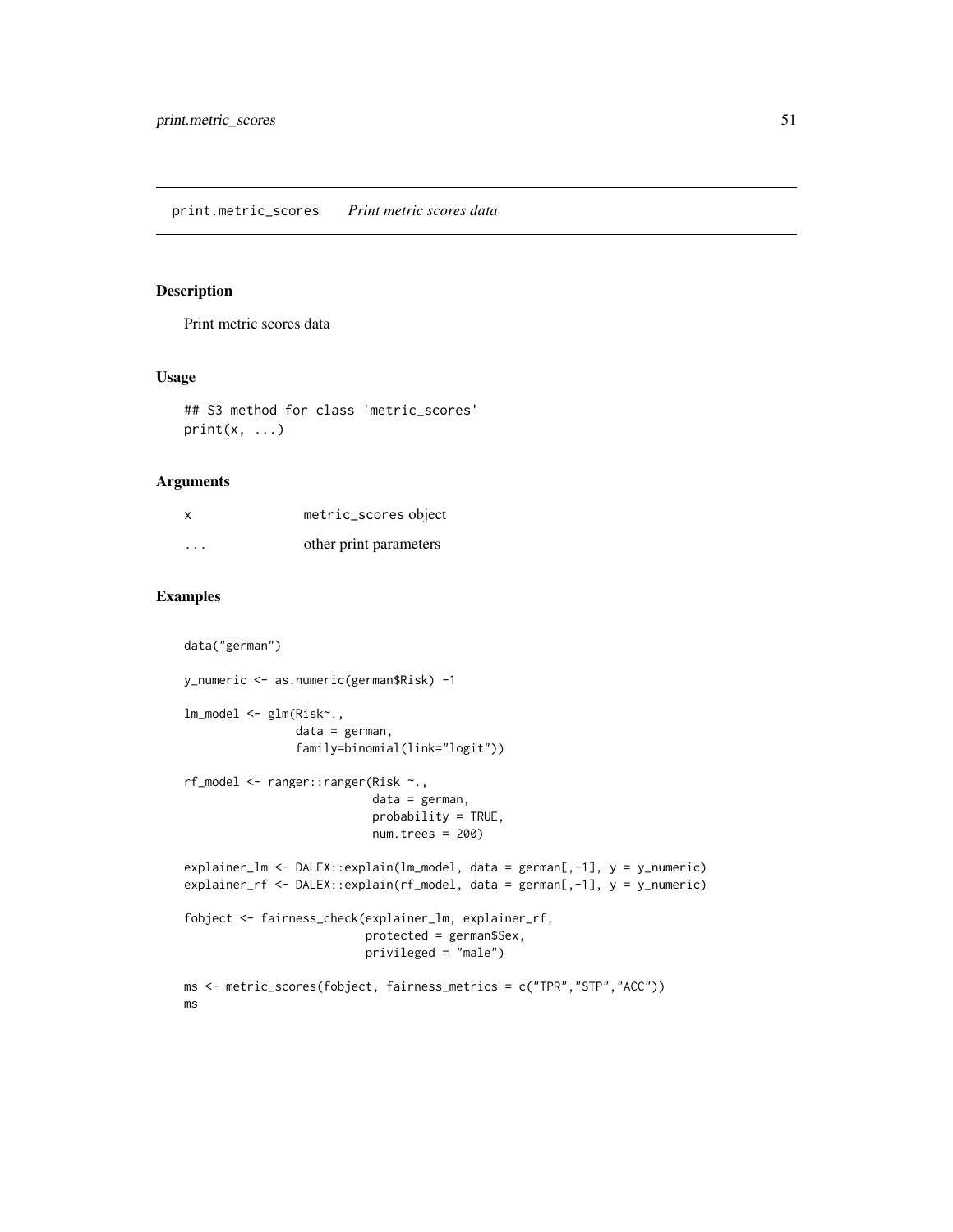<span id="page-51-0"></span>print.performance\_and\_fairness

*Print performance and fairness*

## Description

Print performance and fairness

#### Usage

## S3 method for class 'performance\_and\_fairness'  $print(x, \ldots)$ 

## Arguments

| X        | performance_and_fairness object |
|----------|---------------------------------|
| $\cdots$ | other print parameters          |

## Examples

data("german")

```
y_numeric <- as.numeric(german$Risk) -1
lm_model <- glm(Risk~.,
                data = german,
                family=binomial(link="logit"))
rf_model <- ranger::ranger(Risk ~.,
                           data = german,
                           probability = TRUE,
                           num.trees = 200)
explainer_lm <- DALEX::explain(lm_model, data = german[,-1], y = y_numeric)
explainer_rf <- DALEX::explain(rf_model, data = german[,-1], y = y_numeric)
fobject <- fairness_check(explainer_lm, explainer_rf,
                          protected = german$Sex,
                          privileged = "male")
 # same explainers with different cutoffs for female
fobject <- fairness_check(explainer_lm, explainer_rf, fobject,
                          protected = german$Sex,
                          privileged = "male",
                          cutoff = list(female = 0.4),label = c("lm_2", "rf_2")
```
paf <- performance\_and\_fairness(fobject)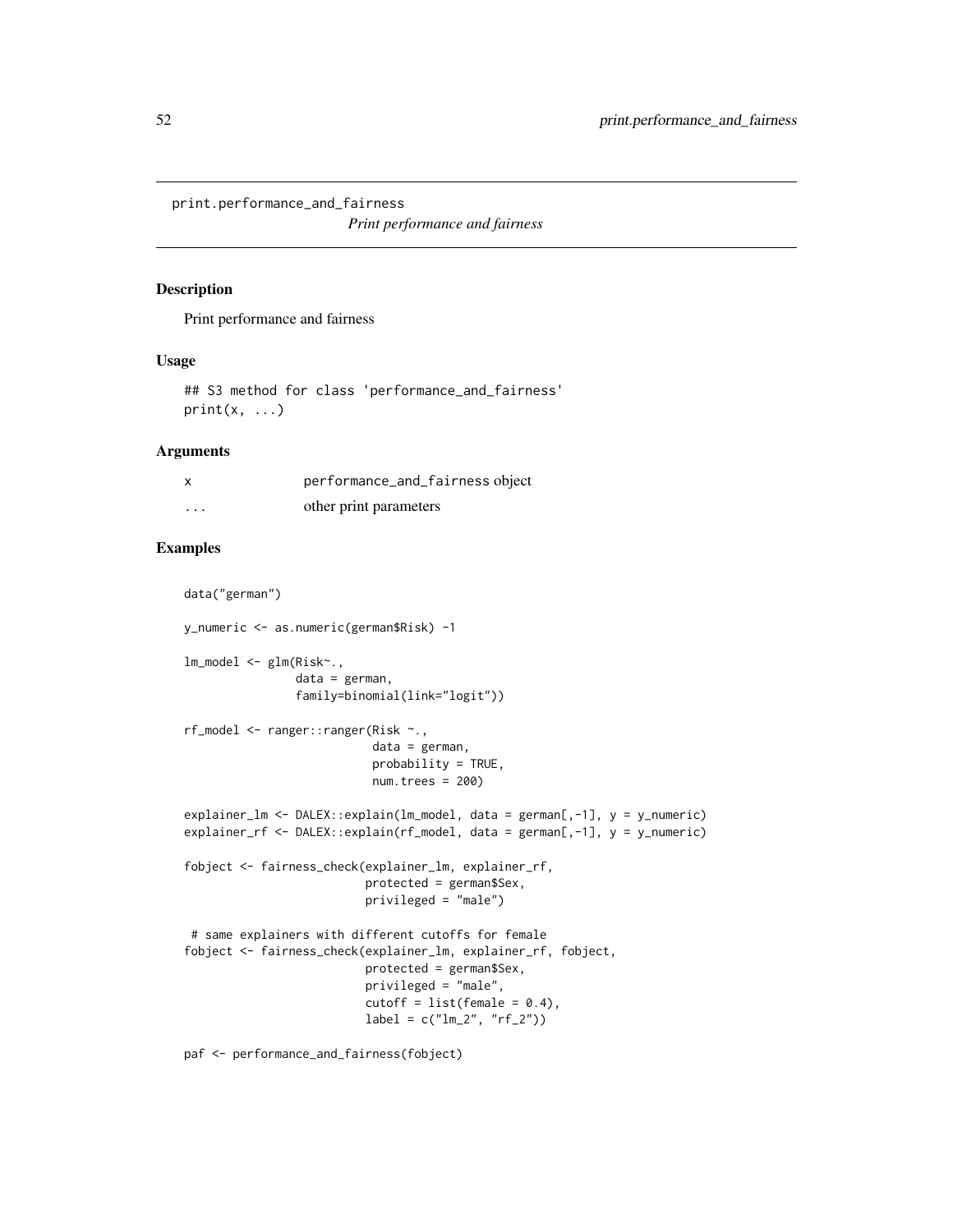<span id="page-52-0"></span>paf

print.stacked\_metrics *Print stacked metrics*

## Description

Stack metrics sums parity loss metrics for all models. Higher value of stacked metrics means the model is less fair (has higher bias) for subgroups from protected vector.

#### Usage

## S3 method for class 'stacked\_metrics'  $print(x, \ldots)$ 

#### Arguments

| X        | stacked_metrics object |
|----------|------------------------|
| $\cdots$ | other print parameters |

```
data("german")
y_numeric <- as.numeric(german$Risk) -1
lm_model <- glm(Risk~.,
                data = german,
                family=binomial(link="logit"))
rf_model <- ranger::ranger(Risk ~.,
                           data = german,
                           probability = TRUE,
                           num.trees = 200)
explainer_lm <- DALEX::explain(lm_model, data = german[,-1], y = y_numeric)
explainer_rf <- DALEX::explain(rf_model, data = german[,-1], y = y_numeric)
fobject <- fairness_check(explainer_lm, explainer_rf,
                          protected = german$Sex,
                          privileged = "male")
sm <- stack_metrics(fobject)
print(sm)
```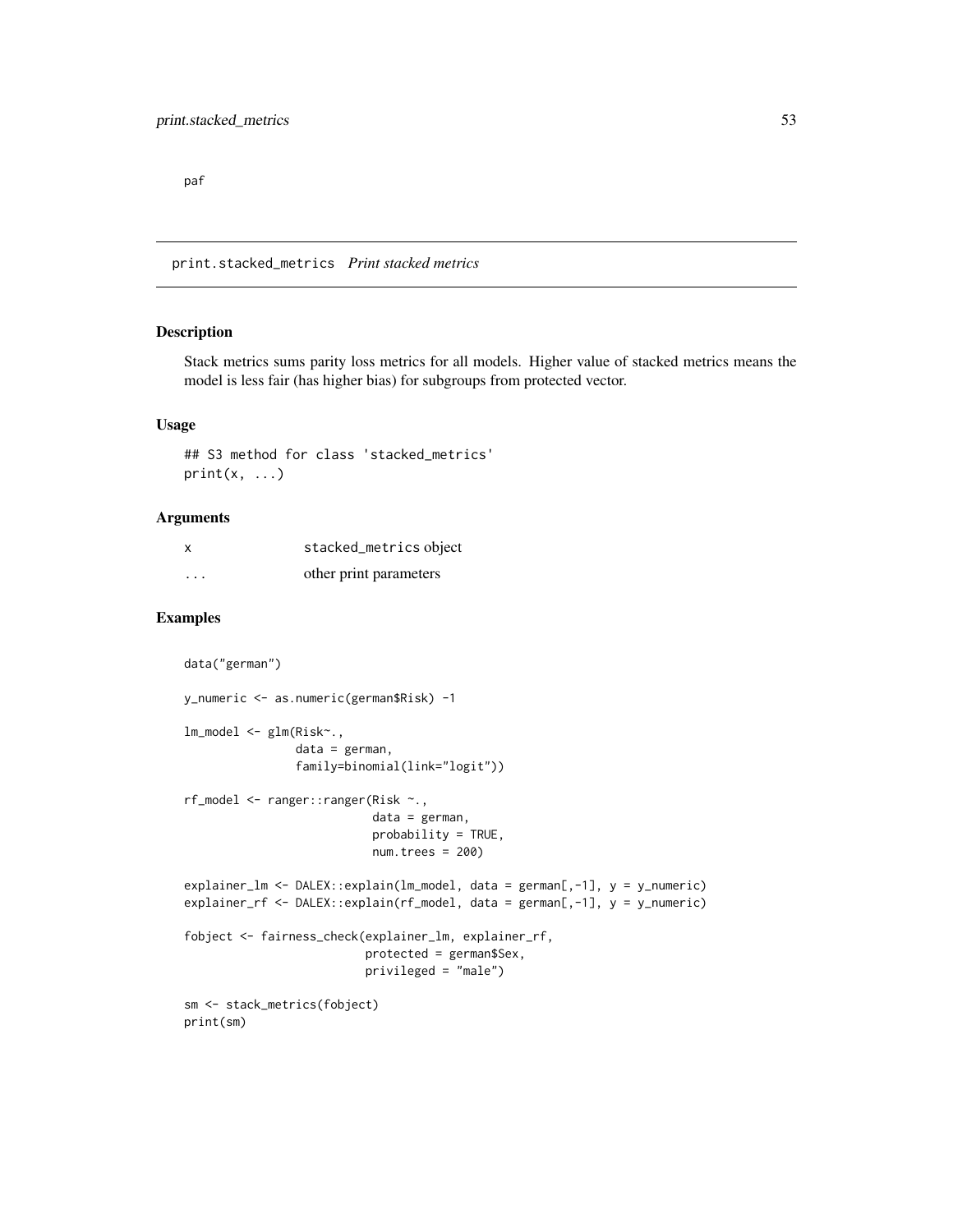<span id="page-53-0"></span>resample *Resample*

#### **Description**

Method of bias mitigation. Similarly to reweight this method computes desired number of observations if the protected variable is independent from y and on this basis decides if this subgroup with certain class  $(+ or -)$  should be more or less numerous. Than performs oversampling or undersampling depending on the case. If type of sampling is set to 'preferential' and probs are provided than instead of uniform sampling preferential sampling will be performed. Preferential sampling depending on the case will sample observations close to border or far from border.

#### Usage

```
resample(protected, y, type = "uniform", probs = NULL, cutoff = 0.5)
```
#### Arguments

| protected | factor, protected variables with subgroups as levels (sensitive attributes) |
|-----------|-----------------------------------------------------------------------------|
| У         | numeric, vector with classes 0 and 1, where 1 means favorable class.        |
| type      | character, either (default) 'uniform' or 'preferential'                     |
| probs     | numeric, vector with probabilities for preferential sampling                |
| cutoff    | numeric, threshold for probabilities                                        |

#### Value

numeric vector of indexes

#### References

This method was implemented based on Kamiran, Calders 2011 [https://link.springer.com/](https://link.springer.com/content/pdf/10.1007/s10115-011-0463-8.pdf) [content/pdf/10.1007/s10115-011-0463-8.pdf](https://link.springer.com/content/pdf/10.1007/s10115-011-0463-8.pdf)

```
data("german")
data <- german
data$Age <- as.factor(ifelse(data$Age <= 25, "young", "old"))
y_numeric <- as.numeric(data$Risk) -1
rf \leq ranger::ranger(Risk \sim., data = data, probability = TRUE, seed = 123)
u_indexes <- resample(data$Age, y = y_numeric)
rf_u <- ranger::ranger(Risk ~., data = data[u_indexes, ], probability = TRUE, seed = 123)
explainer_rf <- DALEX::explain(rf, data = data[, -1], y = y_numeric, label = "not_sampled")
explainer_rf_u <- DALEX::explain(rf_u, data = data[, -1], y = y_numeric, label = "sampled_uniform")
```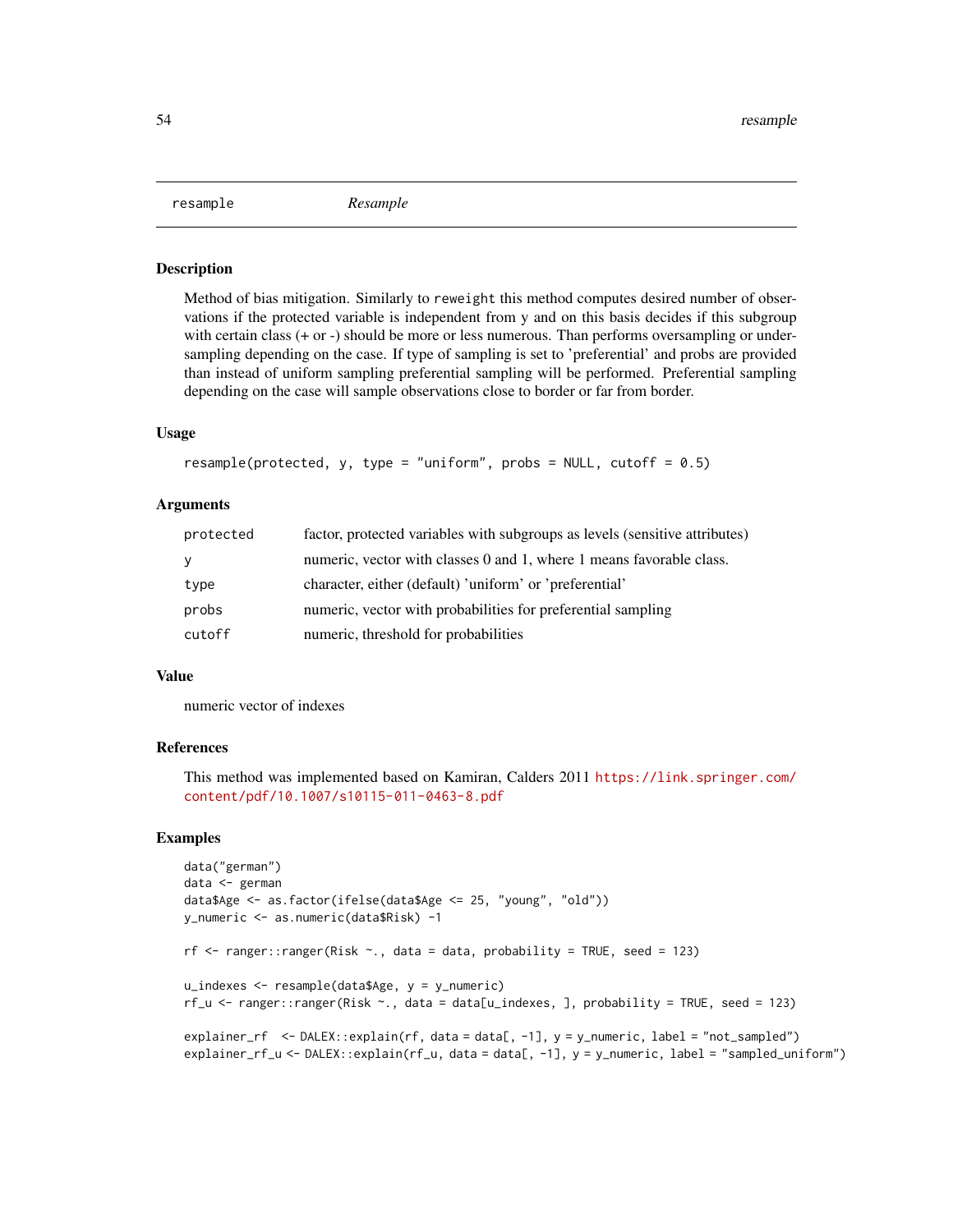```
p_indexes <- resample(data$Age, y = y_numeric, type = "preferential", probs = explainer_rf$y_hat)
rf_p \leftarrow range:range(Risk \sim ., data = data[p_indexes, ], probability = TRUE, seed = 123)
explainer_rf_p <- DALEX::explain(rf_p, data = data[, -1], y = y_numeric,
                                  label = "sampled_preferential")
fobject <- fairness_check(explainer_rf, explainer_rf_u, explainer_rf_p,
                          protected = data$Age,
                          privileged = "old")
fobject
plot(fobject)
```

| Reweight<br>reweight |
|----------------------|
|----------------------|

#### Description

Function returns weights for model training. The purpose of this weights is to mitigate bias in statistical parity. In fact this could potentially worsen the overall performance in other fairness metrics. This affects also model's performance metrics (accuracy).

#### Usage

```
reweight(protected, y)
```
#### Arguments

| protected | factor, protected variables with subgroups as levels (sensitive attributes) |
|-----------|-----------------------------------------------------------------------------|
|           | numeric, vector with classes 0 and 1, where 1 means favorable class.        |

#### Details

Method produces weights for each subgroup for each class. Firstly assumes that protected variable and class are independent and calculates expected probability of this certain event (that subgroup  $==$  a and class  $= c$ ). Than it calculates the actual probability of this event based on empirical data. Finally the weight is quotient of those probabilities

## Value

numeric, vector of weights

#### References

This method was implemented based on Kamiran, Calders 2011 [https://link.springer.com/](https://link.springer.com/content/pdf/10.1007/s10115-011-0463-8.pdf) [content/pdf/10.1007/s10115-011-0463-8.pdf](https://link.springer.com/content/pdf/10.1007/s10115-011-0463-8.pdf)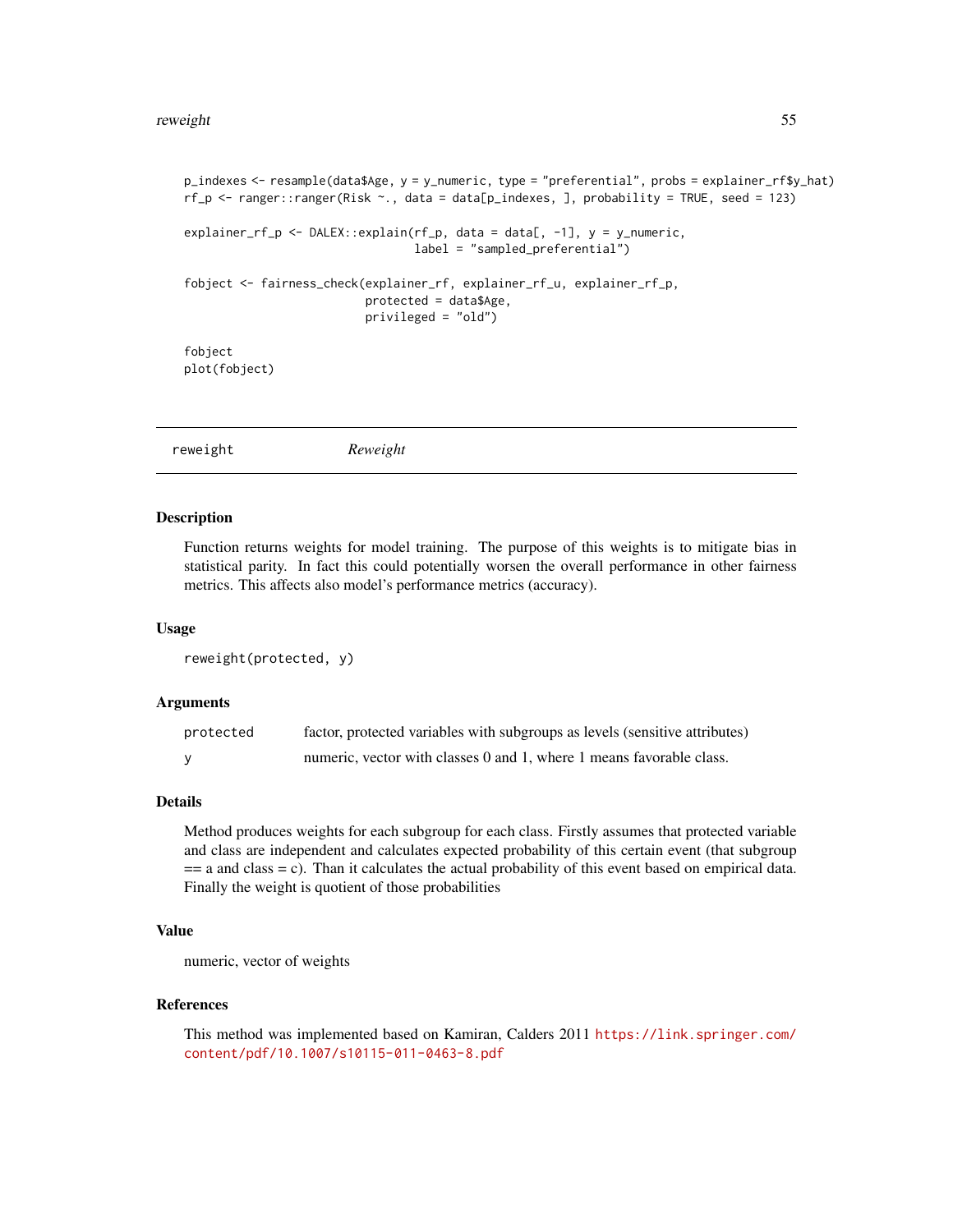## Examples

data("german")

```
data <- german
data$Age <- as.factor(ifelse(data$Age <= 25, "young", "old"))
data$Risk <- as.numeric(data$Risk) -1
# training 2 models
weights \leq reweight(protected = data$Age, y = data$Risk)
gbm_model <- gbm::gbm(Risk ~. , data = data)
gbm_model_weighted <- gbm::gbm(Risk ~. , data = data, weights = weights)
gbm_explainer <- DALEX::explain(gbm_model, data = data[,-1], y = data$Risk)
gbm_weighted_explainer <- DALEX::explain(gbm_model_weighted, data = data[,-1], y = data$Risk)
fobject <- fairness_check(gbm_explainer, gbm_weighted_explainer,
                         protected = data$Age,
                         privileged = "old",
                         label = c("original","weighted"))
# fairness check
fobject
plot(fobject)
# radar
plot(fairness_radar(fobject))
```
roc\_pivot *Reject Option based Classification pivot*

## Description

Reject Option based Classifier is post-processing bias mitigation method. Method changes labels of favorable, privileged and close to cutoff observations to unfavorable and the opposite for unprivileged observations (changing unfavorable and close to cutoff observations to favorable, more in details). By this potentially wrongfully labeled observations are assigned different labels. Note that in y in DALEX explainer 1 should indicate favorable outcome.

#### Usage

```
roc\_pivot(explainer, protected, privileged, cutoff = 0.5, theta = 0.1)
```
## Arguments

| explainer  | created with explain                                                        |
|------------|-----------------------------------------------------------------------------|
| protected  | factor, protected variables with subgroups as levels (sensitive attributes) |
| privileged | factor/character, level in protected denoting privileged subgroup           |
| cutoff     | numeric, threshold for all subgroups                                        |

<span id="page-55-0"></span>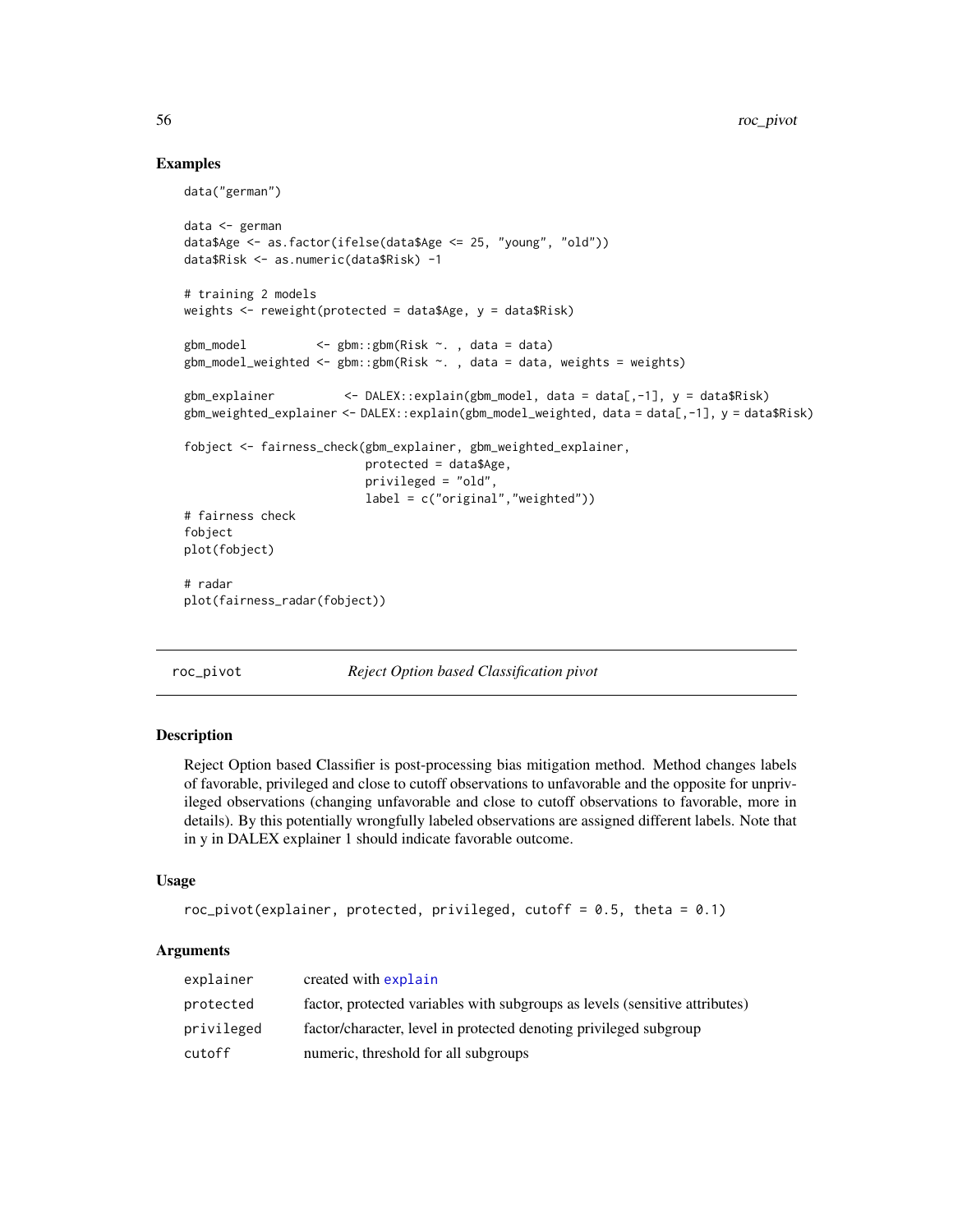#### roc\_pivot 57

theta numeric, variable specifies maximal euclidean distance to cutoff resulting ing label switch

#### Details

Method implemented implemented based on article (Kamiran, Karim, Zhang 2012). In original implementation labels should be switched. Due to specific DALEX methods probabilities (y\_hat) are assigned value in equal distance but other side of cutoff. The method changes explainers y\_hat values in two cases.

- 1. When unprivileged subgroup is within (cutoff theta, cutoff)
- 2. When privileged subgroup is within (cutoff, cutoff + theta)

## Value

DALEX explainer with changed y\_hat. This explainer should be used ONLY by fairmodels as it contains unchanged predict function (changed predictions (y\_hat) can possibly be invisible by DALEX functions and methods).

#### References

Kamiran, Karim, Zhang 2012 <https://ieeexplore.ieee.org/document/6413831/> ROC method

```
data("german")
data <- german
data$Age <- as.factor(ifelse(data$Age <= 25, "young", "old"))
y_numeric <- as.numeric(data$Risk) -1
lr_model <- stats::glm(Risk ~., data = data, family = binomial())
lr_explainer <- DALEX::explain(lr_model, data = data[,-1], y = y_numeric)
fobject <- fairness_check(lr_explainer,
                          protected = data$Age,
                          privileged = "old")
plot(fobject)
lr_explainer_fixed <- roc_pivot(lr_explainer,
                                protected = data$Age,
                                privileged = "old")
fobject2 <- fairness_check(lr_explainer_fixed, fobject,
                           protected = data$Age,
                           privileged = "old",
                           label = "lr_fixed")fobject2
plot(fobject2)
```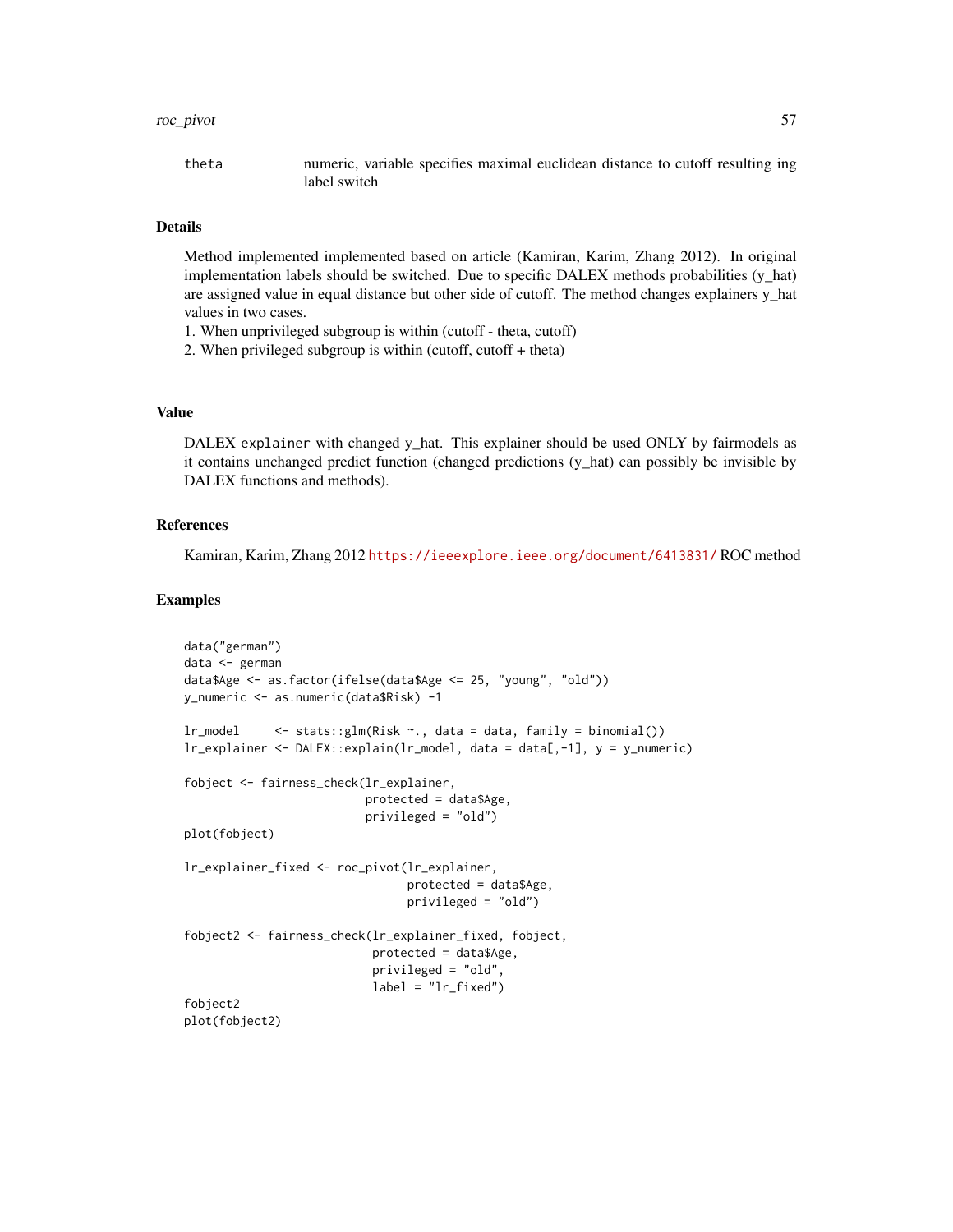<span id="page-57-0"></span>stack\_metrics *Stack metrics*

#### Description

Stack metrics sums parity loss metrics for all models. Higher value of stacked metrics means the model is less fair (has higher bias) for subgroups from protected vector.

## Usage

```
stack_metrics(x, fairness_metrics = fairness_check_metrics())
```
## Arguments

x object of class fairness\_object

fairness\_metrics

character, vector of fairness metric names to include in plot. Default are ones in fairness check.

#### Value

stacked\_metrics object. It contains data.frame with information about score for each metric and model.

```
data("german")
y_numeric <- as.numeric(german$Risk) -1
lm_model <- glm(Risk~.,
                data = german,
                family=binomial(link="logit"))
rf_model <- ranger::ranger(Risk ~.,
                           data = german,
                           probability = TRUE,
                           num.trees = 200)
explainer_lm <- DALEX::explain(lm_model, data = german[,-1], y = y_numeric)
explainer_rf <- DALEX::explain(rf_model, data = german[,-1], y = y_numeric)
fobject <- fairness_check(explainer_lm, explainer_rf,
                          protected = german$Sex,
                          privileged = "male")
sm <- stack_metrics(fobject)
plot(sm)
```